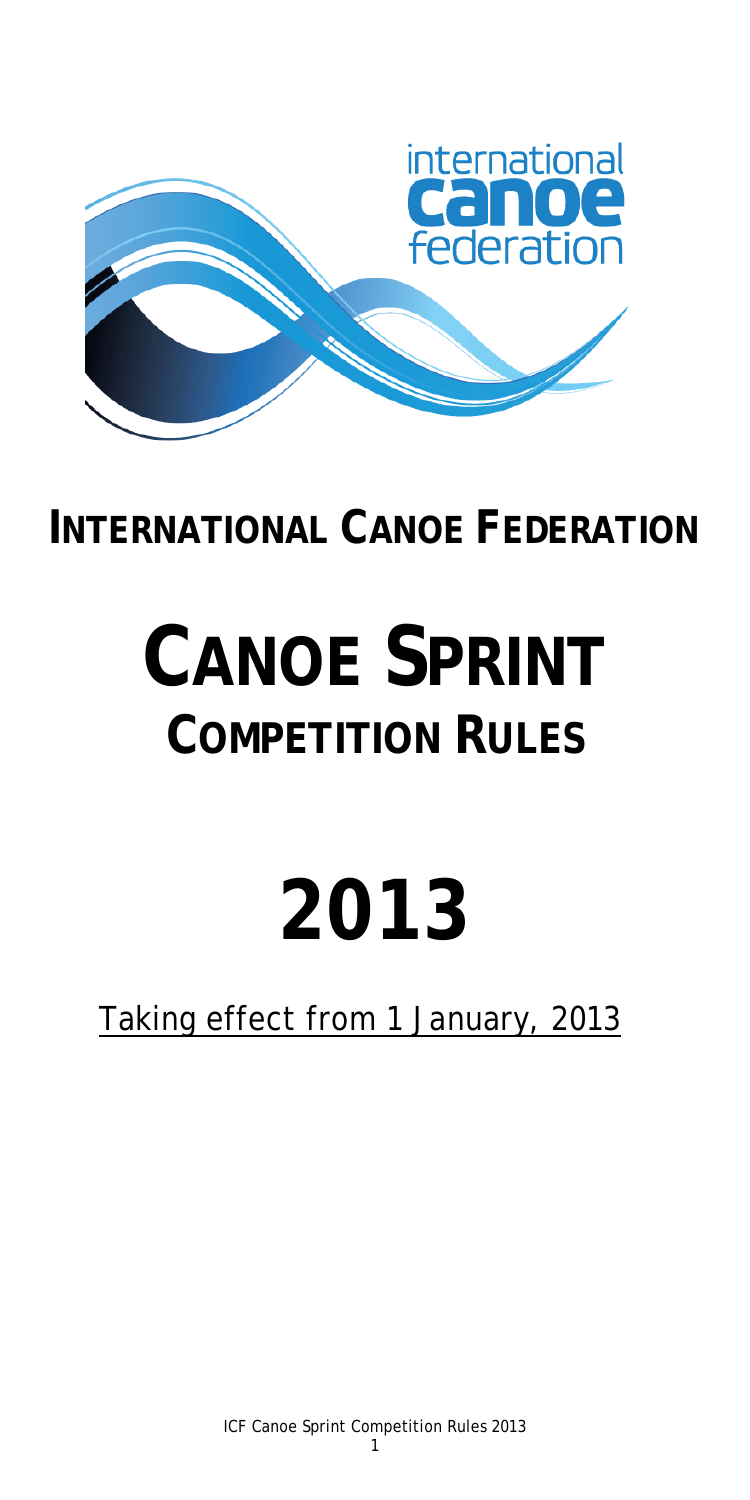# **INTRODUCTION**

The purpose of this document is to provide the Rules that govern:

a) Canoe Sprint

b) The organisation of Canoe Sprint events

## **LANGUAGE**

The English written language is the only acceptable language for all official communications relating to these Competition Rules and the conduct of all Canoe Sprint ICF competitions.

For the sake of consistency, British spelling, punctuation and grammatical conventions have been used throughout.

Any word which may imply the masculine gender, also includes the feminine.

## **COPYRIGHT**

**These rules may be photocopied. Great care has been taken in typing and checking the rules and the original text is available on the ICF website www.canoeicf.com. Please do not re-set in type without consultation.**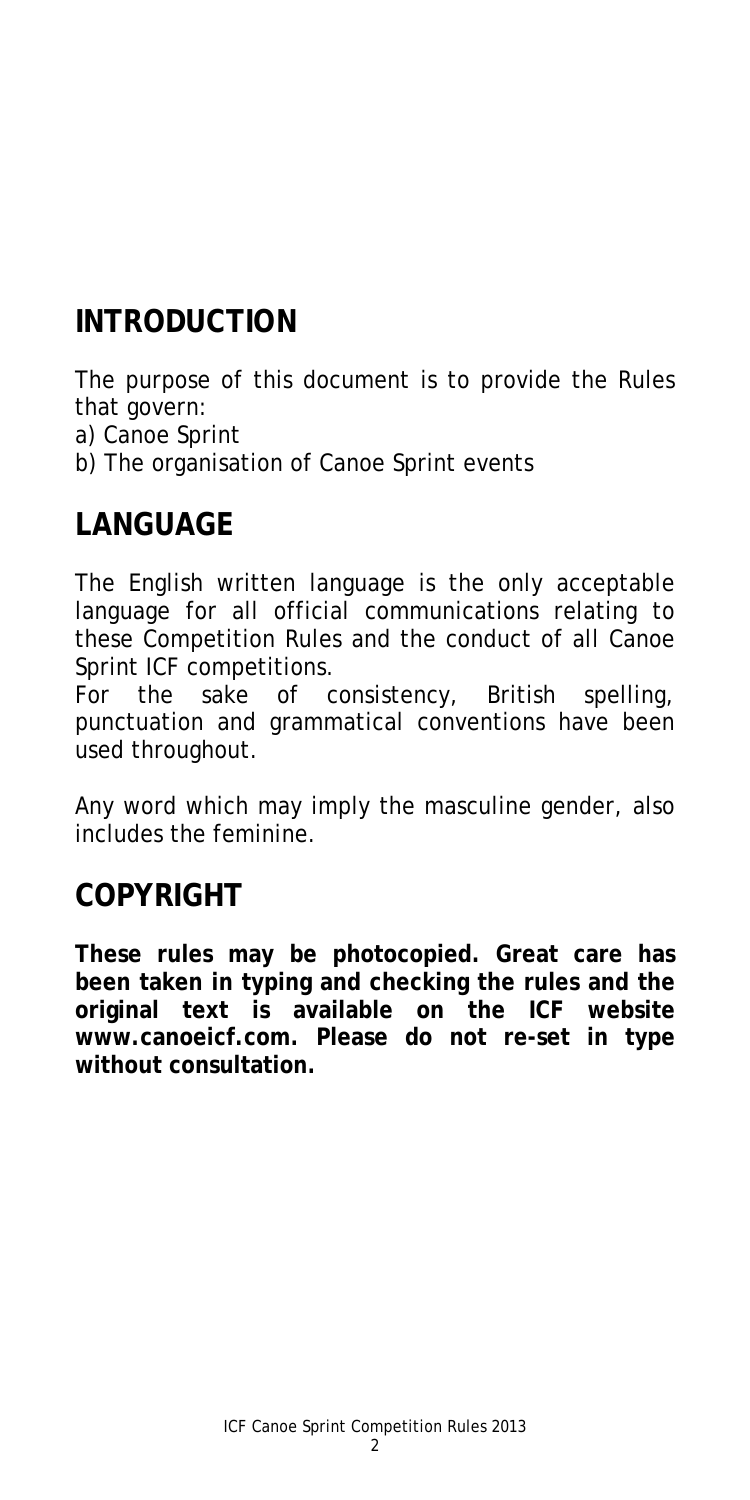# **TABLE OF CONTENTS**

| CHAPTER II - CATEGORIES / DISTANCES, TRADEMARKS AND BOAT     |  |
|--------------------------------------------------------------|--|
|                                                              |  |
|                                                              |  |
|                                                              |  |
|                                                              |  |
| CHAPTER III - RACING ORGANISATION AND REGULATION OF THE      |  |
|                                                              |  |
|                                                              |  |
|                                                              |  |
|                                                              |  |
|                                                              |  |
| 15 ACCEPTANCE OF ENTRIES AND PROGRAMME  25                   |  |
| 16 ALTERATIONS OF ENTRIES AND WITHDRAWALS  26                |  |
| 17 ALTERATIONS IN THE SEQUENCE OF EVENTS  26                 |  |
|                                                              |  |
|                                                              |  |
|                                                              |  |
|                                                              |  |
|                                                              |  |
|                                                              |  |
|                                                              |  |
|                                                              |  |
| 27 TASKS OF COMPETITORS AFTER THE RACE35                     |  |
|                                                              |  |
|                                                              |  |
|                                                              |  |
|                                                              |  |
| CHAPTER IV - SPECIAL RULES FOR SENIOR WORLD CHAMPIONSHIPS 38 |  |
|                                                              |  |
|                                                              |  |
|                                                              |  |
| 36 INVITATIONS, ENTRIES AND TIME TABLE  41                   |  |
| 37 JURY, COMPETITION COMMITTEE AND OFFICIALS 43              |  |
|                                                              |  |
|                                                              |  |
|                                                              |  |
|                                                              |  |
|                                                              |  |
|                                                              |  |
|                                                              |  |
| CHAPTER V - SPECIAL RULES FOR JUNIOR AND UNDER 23 WORLD      |  |
|                                                              |  |
|                                                              |  |
|                                                              |  |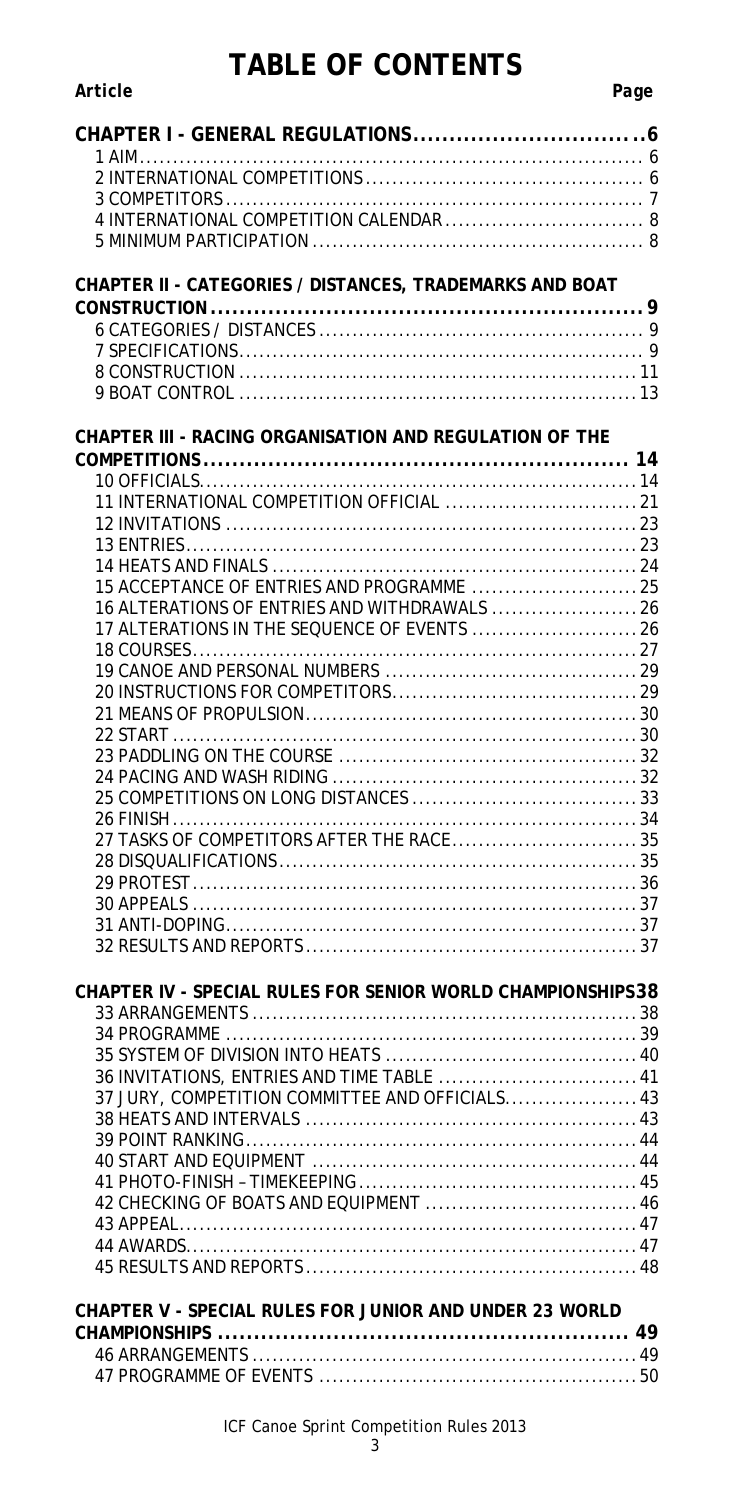| CHAPTER VI - SPECIAL RULES FOR OLYMPIC GAMES  51<br>49 JURY, COMPETITION COMMITTEE AND OFFICIALS 51 |    |
|-----------------------------------------------------------------------------------------------------|----|
|                                                                                                     |    |
|                                                                                                     |    |
|                                                                                                     |    |
| CHAPTER VII - SPECIAL RULES FOR THE ICF WORLD CUP COMPETITIONS                                      |    |
|                                                                                                     |    |
|                                                                                                     |    |
|                                                                                                     |    |
|                                                                                                     |    |
|                                                                                                     |    |
|                                                                                                     |    |
|                                                                                                     |    |
|                                                                                                     |    |
|                                                                                                     |    |
|                                                                                                     |    |
|                                                                                                     |    |
|                                                                                                     |    |
|                                                                                                     |    |
|                                                                                                     |    |
|                                                                                                     |    |
|                                                                                                     |    |
|                                                                                                     |    |
| ARTICI F 17                                                                                         | 58 |
|                                                                                                     |    |
|                                                                                                     |    |
|                                                                                                     |    |
|                                                                                                     |    |
|                                                                                                     |    |
|                                                                                                     |    |
| APPENDIX 1 - PARACANOE PROVISONAL RULES  70                                                         |    |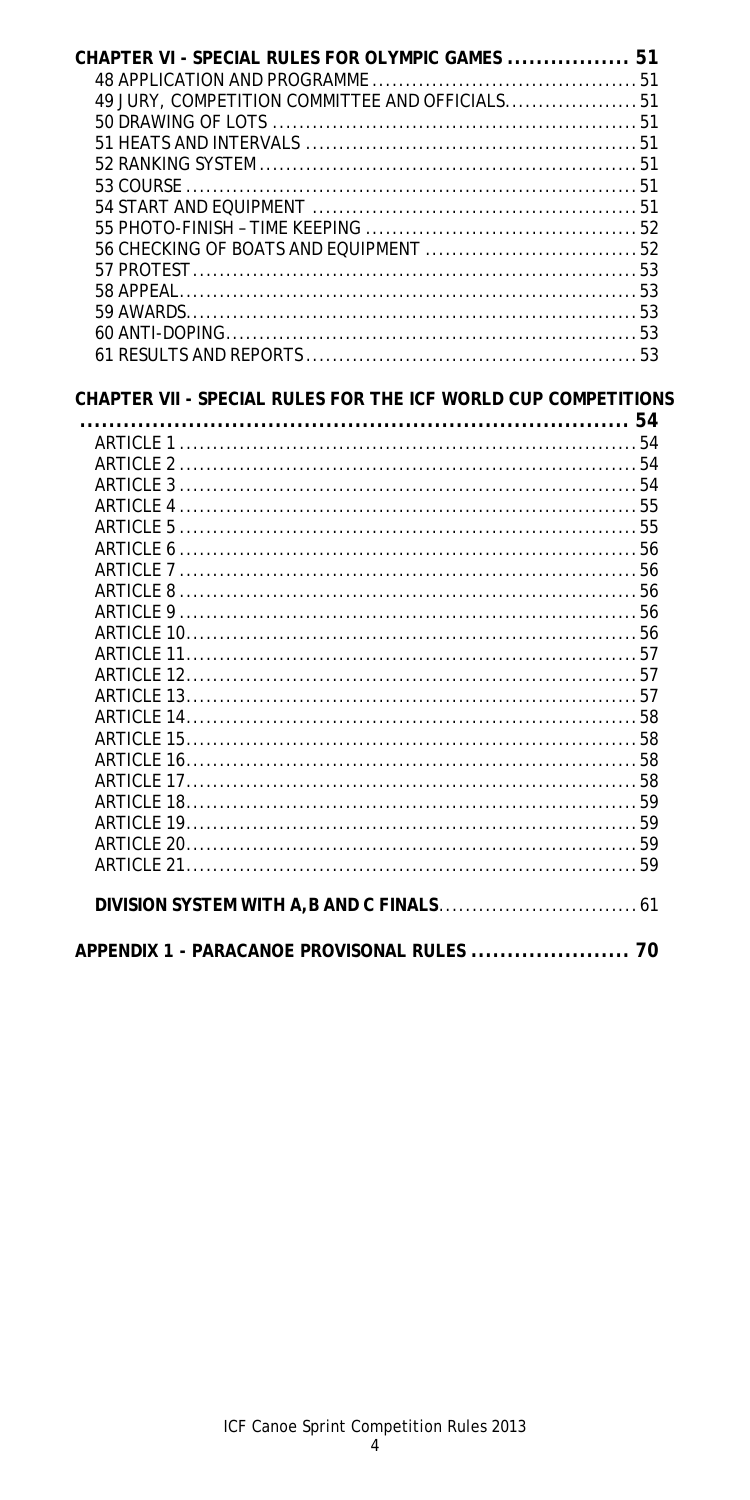# **List of Abbreviations**

| <b>ICF</b>          | International Canoe Federation                                                                                          |
|---------------------|-------------------------------------------------------------------------------------------------------------------------|
| <b>IOC</b>          | International Olympic Committee                                                                                         |
| <b>NOC</b>          | National Olympic Committee                                                                                              |
| <b>OCOG</b>         | Organising Committee of Olympic<br>Games                                                                                |
| <b>CSPC</b>         | Canoe Sprint Committee                                                                                                  |
| [GR]                | General Rules (can only be changed by<br>ICF Congress)                                                                  |
| [TR]                | Technical Rules (can only be changed<br>by ICF Board of Directors)                                                      |
| <b>COMPETITIONS</b> | All World Championships, All World<br>Cups, All International Competitions                                              |
| <b>CATEGORIES</b>   | Kayak Men, Kayak Women, Canadian<br>Men, Canadian Women                                                                 |
| <b>CLASSES</b>      | MK1 - MK2 - MK4 - WK1 - WK2 - WK4<br>- M C1 - M C2 - M C4 - W C1 - W C2 - W<br>C <sub>4</sub>                           |
| <b>EVENTS</b>       | Each Class in each distance and in each<br>age group<br>i.e. (K1 M 200m Senior - K2 W 500m<br>Senior - C4 1000m Junior) |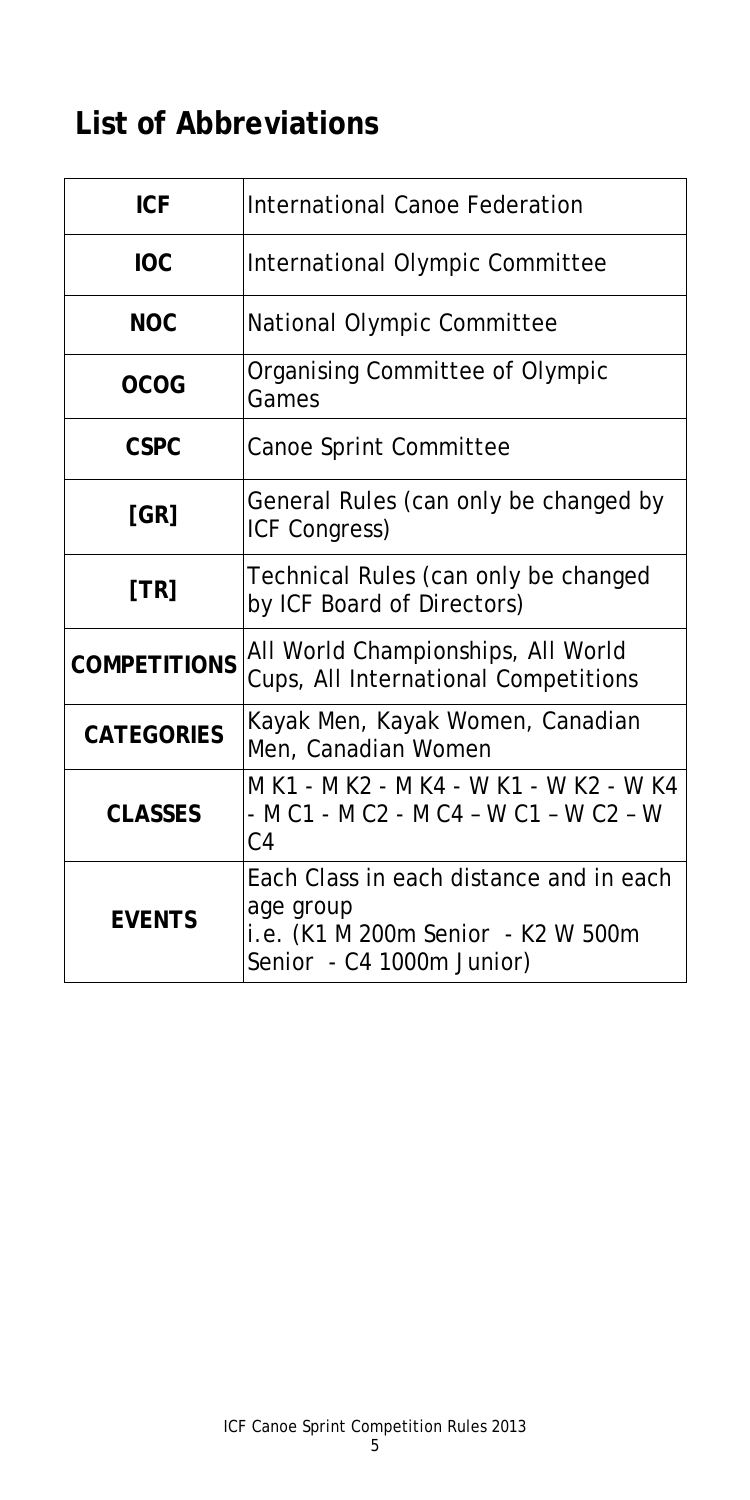# <span id="page-5-0"></span>**CHAPTER I - GENERAL REGULATIONS**

#### **1 AIM [GR]**

**1.1** The aim of a Canoe Sprint competition is for people to race each other in kayaks and canoes over a clearly defined unobstructed course in the shortest possible time according to the rules.

#### **2 INTERNATIONAL COMPETITIONS [GR]**

- **2.1** All competitions announced as international are to be held in accordance with the regulations of the ICF. Competitions arranged by the National Federations or their clubs are considered international if competitors of a foreign country are invited to participate.
- **2.2** These competitions must be supervised or managed by at least one accredited official in possession of a valid International Canoe Federation Canoe Sprint Official card.
- **2.3** There are International competitions which only have to appear in the International Calendar and there is no restriction on entries (except by the organiser).
- **2.4** There are three types of ICF competitions:

Senior World Championships (See Chapter IV) Junior and Under 23 World Championships (See Chapter V)

World Cup (See Chapter VII)

**2.5** Canoeing Competitions in Continental and Regional Multi-sport Games and Championships shall be organised under the ICF Rules and Regulations for World Championships for that discipline.

For Olympic disciplines in such events the Olympic programme shall apply.

The organisation and programme of the Canoeing in Multi-sport Games on global level must be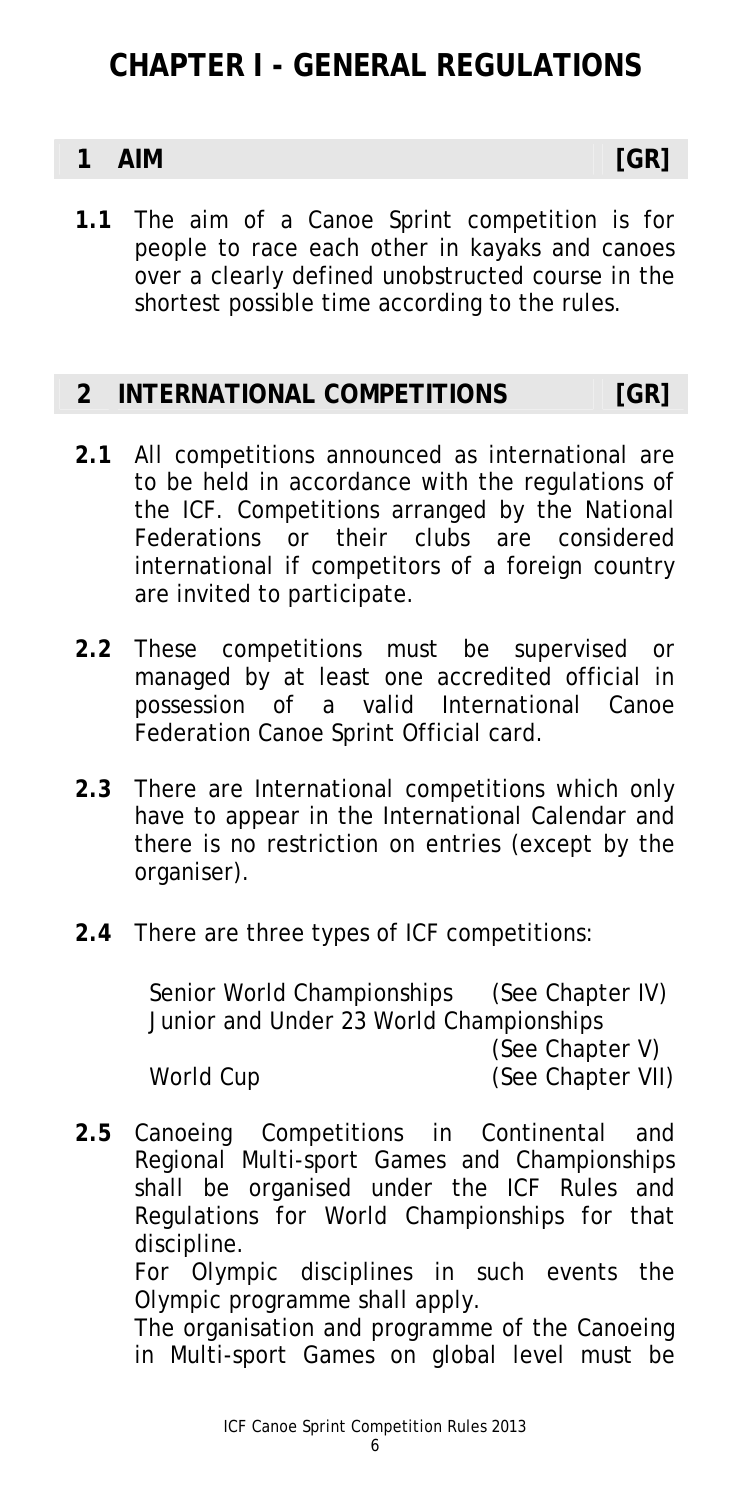<span id="page-6-0"></span>approved by the ICF and for continental level by the Continental Canoeing Associations.

**2.6** The advertising of tobacco smoking and strong spirit drinks will not be accepted.

#### **3 COMPETITORS [GR]**

- **3.1** Only the members of clubs or associations affiliated with an ICF National Federation have the right to participate in an international competition.
- **3.2** A competitor is always allowed to take part individually in an international competition but must in each case obtain special permission from his/her National Federation.
- **3.3** A Competitor may take part on behalf of the Federation in a foreign country in which he/she is domiciled, if he/she obtains the authorisation of his/her Federation of origin. This authorisation has to be sent before 30<sup>th</sup> November prior to the year concerned to the ICF Headquarters with a copy to the Chair of the Canoe Sprint Committee. The same procedure applies, should the Competitor change back his/her starting right to the Federation of origin.
- **3.4** If he/she has lived for 2 (two) years or more in (this) a foreign country, the approval of his/her Federation of origin is no longer required.
- **3.5** A competitor may not compete for more than one Federation in any calendar year in the sport of canoeing. This rule does not apply in the case of a competitor who leaves his/her country of origin to marry and live in another country. He/she can, in this case, compete for his/her new Federation without awaiting the delay of 2 years.
- **3.6** The first year a competitor can compete in a junior category is the year that his/her 15<sup>th</sup> birthday falls in and the last year he/she can compete, as a junior is the year that his/her  $18^{th}$ birthday falls in. Last year he/she can compete in Under 23 category is the year that his/her 23th birthday falls in.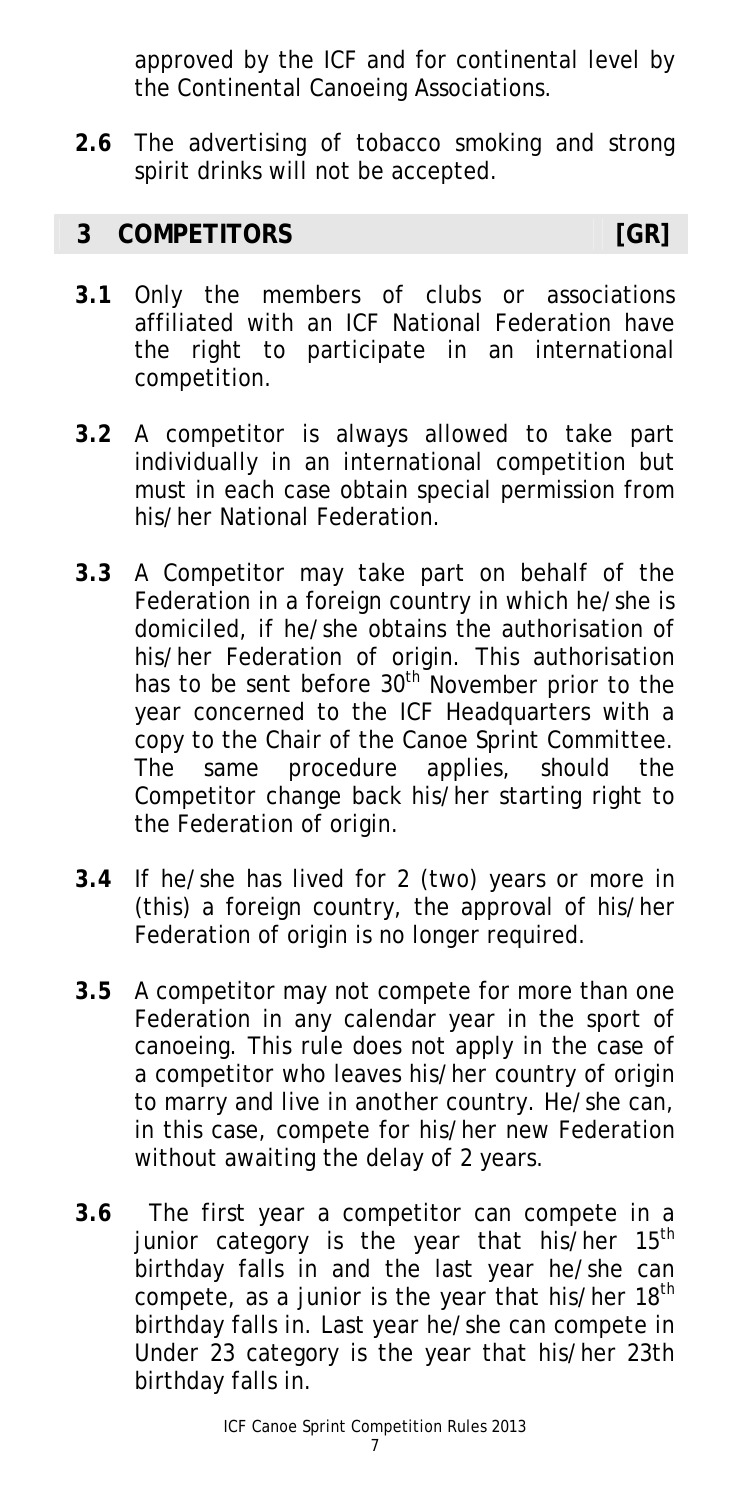- <span id="page-7-0"></span>**3.7** A competitor can compete in a Masters event in the year in which he or she reaches the lower limit of the age categories i.e. for the 35 - 39 age group, athlete is eligible in the year of his or her 35<sup>th</sup> birthday. In K2/C2 or K4/C4 events the average age of the competitors will determine the category in which a crew can compete.
- **3.8** Each National Federation shall ensure that their competitors are in a good state of health and fitness which allows them to compete at a level commensurate with the competition level of the particular event and ensure each competitor, team official and the National Federation carries appropriate health, accident and property insurance covering their persons, equipment and property.

#### **<sup>4</sup>INTERNATIONAL COMPETITION CALENDAR** COMPLITION [GR]

#### **INTERNATIONAL COMPETITION CALENDAR is different to the ICF COMPETITION CALENDAR (ICF events only)**

**4.1** Only a National Federation may apply for an event to enter the International Competition Calendar. Only members of the ICF may apply for events to the Calendar.

 **4.1.1**An application will be made using a form established by the ICF and published on the ICF website.

4.1.2 By the 1<sup>st</sup> of January the year before, the calendar of ICF Competitions (WCh and WCup) will be published. The deadline for applications for international events will be the  $1<sup>st</sup>$  of March the year before (2 months after the publication of the ICF Competition Calendar).

#### **5 MINIMUM PARTICIPATION [GR]**

To be recognised as an International event, a minimum of 3 boats from 2 Federations must participate.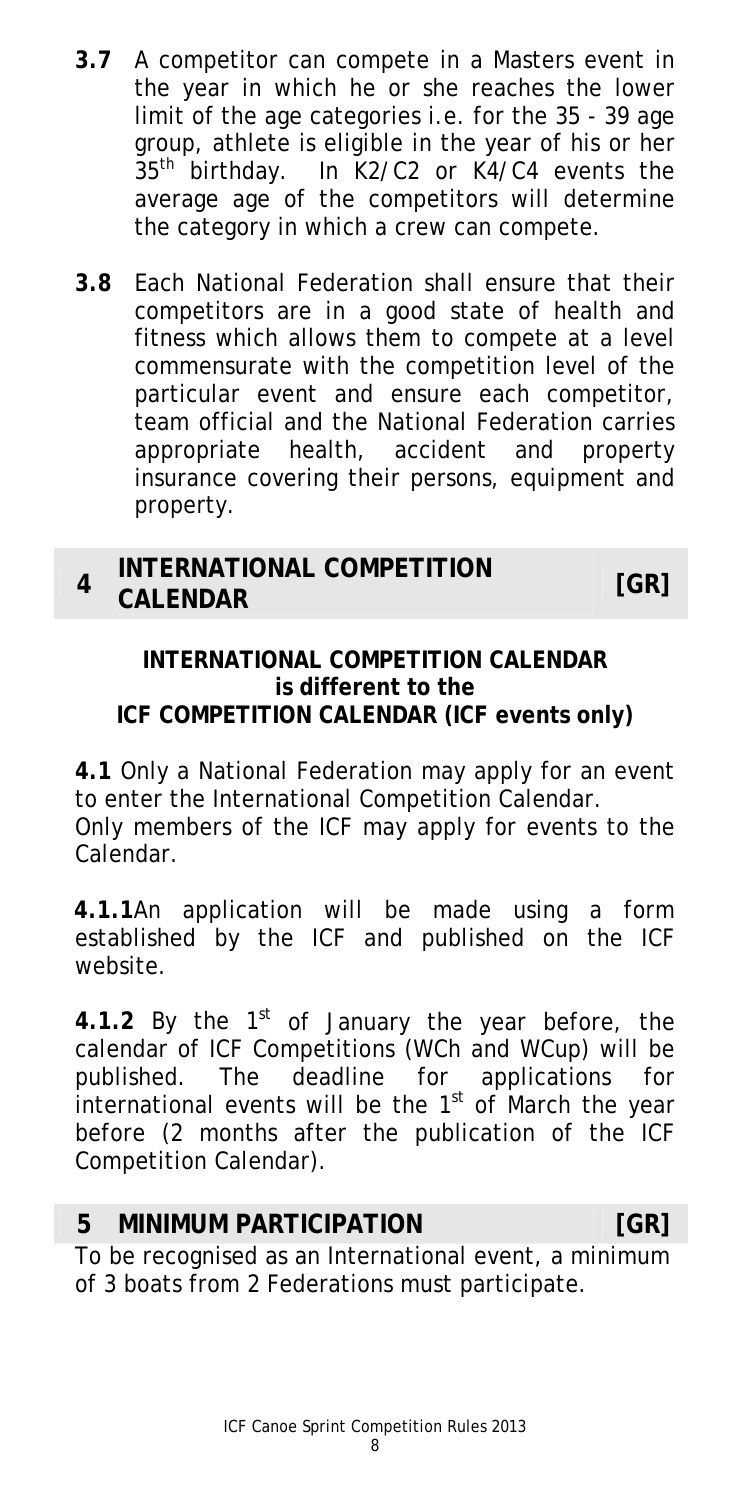# <span id="page-8-0"></span>**CHAPTER II - CATEGORIES / DISTANCES, ADVERTISING TRADEMARKS AND BOAT CONSTRUCTION**

#### **6 CATEGORIES / DISTANCES [GR]**

**6.1** The official events recognised by the ICF are the following:

| Men          | K1, K2, K4, C1, C2,<br>C.4 | $ 200, 500$ and 1000<br>meters |
|--------------|----------------------------|--------------------------------|
| and<br>Women | K1, K2, K4, C1, C2         | 5000 meters                    |
|              | MK1, WK1, MC1              | 200 meter Relays               |

**6.2** The official distances of races recognised by the ICF are the following:

#### **7 SPECIFICATIONS [TR]**

**7.1** The official boat categories recognised by the ICF are the following:

| Men and Women | K1, K2, K4, C1, C2 and C4 |
|---------------|---------------------------|
|               |                           |

**7.2** 

| <b>Boats</b> |     | K <sub>2</sub> | K4   | C <sub>1</sub> | C <sub>2</sub> |     |
|--------------|-----|----------------|------|----------------|----------------|-----|
| Max. length  | 520 | 650            | 1100 | 520            | 650            | 900 |
| Min. weight  | 12  | 18             | 30   | 16             | 20             |     |

All measurements in cm and all weights in kg

#### **TRADEMARKS**

**7.3** Identifications and Advertising Trademarks

**7.3.1** Trademarks and Advertising on boats, accessories and clothing may carry trademarks, advertising symbols and written text. Requirements for advertising on equipment and clothing for ICF Canoe Sprint Competitions (excluding Olympic Games, see Chapter IV) are detailed in the ICF Guidelines for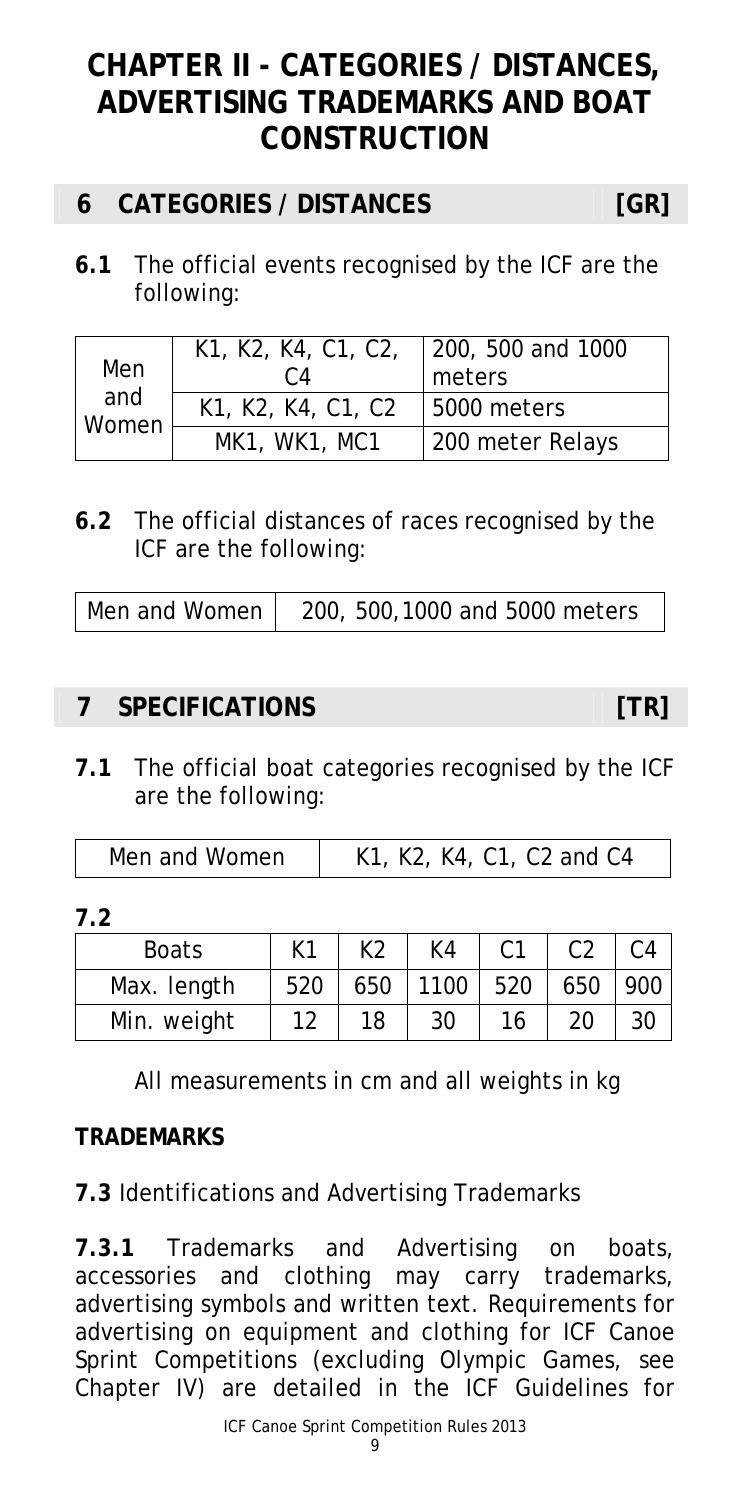Advertising Trademark Identification on Equipment Manual

**7.3.2.** There are reserved places on equipment (Eg. boat and paddle) with size limitations for trademarks and advertising. These areas are dedicated for the identification of Athletes/NF, Manufacturer, Organiser and ICF (including sponsors).

**7.3.3.** Athlete's name must be placed on each side of the boat under the cockpit.

**7.3.4.** The Athletes should wear the appropriate official clothing with easy identification of the nation they represent.

**7.3.5.** The Advertising of tobacco smoking and strong spirit drinks is not permitted.

**7.3.6.** Images, symbols, slogans unrelated to sport funding or political messages are not permitted.

**7.4** Requirements for ICF Canoe Sprint Competitions (Excluding Olympic Games):

**7.4.1** The guidelines for any advertising material carried on the clothing and equipment of paddlers should be as follows:

**7.4.1.1** All advertising material should be placed in such a way that it does not interfere with competitors' identification and does not affect the outcome of the race.

**7.5 Requirement for Olympic Games:** 

**7.5.1** No form of publicity of propaganda, commercial or otherwise, may appear on sportswear, accessories or more generally on any article or clothing or equipment whatsoever worn or used by the athletes or other participants in the Olympic Games, except for the identification of the article or equipment concerned.

The ICF rules are subject to the IOC rules. Any matter not regulated by the IOC is subject to the relevant ICF rule.

**7.5.1.1** The word "identification" means the normal display of the name, designation, trademark, logo or any other distinctive sign of the manufacturer of the item, appearing not more than once per item.

**7.5.1.2** The uniform of the competitors and all persons holding an official position may include the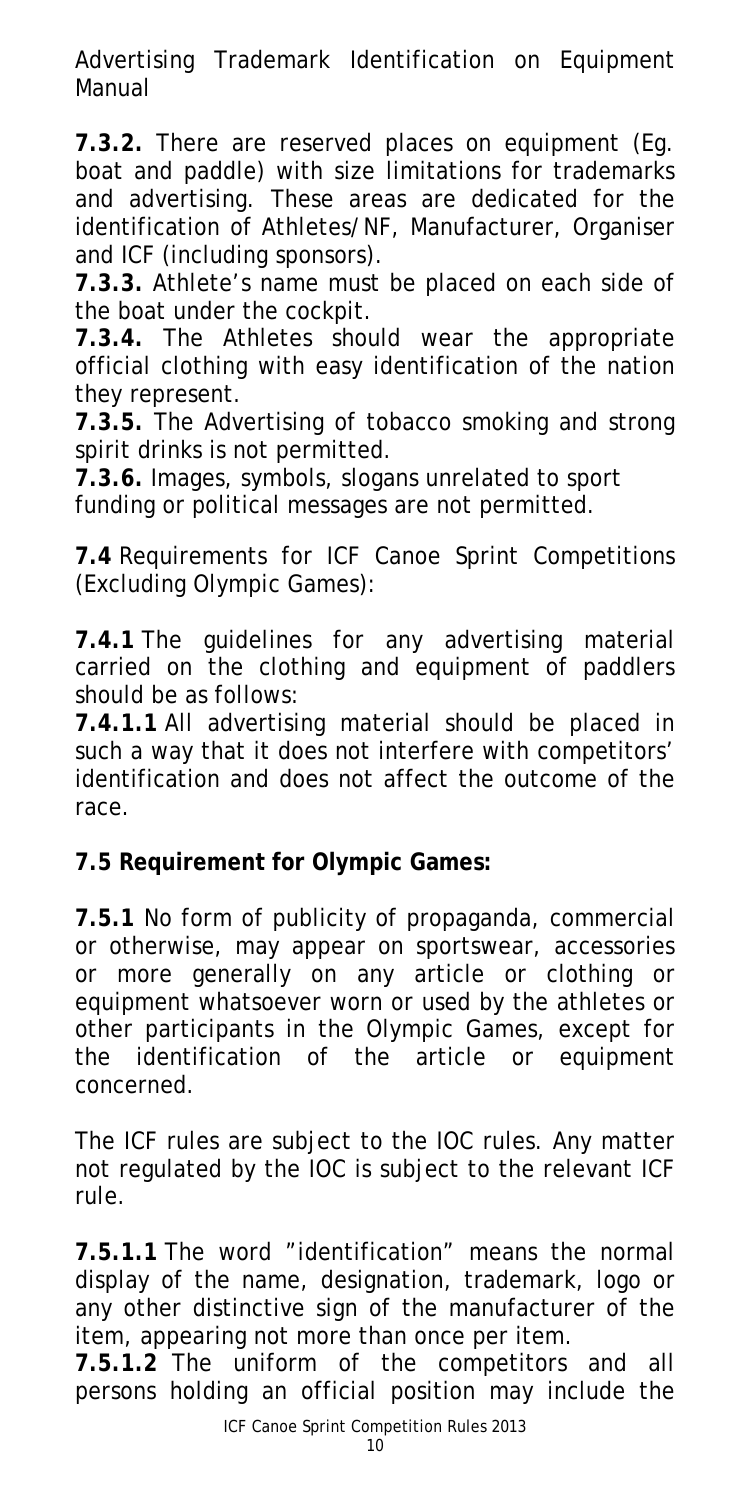<span id="page-10-0"></span>flag of their NOC Olympic emblem or, with the consent of the OCOG, the OCOG Olympic emblem. The ICF officials may wear the uniform and the emblem of the International Federation.

**7.5.2** Any boat, accessory, or article of clothing, which does not comply with the above conditions, will be ineligible for use during a competition. Teams are responsible for their own equipment.

#### **8 CONSTRUCTION [TR]**

The boat must be constructed so that it remains buoyant when filled with water. No part of the athlete's body should be attached to the boat in anyway. Such attachments must be removed.

#### **8.1** The Hull

Section and longitudinal lines of the hull of the kayak and canoe shall not be concave (Only horizontally and vertically).

#### **8.2** The Deck

The deck construction may not be higher on any horizontal point than the highest point of the front edge of the first cockpit.

**8.3** No foreign substance may be added to the boats, which give competitor unfair advantage.

**8.3.1** No part of the boat (including the seat and the footrest) may have moving parts which can be used to help propel the boat in a way which would give competitors an unfair advantage (existing moving seat systems already in use are accepted).

**8.4** A boat or competitor may be equipped with a device which provides real time feedback on performance for use by television or event presentation.

The device may be used by the competitor for analysis following a race but in no circumstances may the device be used to provide real time feedback to a competitor during a race.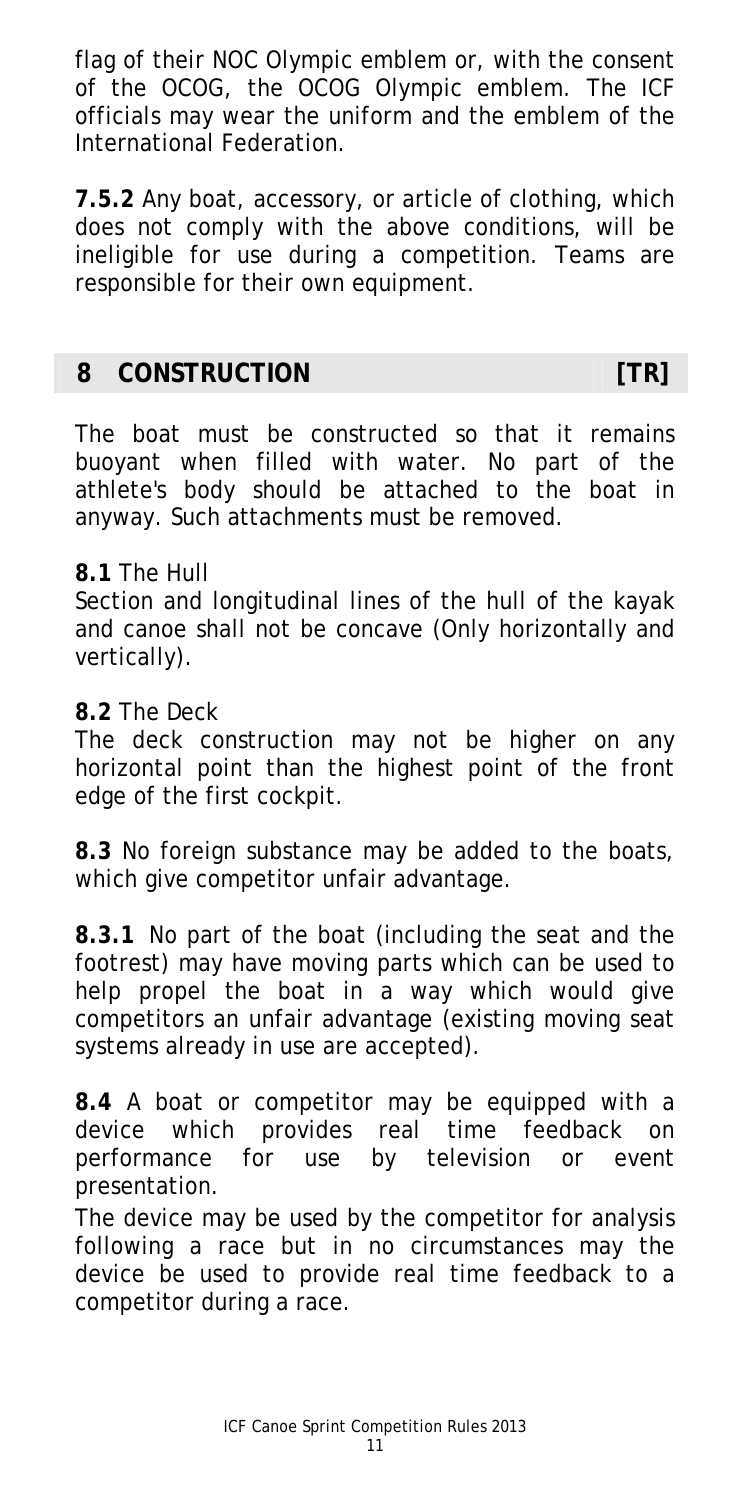### *Kayaks*

**8.5** Boats may have one rudder. The rudder has to be placed under the hull of the boat.

**8.5.1** The boat to be designed as to be a sit-in (Kayak type) not a sit-on (Surf Ski type)

#### *Canoes*

**8.6** The canoe must be built symmetrically upon the axis of its length.

**8.6.1** Steering rudders or any guiding apparatus directing the course of the canoe is banned.

**8.6.2** The C1 and C2 may be entirely open. The minimum length of the opening shall be 280cm and the edge of the side of the craft (gunwale) can extend maximum 5cm into the craft along the whole defined opening. The boat can have maximum three strengthening bars with a width of maximum 7 cm each.

**8.6.3** The C4 canoe may be entirely open, the minimum length of the opening shall be 390cm and the edge of the side of the craft (gunwale) can extend maximum 6cm into the craft along the defined opening. The boat can have maximum four strengthening bars with a width of maximum 7 cm each.

**8.6.4** The competitors are responsible to ensure the boats conform to the technical requirements for the competitions.

#### *Innovations*

8.7 Significant innovations in equipment including, but not limited to, boats, related equipment and clothing, must meet the following requirements before they are allowed for use in ICF International Competitions; including World Championships and Olympic Games:

a. They must be available to all competitors (no exclusive patents);

b. The costs involved must be reasonable;

ICF Canoe Sprint Competition Rules 2013 c. There must be equal chances for all competitors;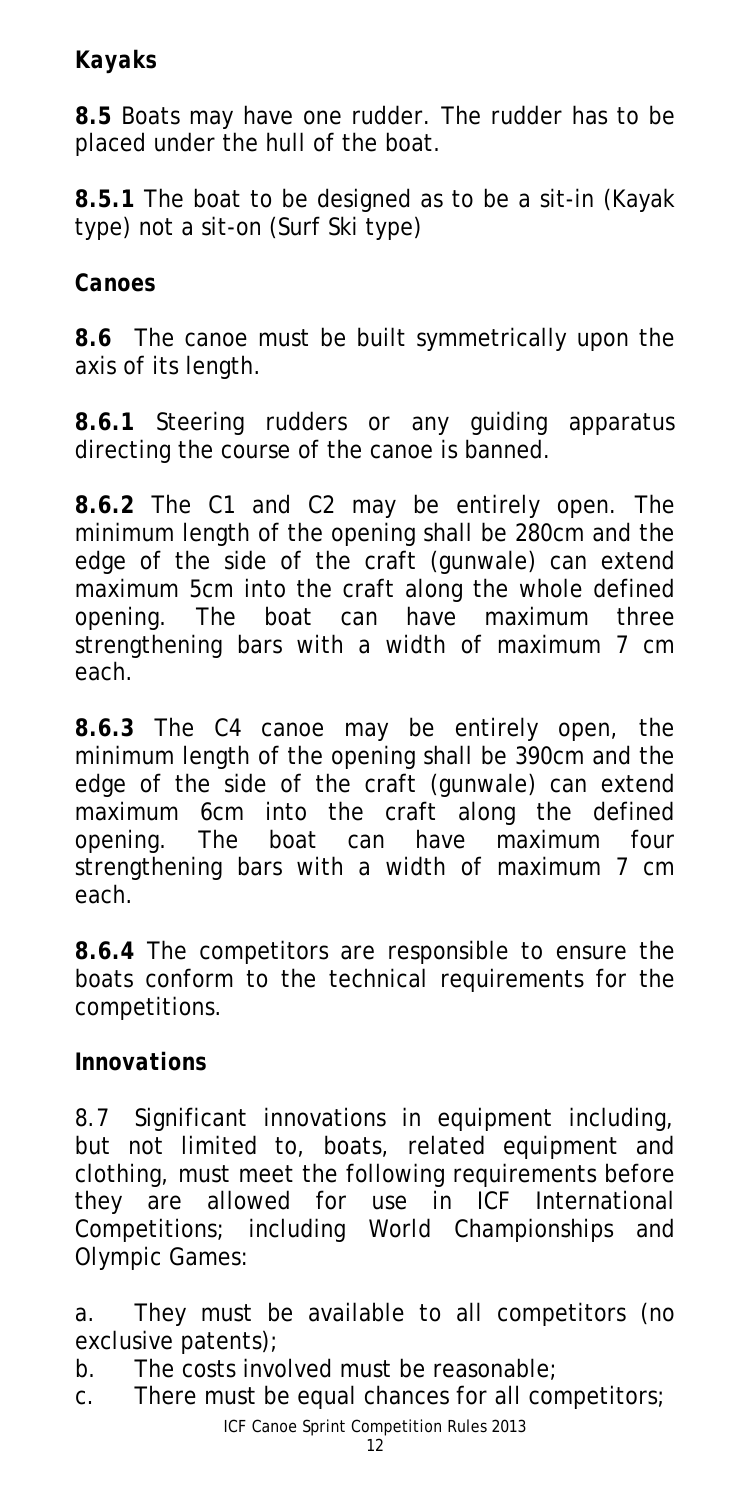<span id="page-12-0"></span>The innovation must be submitted to the ICF Canoe Sprint Committee for evaluation. If it is judged to meet the above conditions and is approved for use, it must be readily available for all competitors by January  $1^{st}$  in order to be authorised for use in International competitions that year. Crews with unapproved innovations shall not be allowed to compete. The ICF Canoe Sprint Committee has the sole authority to decide all matters under this Rule including whether an innovation is significant, whether it is readily available, whether the costs are reasonable and whether it is safe and environmentally sound.

#### **9 BOAT CONTROL CONTROL TRI**

**9.1** The length of a kayak or a canoe shall be measured between the extremes of the stem and the stern. Stem bands or other projection of the stem or stern, if any, are to be included.

**9.2** No alterations in canoes and kayaks are permitted after the measuring and weighing and before the competition has taken place.

**9.3** All loose fittings shall be removed. Permanent knee rests attached in a definitive way to the floorboard and any attachments consisting of water absorbing material must be absolutely dry or they will be removed at the first weighing prior to the race. Three or more boats according to the decision of the Competition Committee and on a random system shall be re-controlled immediately after the race.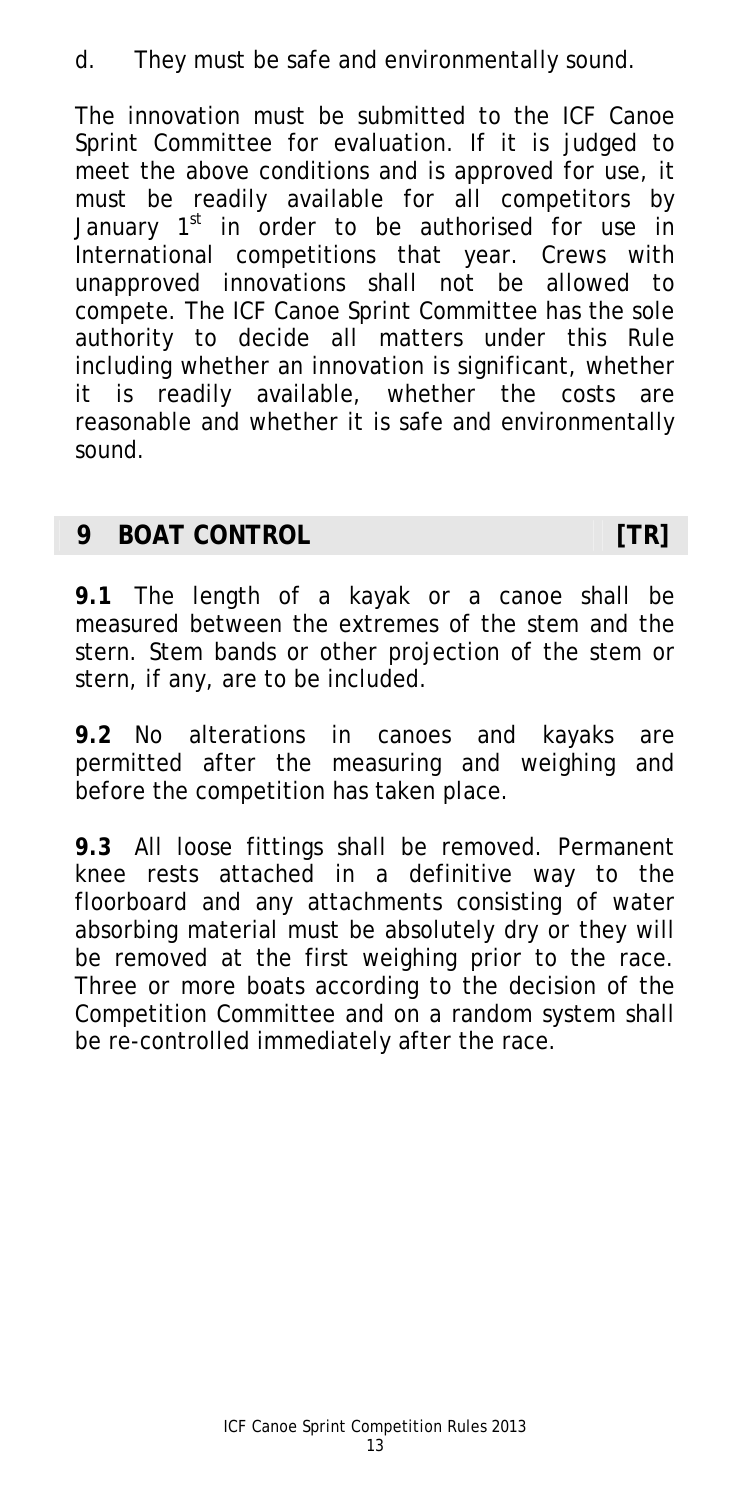# <span id="page-13-0"></span>**CHAPTER III - RACING ORGANISATION AND REGULATION OF THE COMPETITIONS**

#### **10 OFFICIALS [TR]**

#### **10.1 Duties of the Organising Committee (TR)**

An Organising Committee is responsible for the preparation and running of the competition.

The Organising Committee shall, in particular:

1. Fix the date and the programme of the regatta in agreement with the member federation concerned

2. Draw up and distribute the advance programme including the date and time of the team leaders' meeting

3. Make available a suitable venue and technical equipment conforming to the present Rules of Racing.

#### **10.2 Competition Committee (TR)**

**10.2.1** The competition is to be managed by a Competition Committee consisting of:

- 1) Chief Official
- 2) Chief Judge
- 3) Deputy Chief Judge

Two members of the Competition Committee must be in possession of a valid International Canoe Sprint Official card.

**10.2.2.** Duties of the Competition Committee:

- a) Organise and supervise the competition
- b) In the event of inclement weather or other unforeseen circumstances, which make it impossible to carry out the competition, postpone the competition and decide on another time when it may be held
- c) Hear any protests that may be made and settle any disputes that may arise
- d) Decide matters concerning disqualification in cases where the regulations are broken during a race
- e) Should a competitor be injured during a heat, the Committee may allow him/her to participate in another heat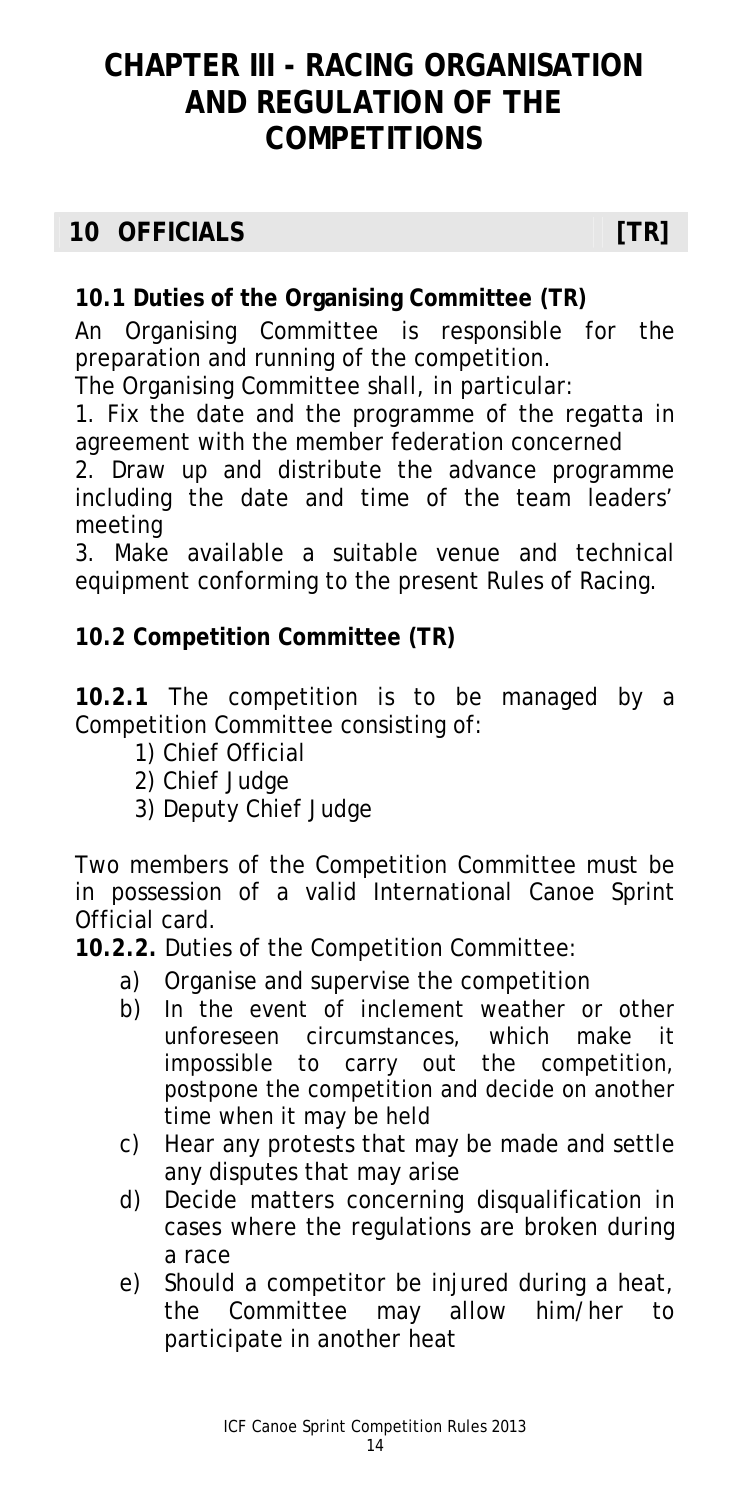- f) The decision of the Committee shall be based on the ICF Canoe Sprint Rules
- g) Penalties in accordance with the ICF Statutes may also be imposed i.e. disqualification for a longer period than the duration of the competition in question
- h) Before any decision is made regarding an alleged infraction of the rules, hear the opinion of the Umpire who controlled the race in which the infraction was said to have occurred. The Committee is to seek the opinion of other officials supervising the race, if it is felt to be of importance in clearing up the alleged offence
- **10.3** International competitions are to be supervised by:

Chief Official Chief Judge Deputy Chief Judge Competition Manager Boat Controllers Starter/s Aligner/s Course Umpire/s Turning Point Umpire/s Finishing Line Judge/s Announcer Media Officer

**10.3.1** If circumstances permit, one person may function in two of the above positions.

**10.4 Duties of the Officials.** 

**10.4.1 The Chief Official** shall decide all matters arising during the actual competition, which is not dealt with in these rules. The ICF competition shall be held under the direction of a Chief Official appointed by the Canoe Sprint Committee with other officials.

**10.4.2 The Chief Judge** cooperates in with the Chief Official and he/she substitutes the Chief Official in case of necessity.

**10.4.3 The Deputy Chief Judge** will closely cooperate with the Chief Official and the Competition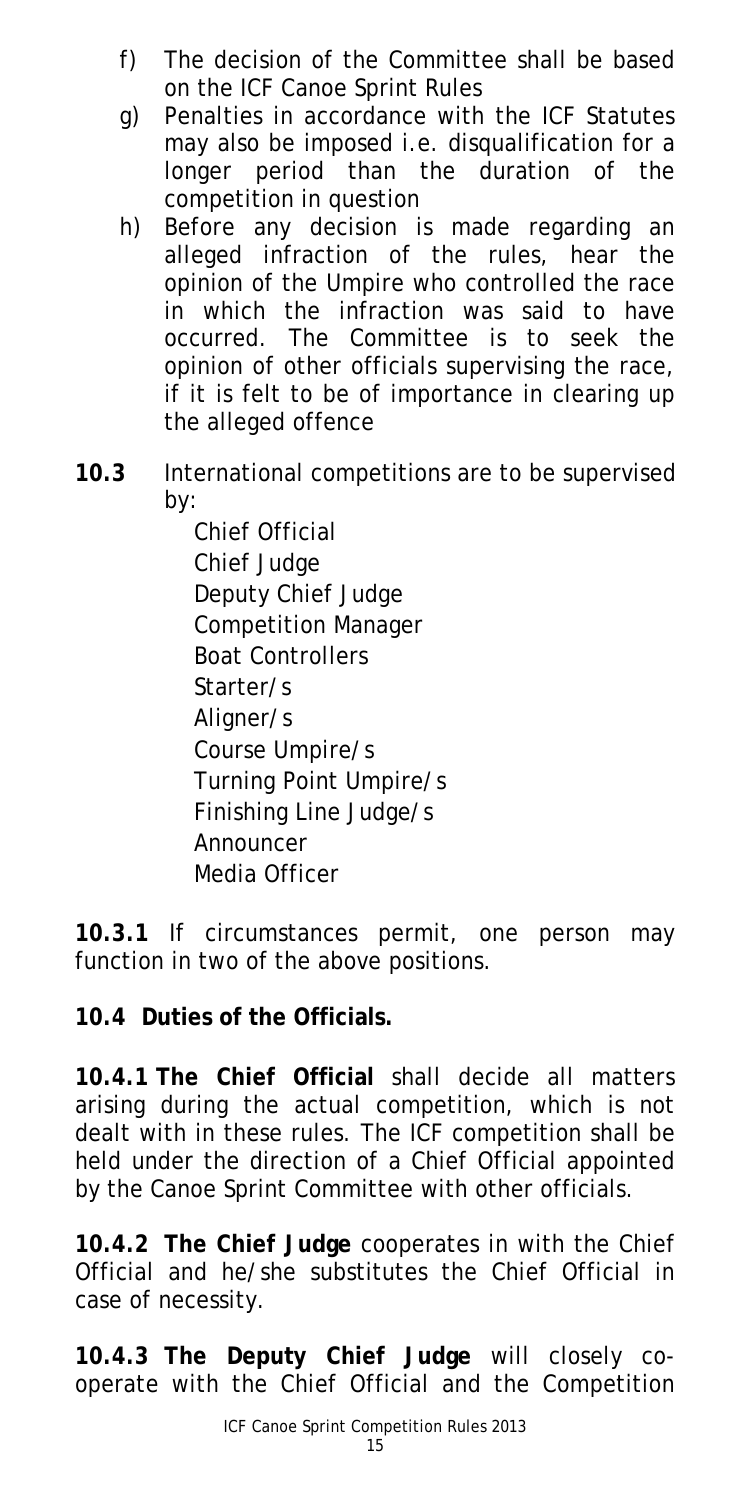Manager and will handle the administrative tasks of the competition.

He will collect the notes from the Team Leaders of the participating countries on the changes before the beginning of the Team Leader's meeting and put them in order according to the races. At the meeting, he/she will record all changes announced by the Chief Official in this own programme.

If necessary, he/she will check the personal identification documents of the competitors and their age.

He will collect the forms necessary for the administration and any other means necessary for the secretariat.

In case of computer data processing, he/she will keep in contact with the responsible IT person.

During the competition he/she will check the results race by race and will prepare the list of the boats qualified in the next round.

He will formulate the decisions of the Competition Committee passed in the subject-matter of the protest and will arrange to have it recorded in the minutes. He/she is responsible for the accuracy of the minutes. To perform the written tasks the Competition Secretary can employ assistants and office staff as necessary.

**10.4.4 The Competition Manager** will keep in constant contact with the organisers to solve any eventual problems arising. He/she supervises the races and is responsible for ensuring that the programmes followed without unnecessary delay. He/she shall inform the officials concerned punctually before a new race starts. He/she has to deal also with the good function of the competition administration of the races. (Programme, drawings results, technical documents, boat control, press, protests, etc.) He/she shall make certain that the announcer gives all necessary information about the races such as the start order, the name of any competitor failing to start and the results.

**10.4.5 The Boat Controller/s** will only allow athletes to compete at the race, whose identification has been checked and whose boat, equipment, clothing, starting number and body number conform to the rules. They will also check for any performance enhancing foreign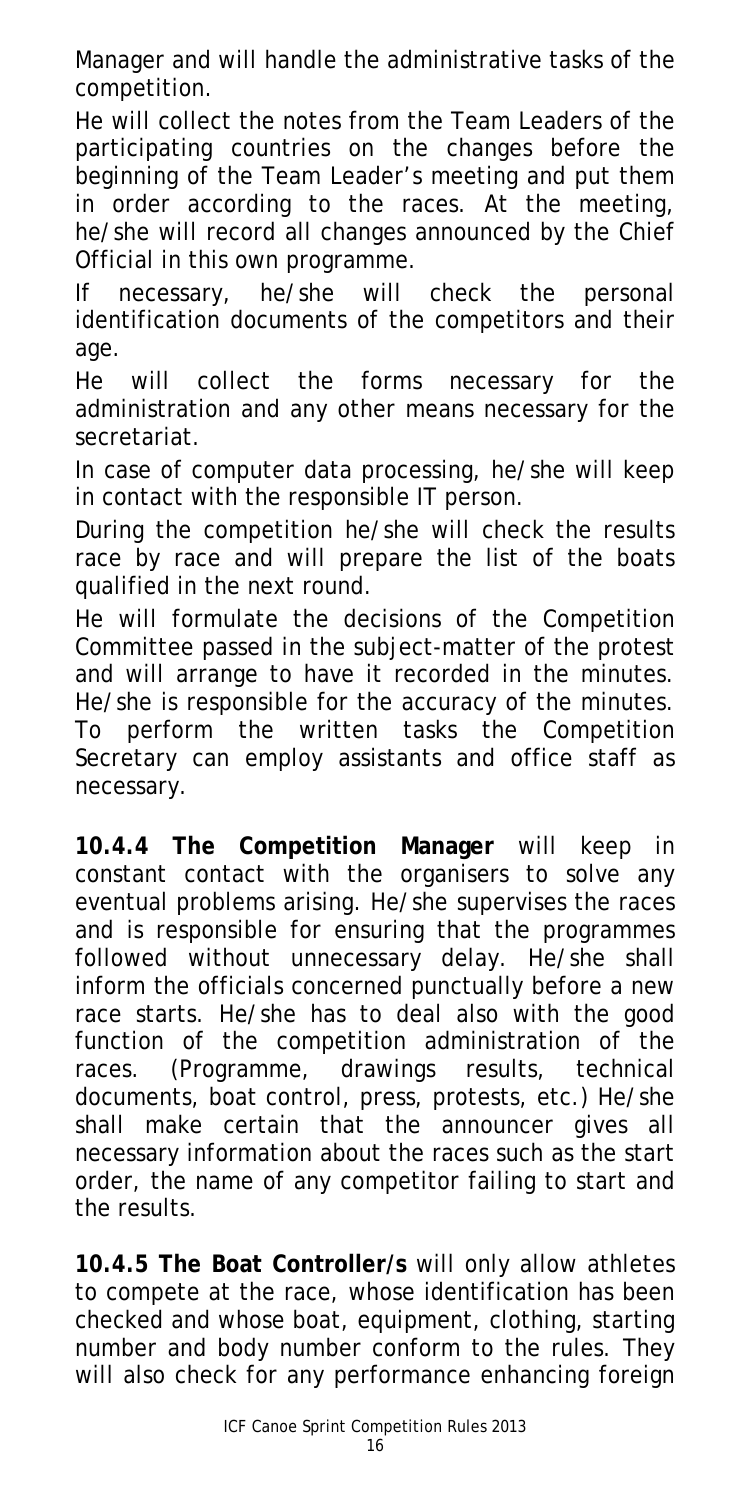substance on the boat and any forbidden devices mentioned in Art. 8. The Official in charge must inform the Competition Committee in case of missing boats. The competitors having passed the control are entered in a written report. Should any of the boats not fulfil the ICF requirements concerning classification (Art. 8), they shall be excluded from the competition. The organisers will provide for this purpose two certified weighing and measuring devices. Standard checking procedures will be applied. At least three boats are to be selected a random from the participants in the races for boat control after the finish.

**10.4.6 The Starter** decides all questions concerning the start of the races and is solely responsible for decisions as to false starts. His/her decision is final. English shall be the language used.

If necessary the other words can be repeated in the other recognised languages of the ICF. He/she shall see that the starting equipment is in good working order. He/she shall communicate with the Competition Committee and after having received a signal from them that all is ready, he/she shall order the competitors to their places and carry out the start according to the racing rules. It is the responsibility of the Starter to be satisfied that the circumstances at the start are free from any hindrance.

**10.4.7 The Aligner** is to bring the boats to the starting line with least possible delay. Their duties will be to check the uniformity of the competitors including their attire as well the number on the back and the boat numbers. English shall be the language used.

If an automatic starting system is in use the aligners will be positioned in 2 separate boats behind the starting line. They will have an unobstructed view inside of the system's boots.

 When all boats are aligned and completely inside the boots the aligner will raise a white flag signifying to the starter that they are in position to start. When the boats are not in the boots the aligner shall raise a red flag.

If there is no automatic starting system the aligners may be repositioned.

**10.4.8 The Course Umpire** shall see to it that during a race the rules are complied with. If the rules are broken, the Umpire shall report immediately the infraction to the Competition Committee.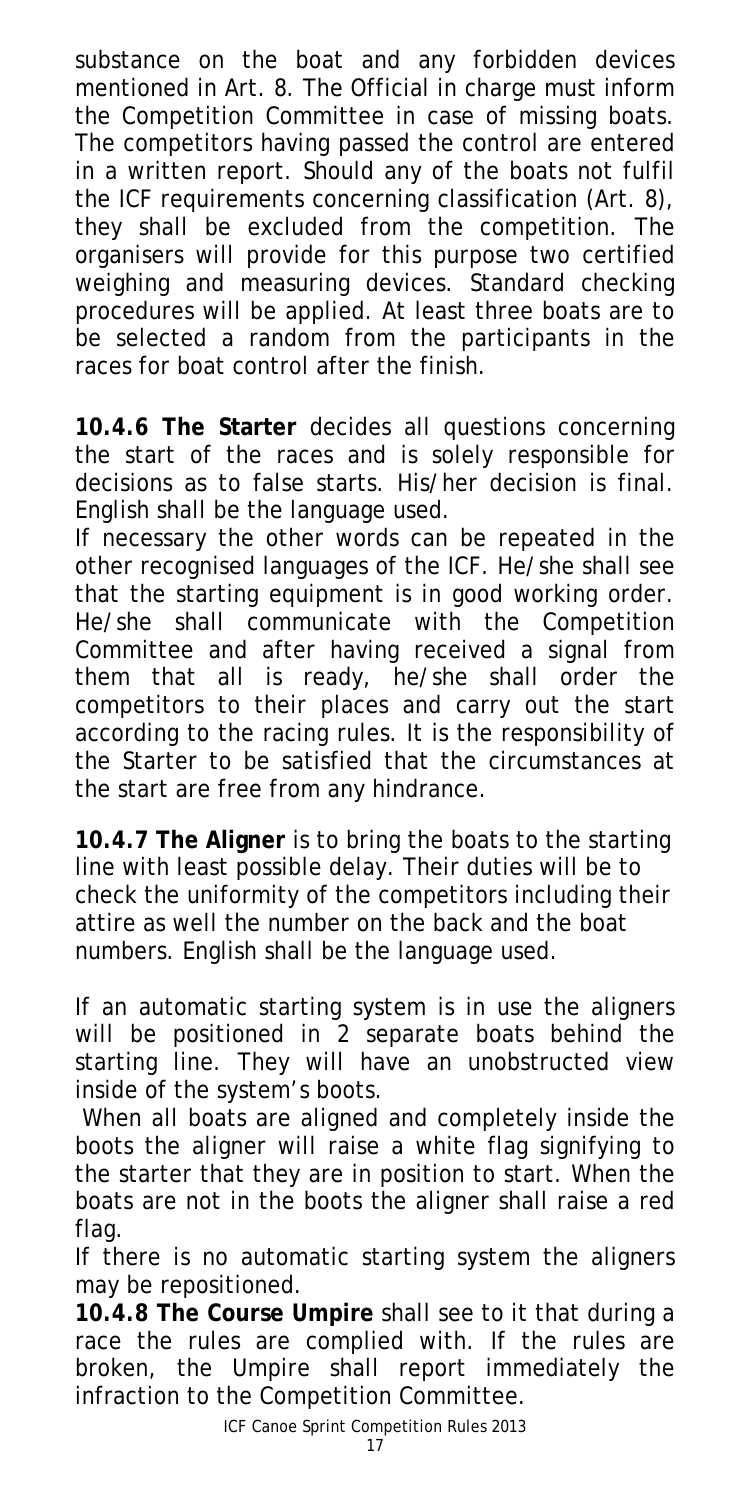- a) The Competition Committee shall decide whether any of the competitors concerned shall be disqualified or not. If the Umpire has to report an infraction of the rules he/she shall show a red flag and lane number and make a written report before the next race takes place. In such a case, the Competition Committee shall make known its decision immediately and before the result of the race is announced.
- b) If there is no infraction to report, the Umpire shall show a white flag.
- c) In races of 1000m, the Umpire shall follow the race in a motorboat. For Championships races of 1000m, races shall be accompanied by two Course Umpires in two separate catamaran type boats.

In races of 200m, the Umpire(s) shall not follow the race. Two Course Umpires in motor boats shall be positioned before the start line. Two Course Umpires shall be positioned behind the finish line.

For the 500m races, either system as used for the 1000m or the 200m may be adopted for the Course Umpires to do their task. The Chief Official will decide on the most appropriate system to be used, based on his/her opinion of the course features.

The Course Umpire can follow and judge the race also from the Finish Tower as instructed by the Chief Official.

- d) He shall be completely unhampered during the race. No one except the Umpire and the driver shall be admitted to the boat reserved for him/her.
- e) In long distance races with many competitors, more than one Umpire will be nominated. One of the Umpires shall if possible follow the leading group in the race, but without disturbing the other competitors.
- f) In case of hindrances, the Course Umpire must stop the competition passing all boats in the race and waving the red flag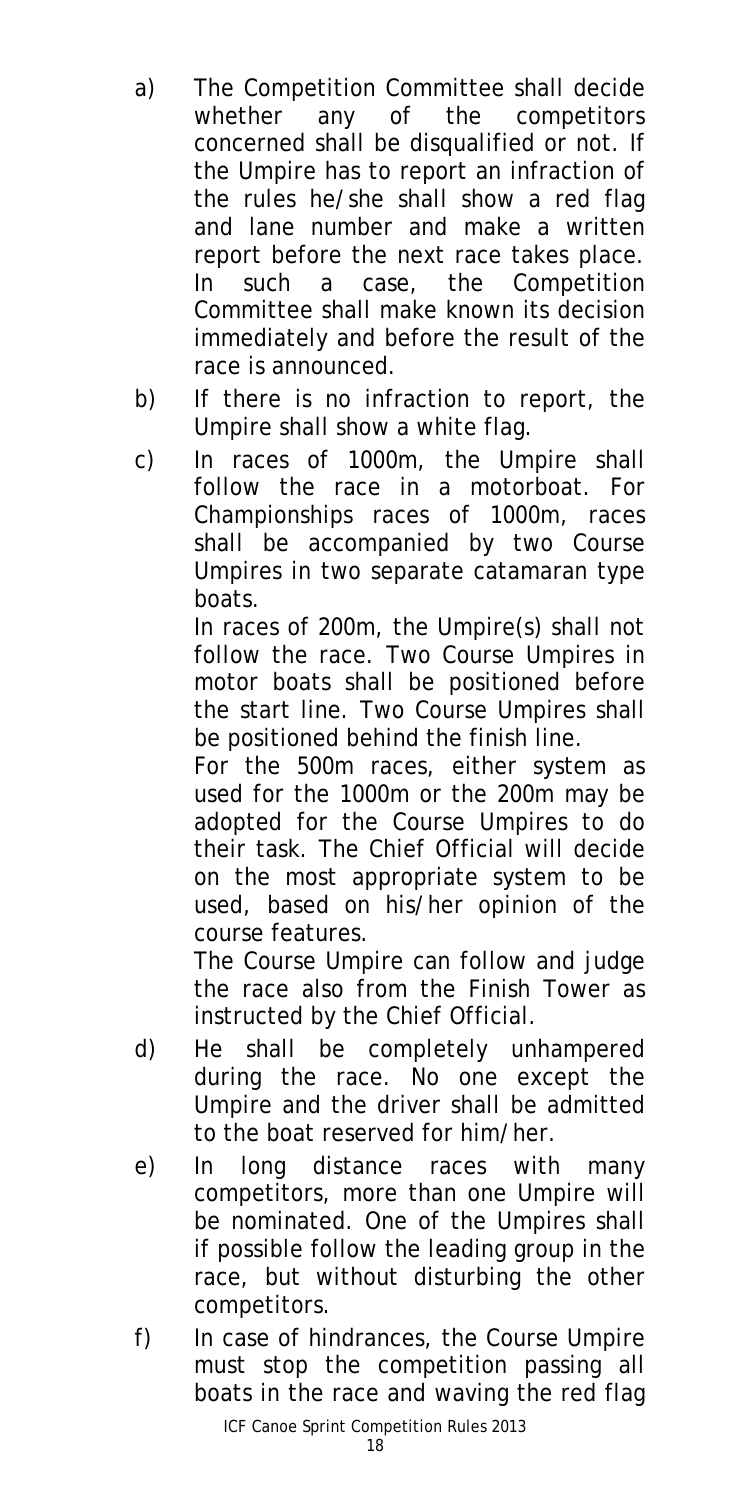or using a sound signal until all boats have stopped paddling. After this all boats shall return to the start. The Course Umpire shall report immediately the infraction to the Competition Committee.

**10.4.9 Turning Point Umpires** when a race is run along a course with one or more turning points, one or more umpires and one recorder must be stationed at every turning point where they gain the best view of the turn.

- a) The Turning Point Umpire shall see the competitors turn according to the rules. The recorder shall make a list of all who pass the turning point
- b) Immediately after race, the Turning Point Umpire shall report to the Competition Committee as to who has turned and if any infraction of the rules has taken place.

**10.4.10 Finishing Line Judges** decides the order in which the competitors have passed the finishing line. At World Championships the order of the boats arriving at the finishing line will be decided with a Photo Finish System.

The position of the competitors in the boat will be recorded with video camera at the time of arriving to the finish line. The Chief Finish Judge will decide with the recording whether the competitor was in his/her boat upon arriving or not and report it to the Competition Committee.

When there is no Photo Finish System, the Finishing Line Judges decide the order in which the competitors have passed the finishing line. The judges shall be placed in a position where all lanes at the finish line can be clearly seen.

If the judges differ regarding the placing of two or more competitors, a simple majority shall decide the dispute, in the absence of photo finish. In the case of equal voting, the Chief Judge has the casting vote.

When there is no Photo Finish, the Finishing Line Judges are responsible for recording the times. This shall be done by means of stopwatches or suitable electronic equipment.

It is the responsibility of the Chief Finish Line Judge to ensure that the timing equipment is working correctly.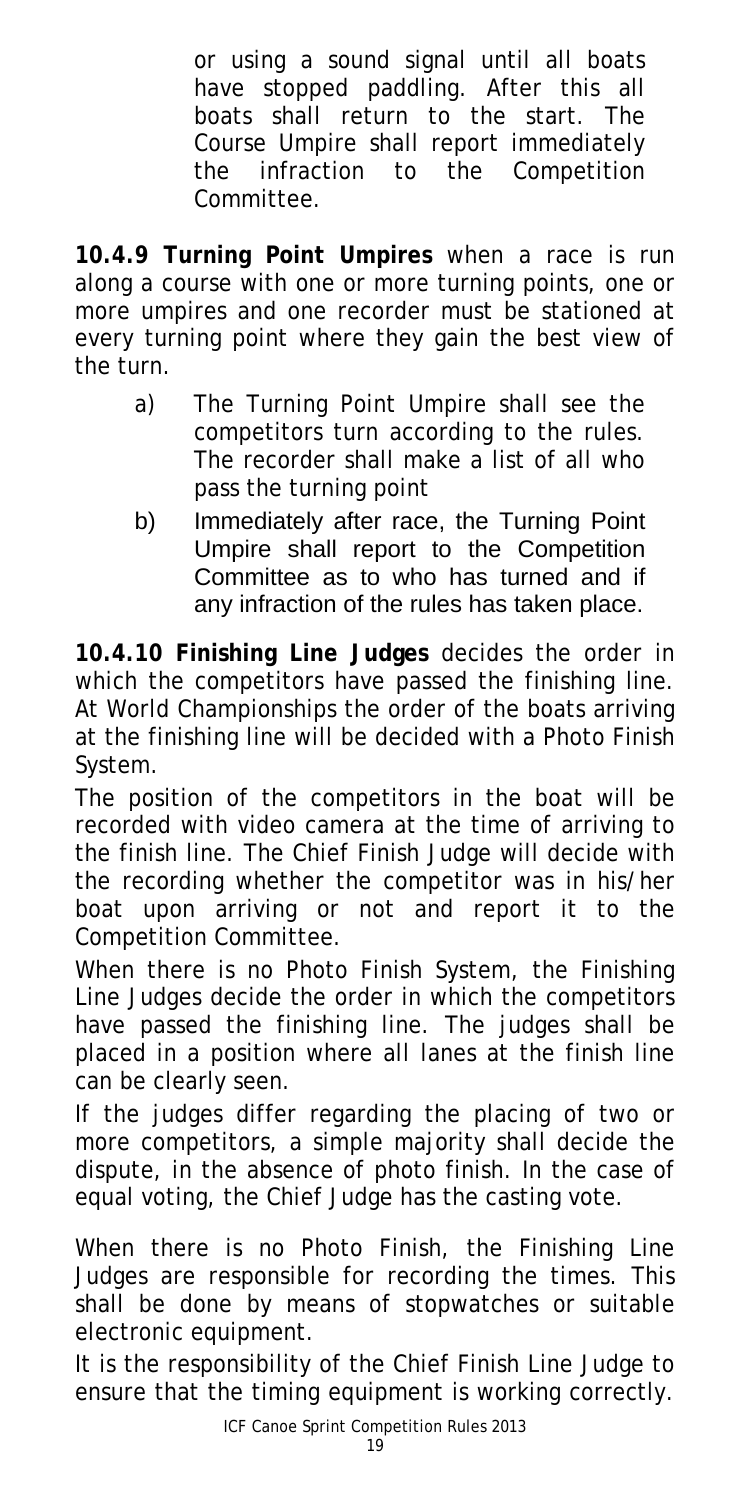The Chief Finish Line Judge shall divide the work amongst the Finish line judges.

At the end of each race, he/she shall compare the official times with the other Finish line judges and immediately inform the Chief Finish Line Judge on them.

Each race shall be timed by at least two watches. When the watches have not recorded the same time, the longest (worst) time shall be taken as correct. The stopwatches are to be started when the electronic or optical signal from the start is received.

When a photo finish is used, the result determined by the Finish Line Judges shall be compared with it, with the photo finish being decisive. Video films are not a substitute for photo finish.

**10.4.11 The Announcer** shall, on the instructions of the Competition Manager, announce the start of each race, the order of starting and the position of the competitors during the race. After the race is finished, he/she will announce the results.

**10.4.12 The Media Officer** must supply all necessary information to the representative of the press, radio and television about the races and its progress. He/she is authorised therefore to ask information from the different officials who must also procure for him/her as soon as possible copies of the official results.

**10.4.13** It is the Officials' obligation to perform their tasks in conformity with the ICF rules.

Every judge will have the obligation to check at whether all means and equipment necessary to perform his/her tasks are ensured. In the event any shortcoming is found, it is reported to the Chief Official or Competition Manager.

Unauthorised persons must not enter any Officials' area unless the Competition Committee or the Jury send for officials or team officials in order to solve problems.

**10.4.14** In the Olympic Games or World Championships all officials must be recognised International Canoe Sprint Officials, holding a valid Canoe Sprint certificate.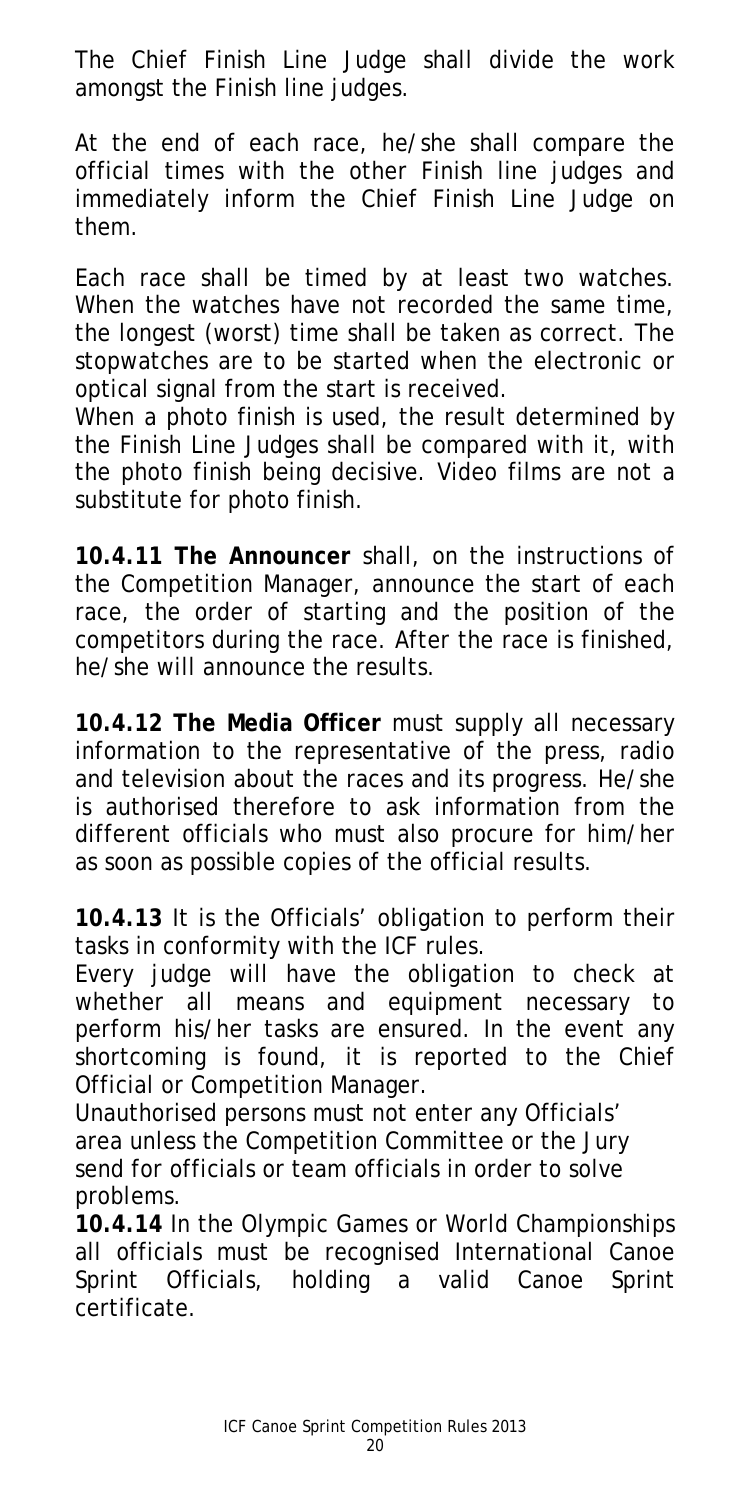#### <span id="page-20-0"></span>**<sup>11</sup>INTERNATIONAL COMPETITION OFFICIAL [TR]**

Procedure for becoming an ICF Canoe Sprint Official:

#### **11.1 Examination:**

**1.** Examination Organization

Officials Examination is organised at the end of an ICF Canoe Sprint Official Seminar if there is sufficient interest.

Continental Associations or National Federations are entitled to apply to hold a seminar and an examination. This is done together with the application for the Competition Calendar using a form established by the ICF and published on the ICF website.

Application deadlines are the same as for the International Competition Calendar. The Examination Calendar is published on the same date as the International Competition Calendar.

**2.** Examination Candidates

Only National Federations are entitled to nominate candidates for examination at least 30 days before the examination.

The applications must be sent to the ICF Headquarters on the special form designed by the ICF and published on the ICF website. ICF Headquarters is forming a database and forwarding the list of names to the Respectful Committee Chair.

**3.** Examination Procedure

A sub-committee consisting of two members, appointed by the ICF Technical Committee Chair, will hold this examination after ICF Official Seminar containing theory and practise sessions at the international level event**.**

The examination will be carried out in English language for officials who wish to be considered as officials for ICF Competitions and will be based on the knowledge of the ICF Statutes, the ICF Rules and practical experience.

If people take the examination in one of the other official languages or without participation in the Official Seminar**,** they may not be considered to officiate at ICF Competitions.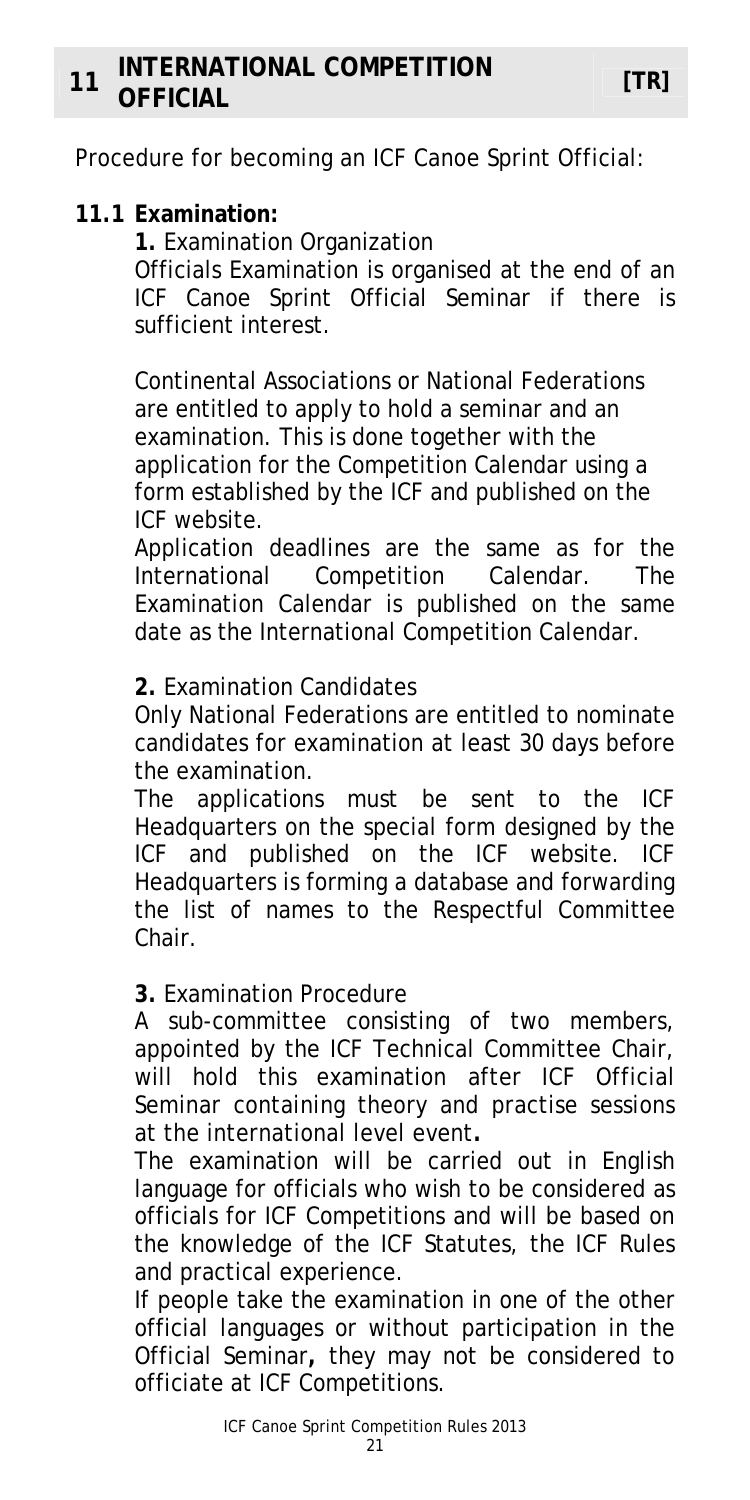**4.** Officials' Cards

After completion of the examination the Respective Chair completes the ICF Official Examination Report and sends it to the ICF HQ, where the Official's cards for those who passed the exam are issued and sent to the National Federations.

Candidates may pass the examination according the criteria created by their Continental Federation or the ICF criteria created by the Technical Committee Chair. Officials who are approved only at the continental level, may participate in a new examination without attending another seminar. Those officials who have passed the examination according to ICF criteria, need four (4) years experience at the continental level before nomination to World Championships events.

#### **5.** Validity and Renewals

Validity and renewals are subject to the Technical Chairs criteria. If the Officials Card expires, is lost or destroyed a 20 euro fee for renewal will be charged.

#### **11.2 Financial Responsibility**

National Federations are financially responsible for their Officials (before and after the examination).

For every candidate applied for the examination, a National Federation will be charged 20  $\epsilon$ . The Invoice will be sent to the National Federation at the end of the year.

The National Federation concerned will cover the seminar and examination organization costs including living and travelling expenses of the examiners. The National Federation may charge candidates to cover some costs and expenses.

#### **11.3 Nomination and Appointment of the Officials for ICF Events**

Only National Federations are entitled to nominate Officials for ICF Events.

The deadline for submitting proposals is the 1st of January in the year of the event.

The nominations are submitted to the ICF Headquarters and the respective Technical Committee Chair. The Chair will present a list of selected Officials to the ICF Board of Directors for their approval.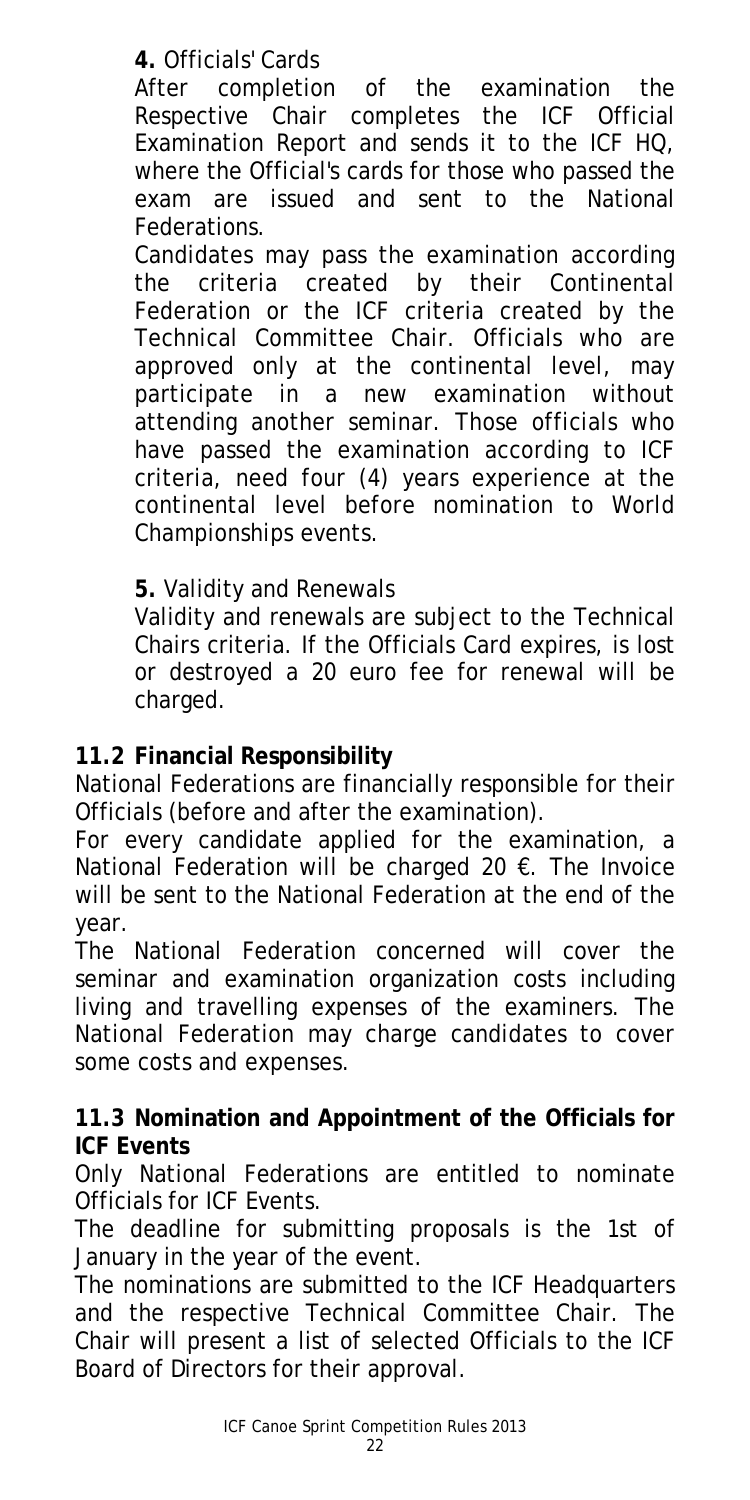#### <span id="page-22-0"></span>**12 INVITATIONS** *GRI*

- **12.1** An invitation to an international competition shall contain the following information:
	- a) Time and place of the competition.
	- b) Situation and plan of the course(s).
	- c) Classes and distances of races.
	- d) Sequence and starting times of races.
	- e) Whether the races are to be held on still or running water up or down stream, and minimum depth of water.
	- f) Address to which entries should be sent.
	- g) Last date for receiving entries. This date shall not be earlier than 14 days prior to the first day of the competition.
	- h) Conditions/terms of participation

**12.2** As far as possible the order of races shall be in accordance with the schedules detailed for Senior and Junior Under 23 World Championships.

**12.3** An invitation shall be sent two (2) months before the competition.

#### **13 ENTRIES** [GR]

**13.1** Entries for an international competition can only be made through the National Federation in accordance with the regulations given in the invitation.

**13.2** An entry shall, however, always contain the following:

- a) The name of the club or federation to which the competitor/s belong.
- b) The classes and distance in which the team proposes to compete
- c) Family name and given name of each competitor together with the date and year of his/her birth and his/her citizenship. On the entry form for Junior and Under 23 Championships in addition to the name and surname, nationality, sex, also the date and place of birth, name of his/her club must be given and

ICF Canoe Sprint Competition Rules 2013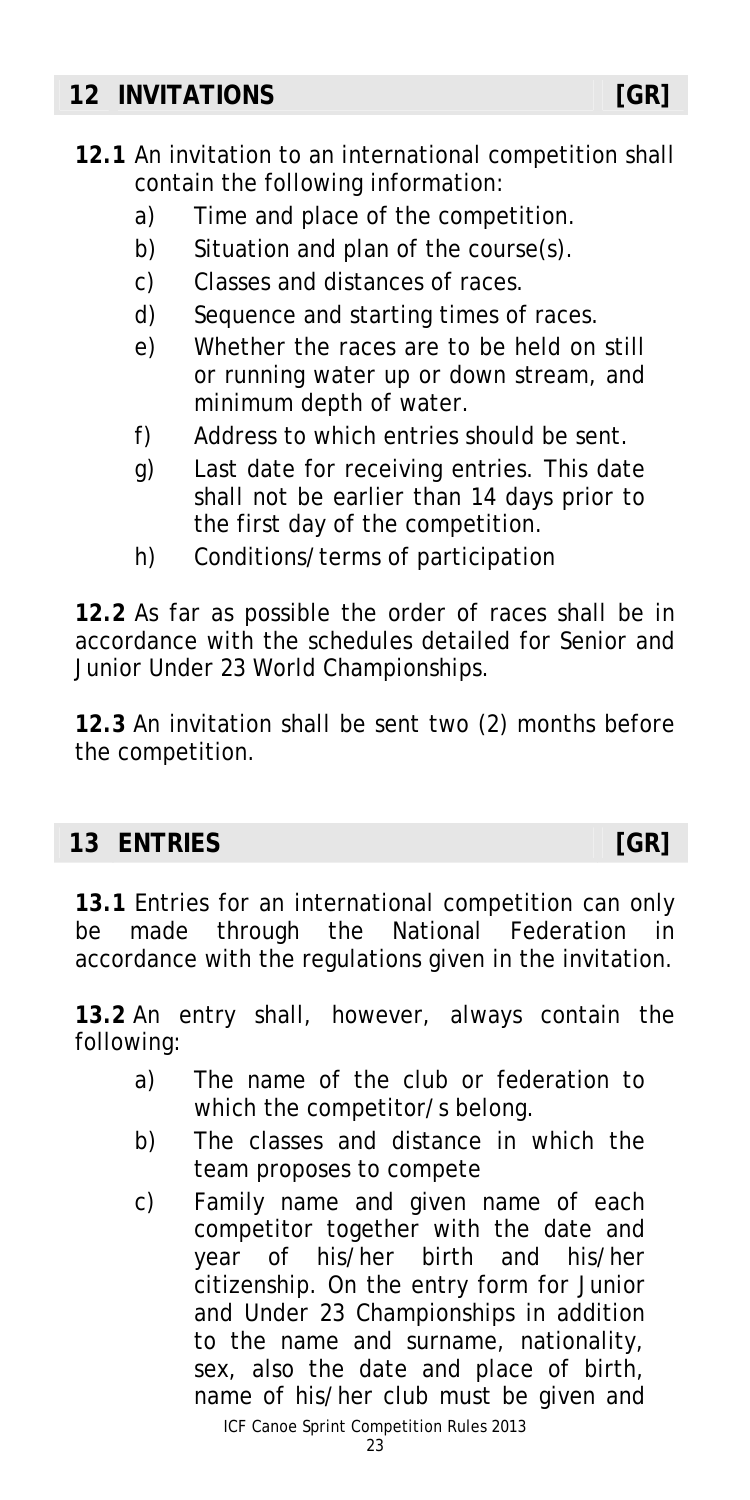<span id="page-23-0"></span>prior to the first race he or she or the team leader must produce documentary proof such as passport, identity card or similar document with photograph, confirming the age of the competitor,

- d) Similar details regarding reserves, if any.
- e) In addition to nominated crews, participating federations are allowed to enter unlimited number of substitutes in every race.
- f) All entries should be in writing (Letter, Fax, E.mail etc.) Where verbal communication is used, it must also be confirmed in writing by the given deadline (midnight on the due date). In the eventuality of conflicting information, the information with letterhead and/or signature will take precedence.
- g) Late entries cannot be accepted
- h) When making the entries, Federations must give the colours of the clothing worn by the competitors and these colours must not be changed during the competition.

#### **14 HEATS AND FINALS TRI**

**14.1** At least three kayaks or canoes must be entered before the race can be held. If the number of entries in races up to and including 1000 meters is so great that heats are necessary, the number of kayaks or canoes in each heat and in the final must not exceed nine (9).

**14.2** The division of the competitors into heats shall be determined by drawing lots.

**14.3** Eight or Nine Kayaks or canoes may participate in the final if more than this number has been entered in the entire race as follows:

*System for:* 

*10 to 18 competitors (teams) see plan "A" 19 to 27 competitors (teams) see plans "B/1" and "B/2" 28 to 36 competitors (teams) see plans "C/1" and "C/2"*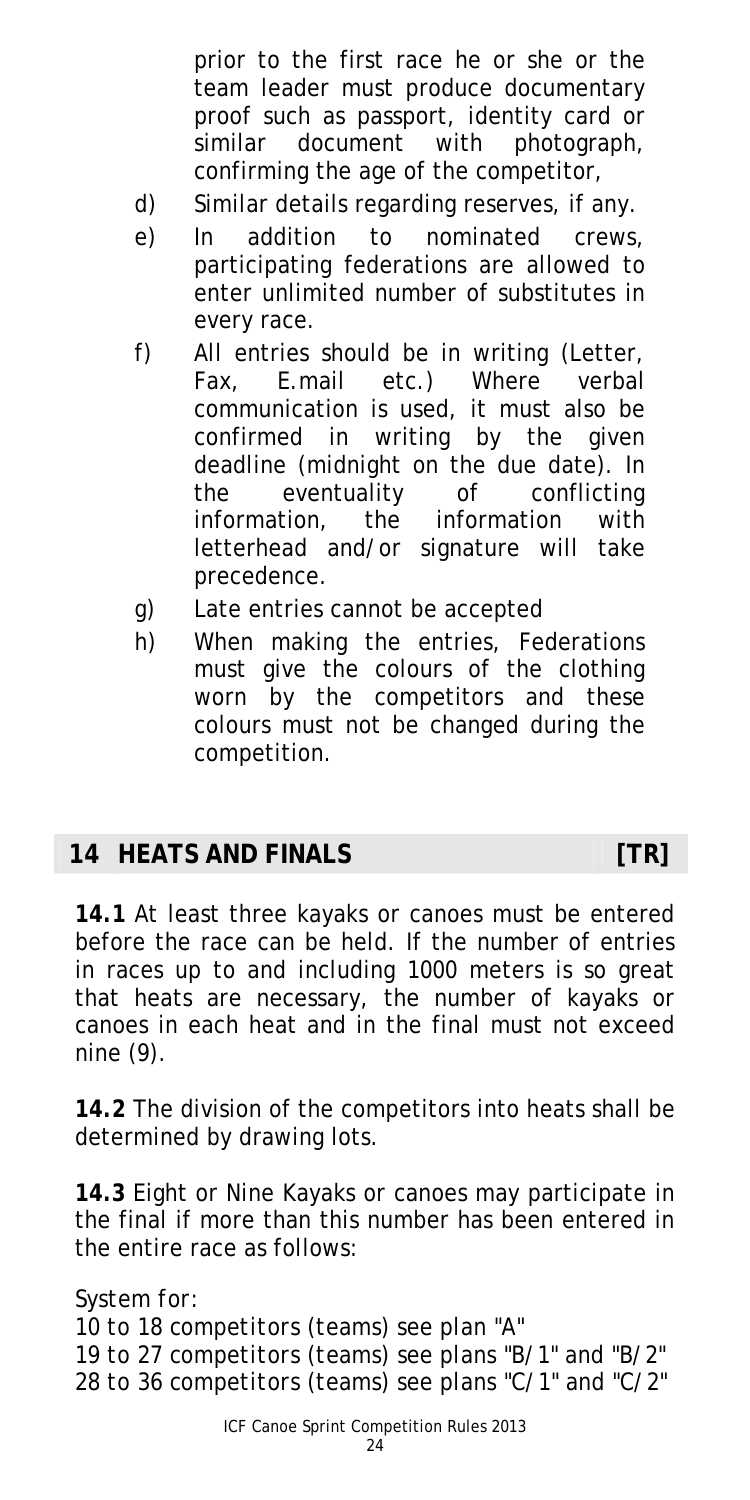<span id="page-24-0"></span>*37 to 45 competitors (teams) see plans "D/1" and "D/2" 46 to 54 competitors (teams) see plans "E/1" and "E/2" 55 to 63 competitors (teams) see plans "F/1" and "F/2" 64 to 72 competitors (teams) see plans "G/1" and "G/2"* 

**14.3.1** B final will only be held when there are more than 18 boats in that particular event and a C final will only be held when there are more than 36 boats in that particular event.

**14.4** When making the draw, the difference between the numbers of competitors in the heats of a race shall not exceed one. If the number of competitors in the heats varies, the earlier heats have the larger numbers.

**14.5** Any crew, which has not taken part in a heat as instructed, shall not be allowed to compete in the final.

**14.6** The composition of a crew, which has qualified for semi-finals or for the final, must not be changed. Heats and the final shall be run on the same stretch of water.

**14.7** For races of more than 1000 meters, heats shall not be held, and all boats taking part shall start simultaneously.

**14.8** Should the width of water not permit a simultaneous start, starts at regular intervals shall be permitted.

| 15 ACCEPTANCE OF ENTRIES AND | [TR] |
|------------------------------|------|
| <b>PROGRAMME</b>             |      |

**15.1** Applications for entry must be answered within 48 hours of receipt.

**15.2** The Organising Committee will accept the entries in conformity with the conditions/terms of participation. Therefore the Organising Committee can reject or delete the entry of the participants who fail to observe the conditions/terms of participation.

**15.3** Not later than 24 hours before the first race of the regatta, the programme shall be available at the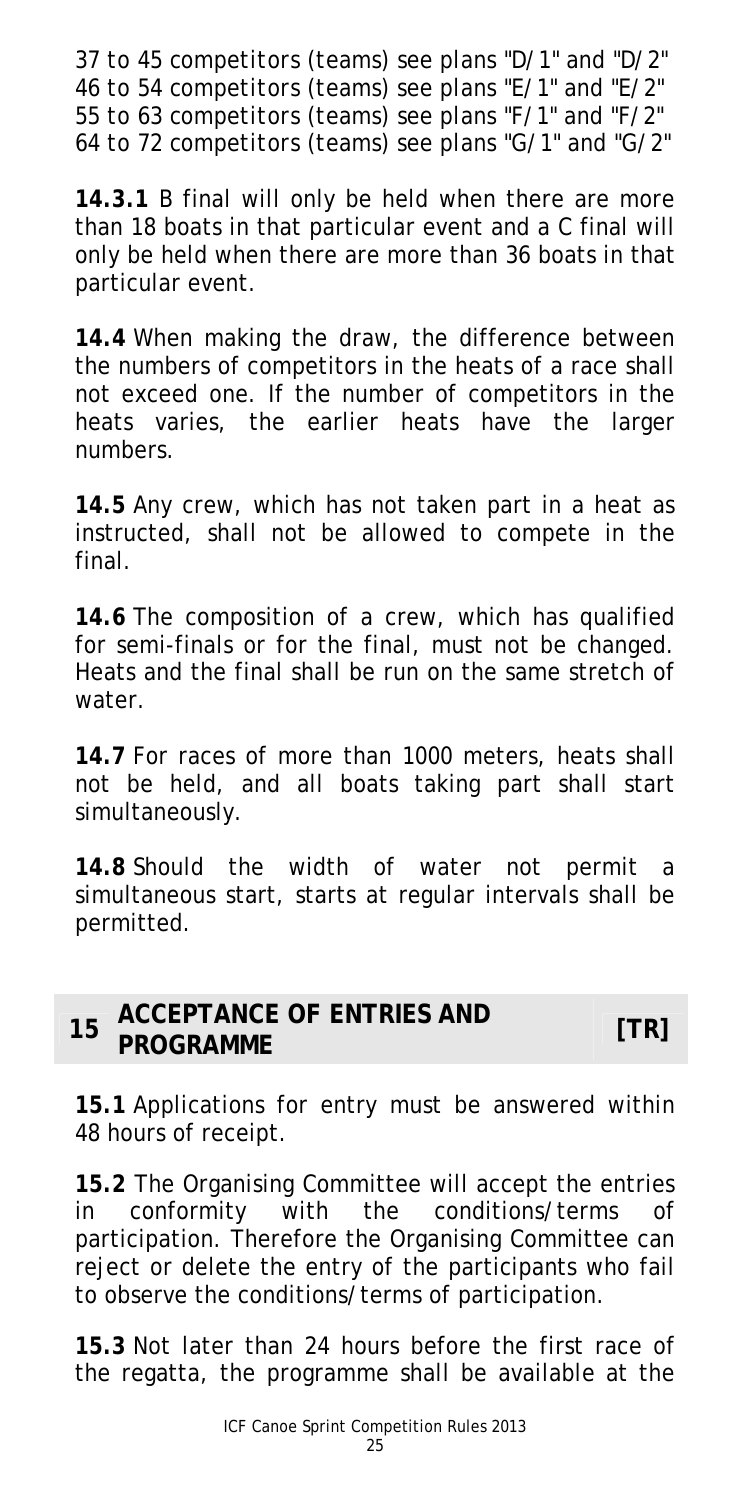<span id="page-25-0"></span>regatta course, giving the names and citizenship's of the competitors and the results of the draw.

#### **15.4 Team Leader**

The Team Leader will represent his/her team and keep contact with the Chief Official and the organisers from the beginning of the competition up to its end, but he/she cannot disturb their work.

The Team Leader will submit any changes or his/her comments in relation to the competition in writing 30 minutes before the start of the Team Leaders' meeting.

As necessary the Team Leader will arrange to submit the protest or appeal as stipulated.

#### **15.4.1 Team Leaders' Meeting**

At least 12 hours before the first race of the competition, the Team Leader's meeting is to be held. At this meeting the names of Team Leaders should be advised. The organisers will describe the regatta course and all other arrangements, which should be adhered to for the duration of the competition. The Chief Official will describe the competition programme and ask for any changes to the entries.

#### **<sup>16</sup>ALTERATIONS OF ENTRIES AND WITHDRAWALS [TR]**

**16.1** Any competitor named in the final entry of his/her country may substitute any other in any event (kayak men, kayak women, canoe men). Notification of alterations in the entries must be given in written form to the chief official at least one hour before the first race of the morning or afternoon session

**16.2** The withdrawal of an entry is considered final and no renewed entry of the same crew is allowed.

#### **<sup>17</sup>ALTERATIONS IN THE SEQUENCE OF EVENTS [TR]**

**17.1** The sequence of races given in the invitation, and the intervals between the races as given in the racing Programme, are binding on the organisers. Alterations cannot be made unless the respective team managers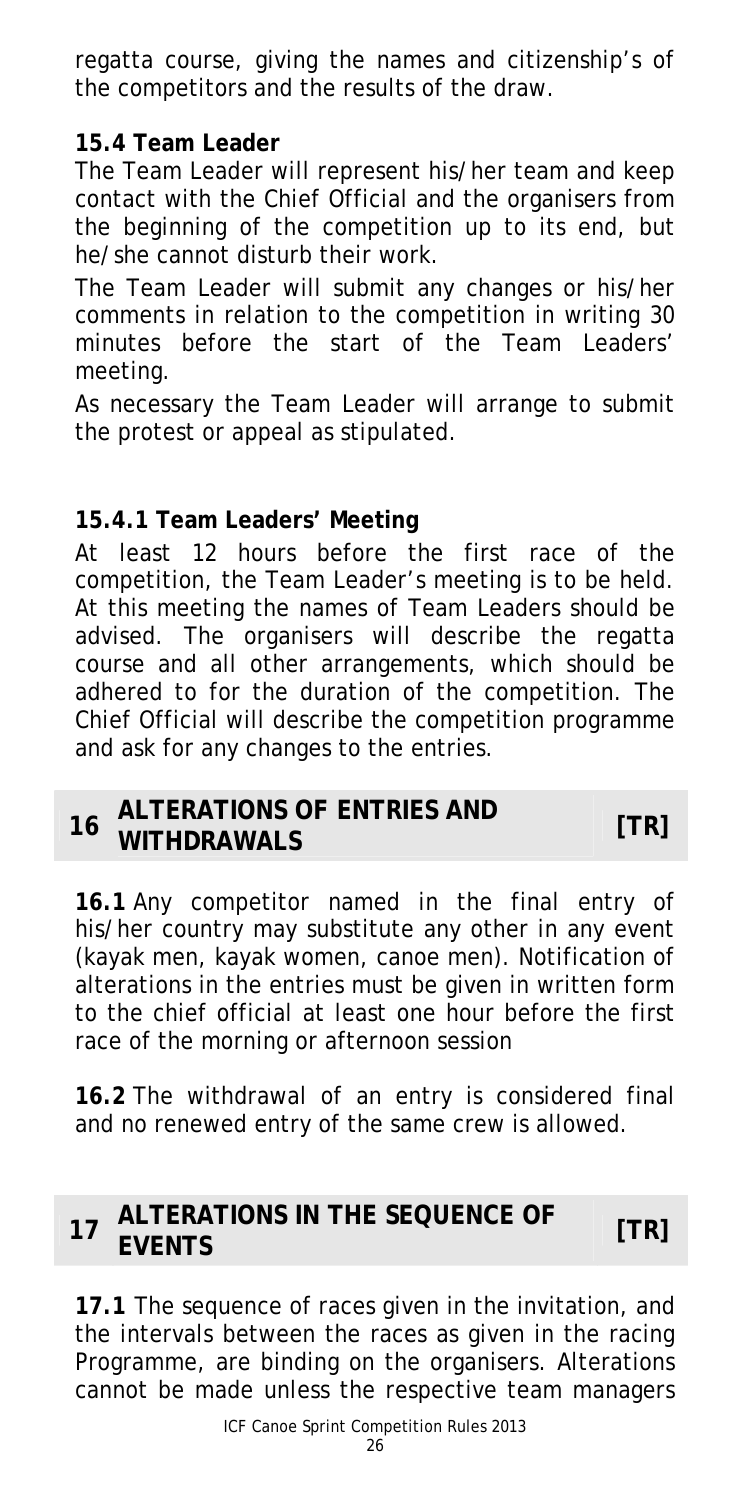<span id="page-26-0"></span>or national representatives at the competition give their consent.

### **18 COURSES [TR]**

### **Courses (1000m – 500m – 200m)**

**18.1** The standard ICF course for International, Continental Championships, World Championships (nine lanes) and for Continental Olympic Qualification and Olympic Games (eight lanes) shall provide fair and equal racing conditions for all crews racing in separate, parallel lanes over the distances. For Olympic Games, Olympic Qualification, World Championships and World Cups, the standard course must be provided with technical installations and equipment as defined in "The ICF Manual for Canoe Championships".

**18.2** In order to be classified as a championship course, full details of the course concerned must be submitted in writing to Chair of Canoe Sprint Committee by the applicants, and the course must be inspected at the cost of the federation concerned and approved by experts appointed by Canoe Sprint Committee. The ICF Board of Directors may lay down special requirements for World Championship, Olympic Games, Olympic Qualification, Regional Games, or World Cups. The ICF Board of Directors (or the Canoe Sprint Committee) may grant exceptions to this rule where necessary for competition in multi-sport competitions or other championships.

#### **Layout**

**18.3** At least 5 hours before the start of the races the racing course shall be measured and marked by means of clearly visible flags mounted on buoys. The length of the course and all intermediate distances shall be measured by an independent qualified surveyor and an accurate, certified plan shall be held by the Organising Committee. This plan shall be available for inspection by Chief Official at any time.

**18.4** Both the start and finishing lines shall be marked with red flags at the points where lines intersect the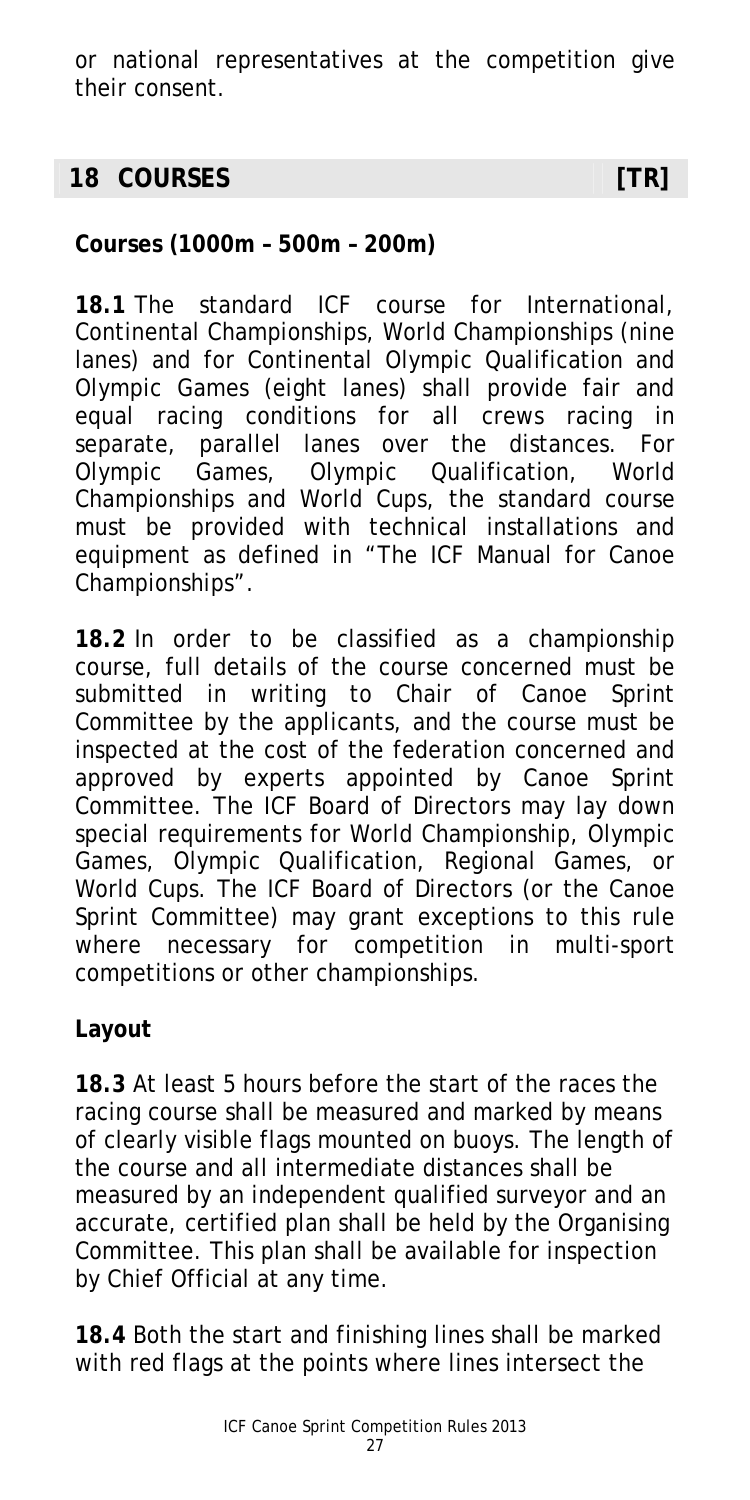outer limits of the course. The starting and the finishing lines shall be at right angles to the course.

**18.5** The course consists of up to nine lanes.

Each lane must be at least 9 m wide, straight and without any obstacle.

The depth of water in the entire course shall be at least two (2) metres.

The lanes shall be marked with buoys or floats. The distance between the buoys cannot be more than 25 m.

The last buoys must be marked from No 1 to 9. The numbering goes from the left to the right with the number placed on the buoy in such a way as to be clearly visible from the finish tower. The numbered buoy is to be on the 8 corresponding competitor's right hand side as he/she passes it and also clearly visible to the competitor/s. The buoys should be fixed no closer than 1 metre and no further than 2 metres behind the finish line.

**18.6** When there is television coverage of an event, the lane numbering may be in the opposite direction - from right to left, so that the list of competitors and their lanes shown on the television screen match the appearance of the races to be televised.

**18.7** Any courses which are non-standard may have different parameters as well, for example: course width, water depth, number of buoys. The course can also be river-water or not necessarily straight.

**18.8** Heats and the final shall be run on the same stretch of water.

#### **Courses (longer than 1000m)**

**18.9** For races of more than 1000 meters, turning points are permitted. The radius of each turn shall be at least 31.5 meters (turn with the width of seven lanes).

**18.10** The turning points are to be marked by at least six (6) flags. The flags shall be diagonally divided, with one half in red and the other yellow.

ICF Canoe Sprint Competition Rules 2013 a) Both the start and the end of the race shall be in front of the Finishing Tower.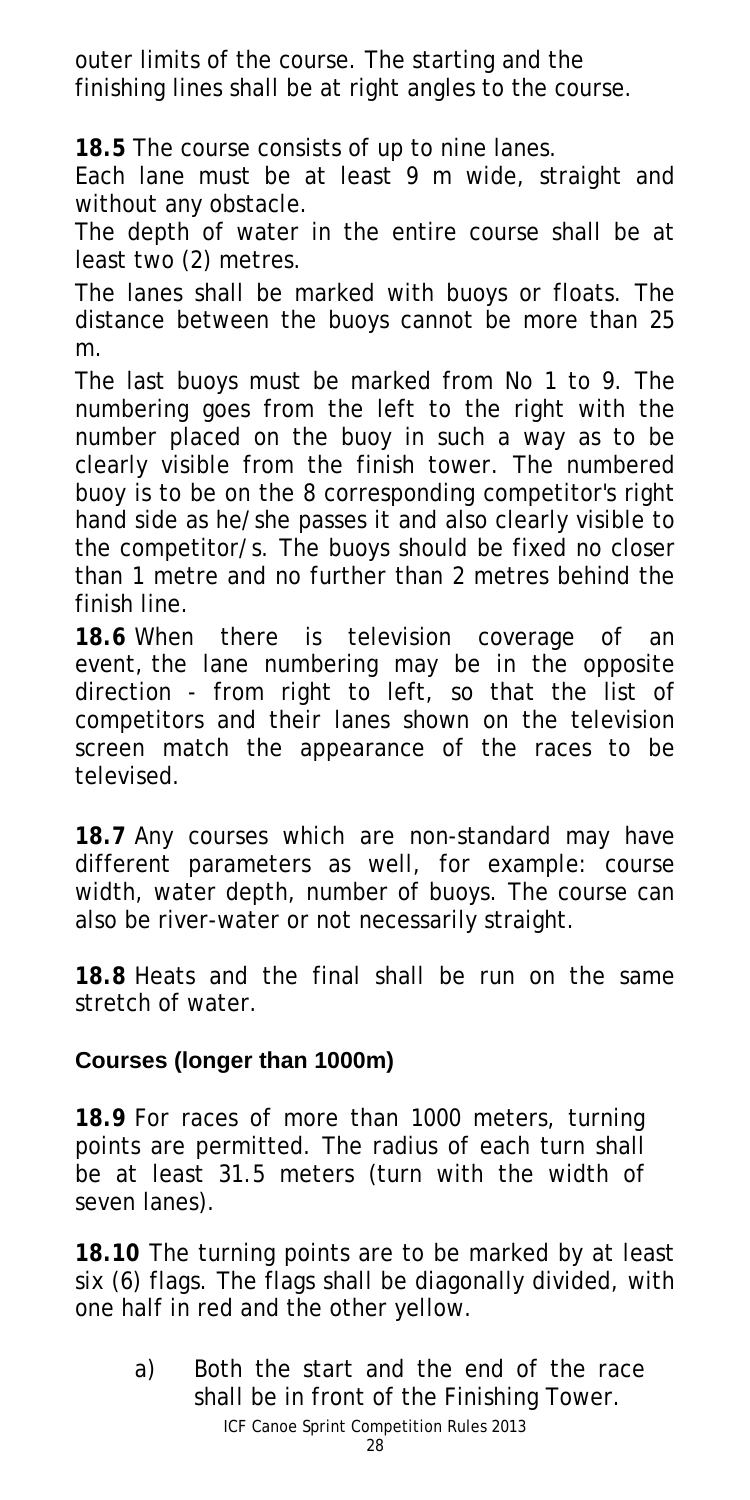- <span id="page-28-0"></span>b) The red flags on the finish line shall be placed as much to the outside as possible in order to get the widest feasible finish line.
- c) All starting pontoons are to be removed.
- d) The start position numbering will be opposite from the finish tower and/or opposite TV broadcast cameras.

### **19 CANOE AND PERSONAL NUMBERS [TR]**

**19.1** All kayaks and canoes shall carry a vertical plate, made of non-transparent material, marked with black numbers on a white background, indicating the lane. The numbers on the plate must measure 15cm in height and 25mm in thickness.

**19.2** The plates shall be placed on the centreline on the afterdeck or thwart.

**19.2.1** The size of the number plate shall be 18 x 20 cm.

**19.2.2** The personal numbers provided by the organising National Federation shall be placed on the back and if necessary on the front of the competitor as required by the organising federation. The title or main sponsors name may be shown on the front side with the personal numbers

#### **20 INSTRUCTIONS FOR COMPETITORS [TR]**

**20.1** Each team leader shall receive printed or written information at least 5 hours before the beginning of the regatta, containing the following information:

- a) Detailed information on the courses and their markings.
- b) Starting time.
- c) Starting line.
- d) Finishing line.
- e) Competitors racing number.
- f) Type of boat control.
- g) Time and place of the awarding ceremony.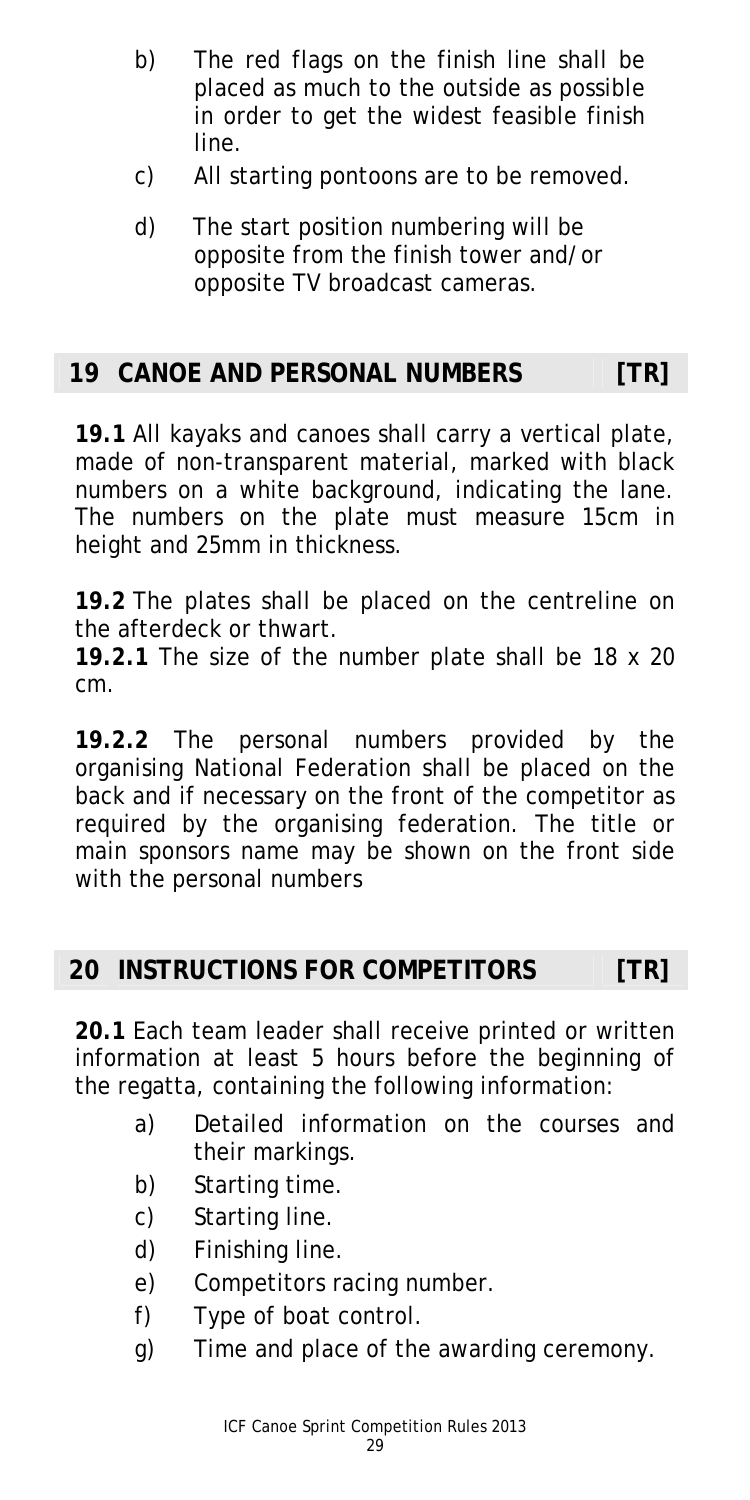#### <span id="page-29-0"></span>**21 MEANS OF PROPULSION** *GRI*

**21.1** Kayaks shall be propelled solely by means of double-bladed paddles.

**21.2** Canadian canoes shall be propelled solely by means of single-bladed paddles.

**21.3** The paddles may not be fixed on the boats in any way.

#### **22 START [TR]**

**22.1** Competitors shall be on the water at the starting area, not less than five minutes prior to the specified time of their race. The starting area is defined as the being the area of water within 100 metres before the starting line.

Two minutes before the defined starting time the competing boats have to take the lane determined in the programme.

**22.2** Competitors shall be at the starting area in time to allow satisfactory preparation for the start.

**22.3** The start shall commence without reference to any absentees.

**22.4** If the competitor does not start, and has no valid reason approved by the Competition Committee, he shall be disqualified for the whole regatta. A competitor, who arrives too late at the start, shall be considered to have voluntarily withdrawn and shall be disqualified under this rule.

**22.5** When signalled by the Starter, the competitor will take the start position designated so that the bow of the boat is on the start line. In case of an automatic starting system the competitor will place himself/herself so that the bow of the boat is on the start line and thus in the start machine. When all boats are properly aligned, the aligner will then raise a white flag.

**22.6** If the Starter is not satisfied with the line-up he/she will call "STOP", and hand over to the Aligner for repositioning.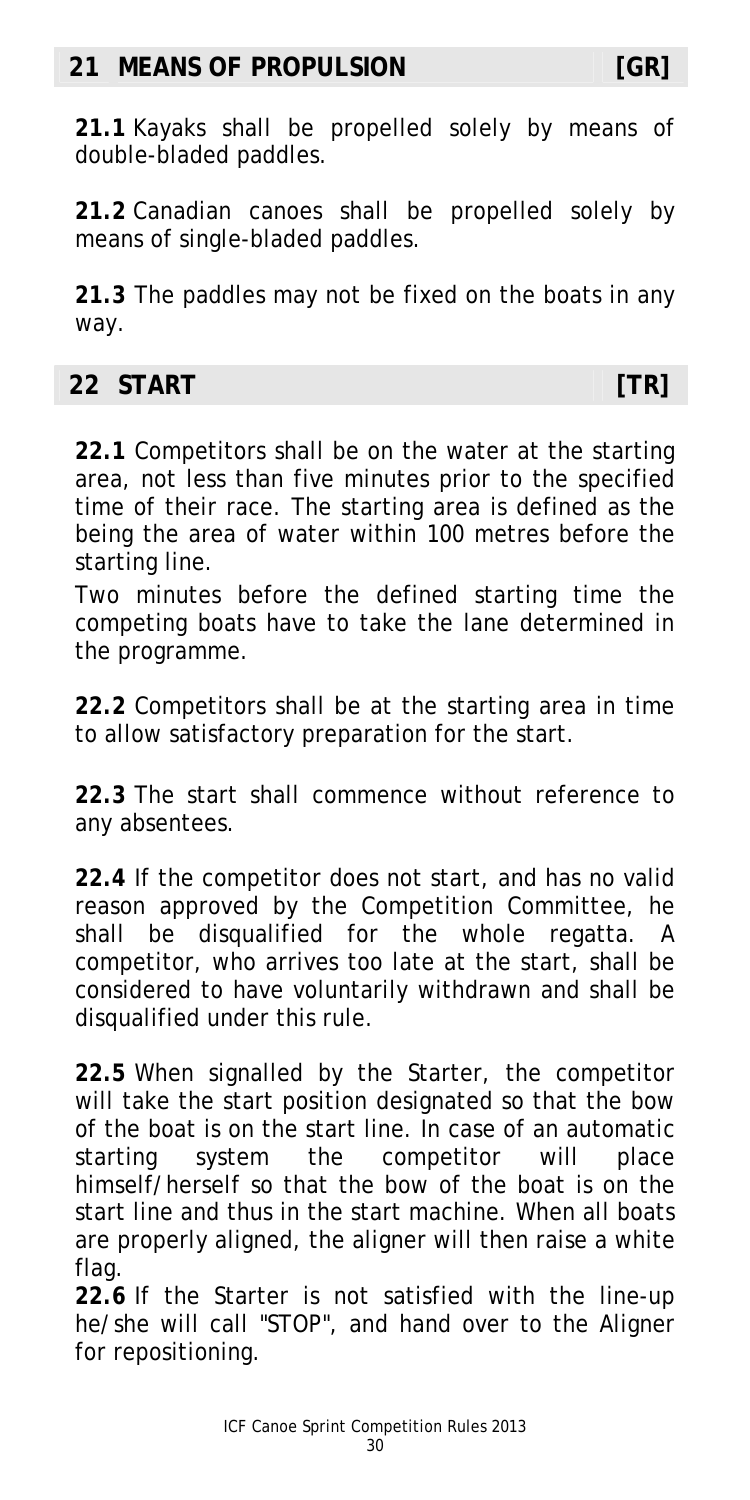**22.7** The starting command will be "Ready – Set - Go" ("Go" can be a shot or strong sound signal). At the "Ready" command the competitors begin their preparation to paddle. At the "Set" command the competitors place their paddle in the catch position. The competitor must not paddle forward or this action will be deemed to be a false start. The boat must not move forward at this point in the starting procedure. The starter when satisfied with the competitors positioning and attention will say "Go" (or shot or powerful sound). The competitors must only react to the start command/signal "Go" and are not permitted to anticipate it. The competitors can paddle only upon hearing the starting signal/command "Go".

**22.8** In the event of a false start, the Starter must immediately give a powerful sound signal. On hearing this signal all competitors must stop paddling and follow the Starter's instructions for a new start. Before the new start, the Starter must identify the offending crew/s making the false start and give them a warning. In the event of a second false start by the same crew the boat will be disqualified from the race and must leave the starting area and the course immediately.

**22.9** The Starter may also recall competitors for a new start in the event of any unforeseen circumstance - a malfunction of the starting equipment for example. In such a case the same powerful sound signal must be given. If a malfunction of the starting equipment was caused through a boat making a false start, as in 22.8, the crew must be given a warning, as in 22.9, even though that boat may not have crossed the start line. If the malfunction was not the cause of any competitor making a false start, no penalty shall be imposed.

**22.10** The starter will start the race when he/she is satisfied that everything meets with his/her approval. He/she will make a written report on any disqualification and forward it to the Chief Official.

**22.11** In the long distance races the starter shall declare "START WITHIN ONE MINUTE" when he/she is satisfied he/she will give the starting signal by a shot or a short powerful sound. The starter will start the race when he/she is satisfied that everything meets with his/her approval. He/she will make a written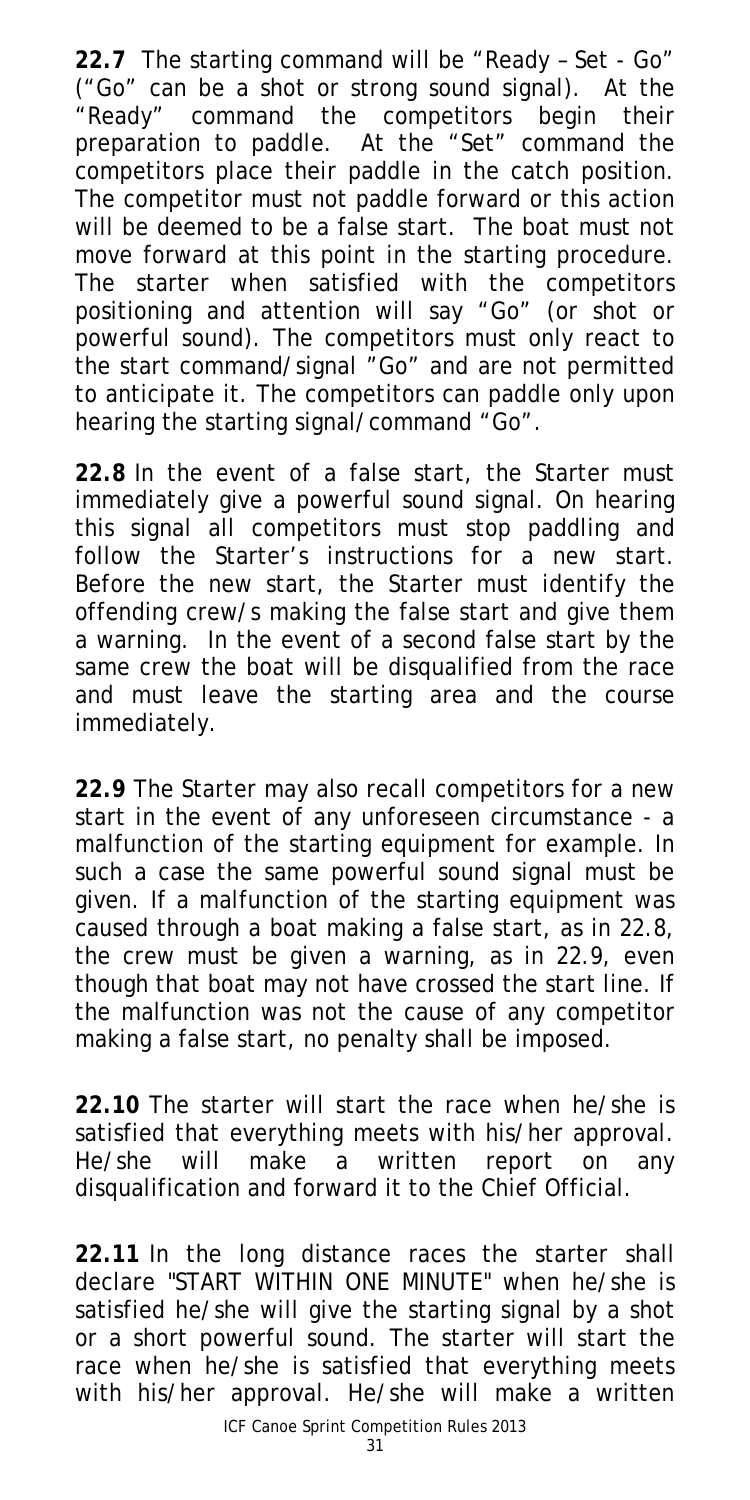<span id="page-31-0"></span>report on any disqualification and forward it to the Chief Official.

#### **23 PADDLING ON THE COURSE [TR]**

**23.1** In races up to 1000 meters, competitors must keep the whole of their boat within the four-meter wide central area of their lane from the start to the finish of the course. Upon any deviation, the boat must go back immediately to this central area of the lane. No boat must come nearer than five meters in any direction to the boat of another competitor - that is, gunwale to gunwale or bow to stern.

**23.2** If a boat leaves the centre of the lane and does not return to it, the boat may be disqualified from the event.

**23.3** A boat which leaves its allocated lane, must be disqualified from the event.

**23.4** If a race is declared null and void, no change of the composition of a crew is permitted at the new start.

**23.5** If there is a capsize the competitor or crew is eliminated from the race.

**23.6** The Umpire has the right to interrupt a correctly started race if unforeseen hindrances arise. The course umpires with a red flag and sound signal may effect such an interruption. Competitors must immediately stop paddling and await further instructions.

**23.7** If a paddle is broken a competitor may not be provided with a new one by a supporter.

#### **24 PACING AND WASH RIDING [TR]**

**24.1** Taking pace or receiving assistance from boats not in the race or by any other means is not permitted.

**24.2** When a race is in progress crews not taking part in the race are strictly forbidden to proceed over the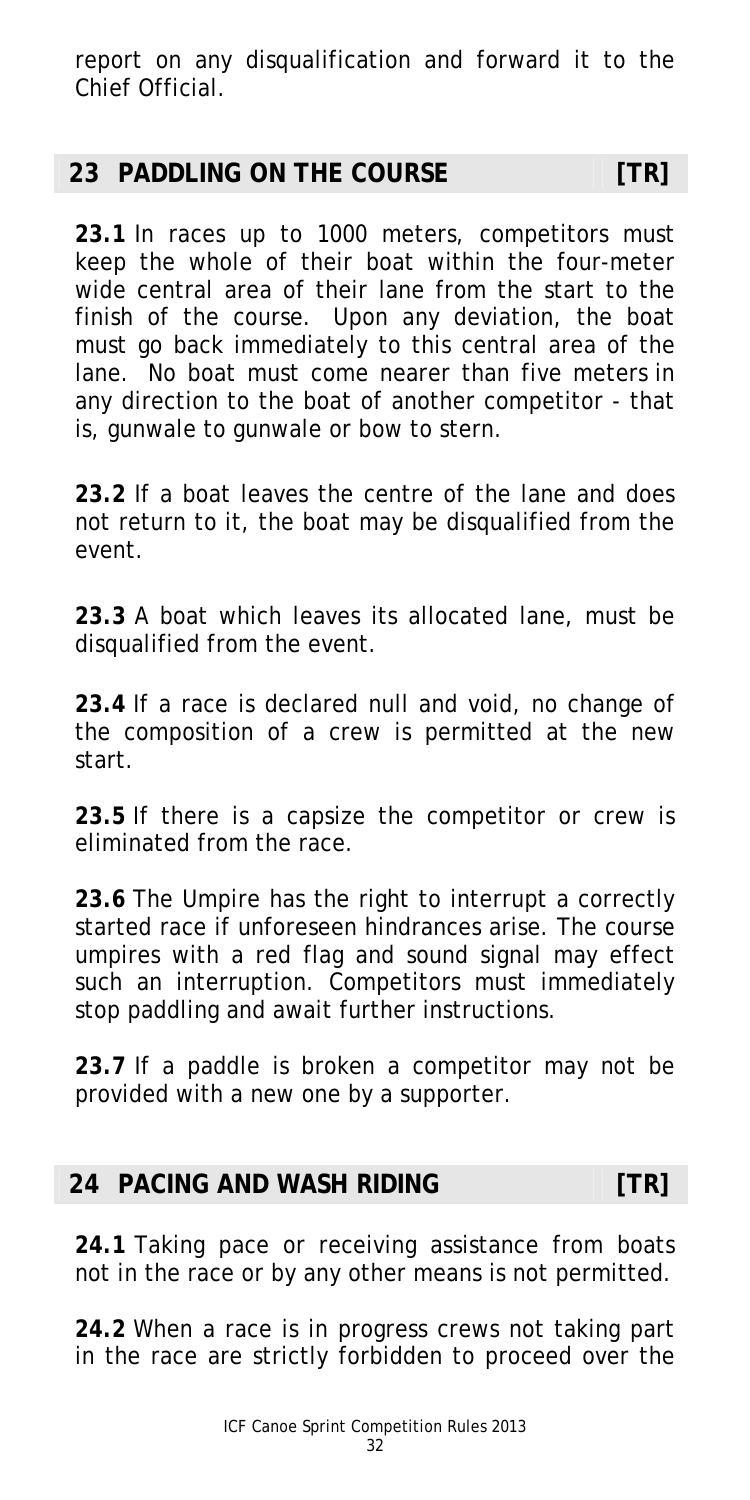<span id="page-32-0"></span>whole or part of the course, even outside the marking buoys.

#### **25** COMPETITIONS FOR LONG DISTANCES **AND RELAY [TR]**

**25.1** Races of more than 1000 meters distance.

In races of more than 1000 meters competitors may deviate from their lane, providing they do not impede other competitors.

**25.2** When a race is run on a course with turning points, these shall be passed to port (i.e. in an anticlock wise direction).

**25.3** A competitor will not be disqualified for touching a turning point buoy, unless, in the opinion of the Turning Point Umpires, an advantage has been gained there from. In making a turn, the boat shall follow as closely as possible the course as marked by the buoys at the turning points.

**25.4** If there is a capsize the competitor or crew is eliminated from the race if he/she or they are not able to get in the boat without outside help.

**25.5** Any competitor who is responsible for a collision or who damages the canoe or kayak or paddle of another can be disqualified and can be required to pay damages.

#### **25.6** GROUP RACING AND OVERTAKING

When a boat is overtaking another boat , it is the duty of the overtaking craft to keep clear of other competitors at all times.

When a boat is racing in a group of competitors it is the duty of all the competitors in the group to keep clear of other competitors at all time. This rule applies to any manoeuvring within the group.

#### COLLISION OR DAMAGE

Any competitor who is considered by a course umpire of race official to have been responsible for a collision, or who damages the boat or paddle of another competitor or unnecessarily deviates from their course may be disqualified.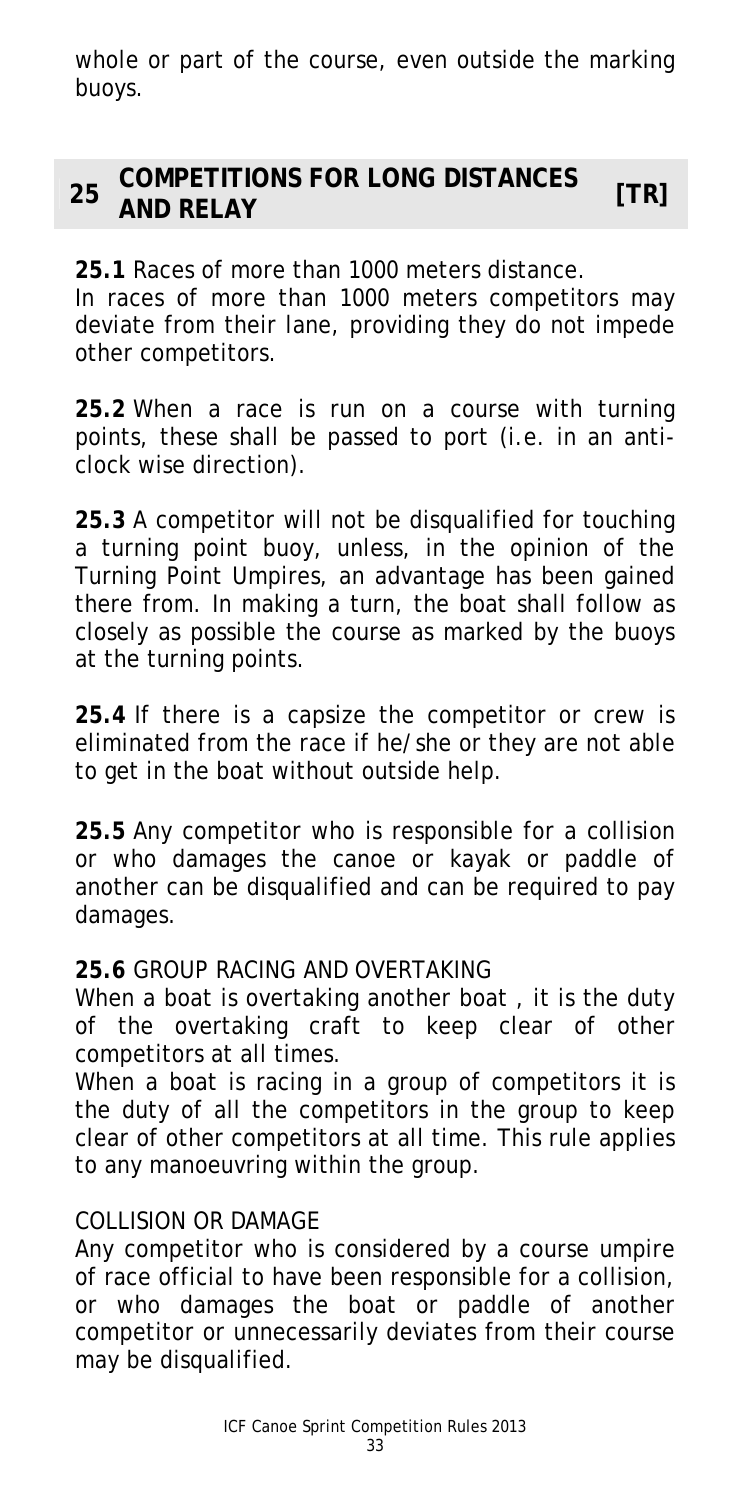<span id="page-33-0"></span>LAPPED BOATSLapped boats are disqualified and they should leave the course immediately.

**25.7** Relay distance is 200 m. Relay will be raced with single boats only and no mixed crews. Events will be K1 Men, K1 Women and C1 Men x 4 lengths. No protests are allowed during heats. Start and finish are located at the finish line. A starting system must be used at both start lines. Recommendation is to use 7 lanes. There will be heats and final only. Advancement system will be:

2 heats – 1st 3 plus next best fastest time

3 heats - 1st 2 plus next best fastest time

4 heats - 1st 1 plus next 3 best fastest times

#### **26 FINISH [TR]**

**26.1** The boat has finished the race when its bow crosses the finish line with all crew members in it. The Finish line judges will determine the result of the competition based on the order of the boats arriving according to the rules.

**26.2** If two or more boats reach the finishing line at the same time they are awarded the same classification in the final. In case of a dead heat finish for any position, which determines the advance to the next level of the competitions, the following rules will apply:

- a ) Whenever there are sufficient number of lanes available in the next level of the competitions, drawing of lots will determine to which race these boats will advance. If it is possible it may use also lane number 10 or  $\Omega$ .
- b) Wherever there are not enough lanes available there will be a re-race between the boats involved after the last race of the day, or half-day Programme;
- c) In case of a dead heat in a re-race, drawing of lots will determine the outcome.26.3 if the photo finish confirms the simultaneous arrival of two boats at the finish, resultant placing will be determined according to the best places achieved. Thus two or more may be recorded as first, second, third etc.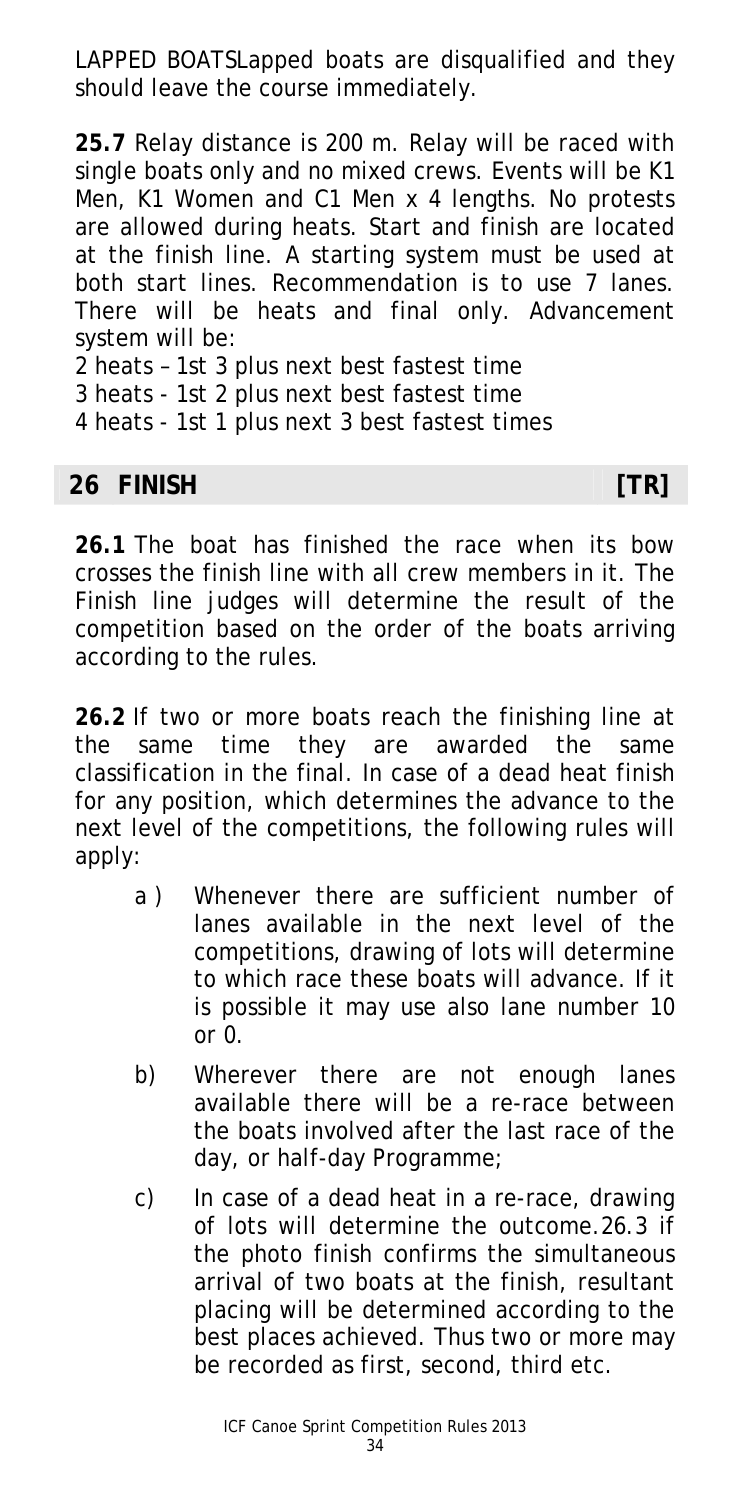#### <span id="page-34-0"></span>**<sup>27</sup>TASKS OF COMPETITORS AFTER THE RACE [TR]**

**27.1** The competitor must leave the course after the finish of the race and cannot disturb the next race.

**27.2** The crews selected by the Competition Committee for boat control must immediately contact the place allocated for the post race boat control.

**27.3** If selected for doping control, the competitor must comply with the obligations stipulated in the ICF and WADA doping rules.

**27.4** Before the award ceremony the top three crews of the final must be present at the location and time indicated.

**27.5** At the World Championships, World Cups and Olympic Games the competitors must wear the uniform and shoes of their national federation at the award ceremony.

#### **28 DISQUALIFICATIONS [GR]**

**28.1** Any competitor who attempts to win a race by any other than honourable means, or who breaks the racing regulations, or who disregards the honourable nature of the racing regulations shall be disqualified for the duration of the race concerned.

**28.2** Should a competitor have completed a race in a kayak or canoe which is shown upon inspection not to conform with the ICF classifications he/she shall be disqualified from the race in question.

**28.3** It is prohibited to receive external assistance during a race.

**28.4** No crew may be accompanied along and adjacent to the racecourse by other boats while the race is in progress.

**28.5** No crew may receive assistance by using objects thrown into the course.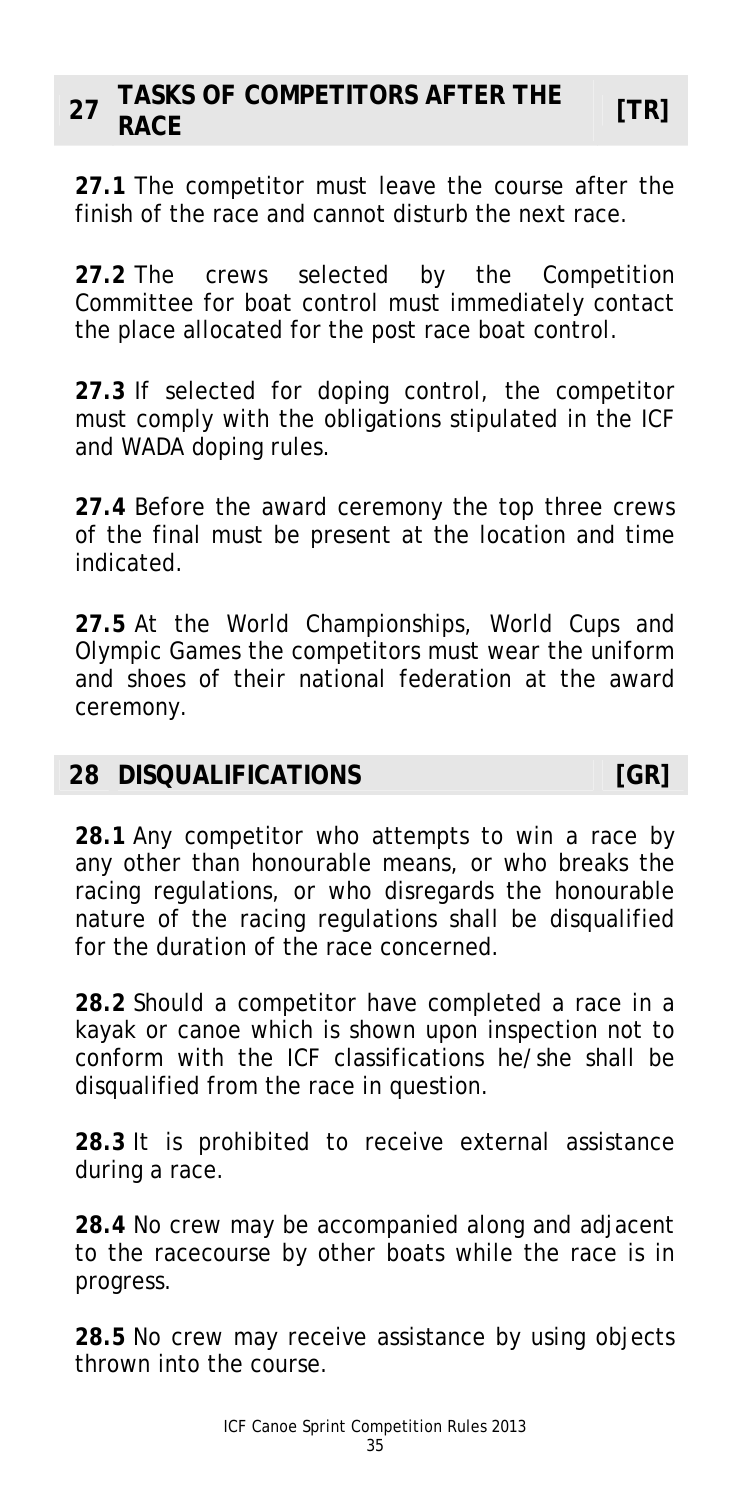<span id="page-35-0"></span>Any of the above infractions will result in the disqualification of the competitor(s) concerned.

**28.6** All disqualifications by the Competition Committee have to be confirmed in writing immediately with the reasons. The team leader has to acknowledge the receipt of a copy with the exact time, which is the start of the protest time.

Failure to deliver the copy confirmation of the disqualification to the team leader does not invalidate the disqualification.

**28.7** The Competition Committee may discipline any competitor or Official whose behaviour is detrimental to the good order and conduct of the competition. The Competition Committee may after repeated action by the offender disqualify him/her for that competition.

#### **29 PROTEST [GR]**

**29.1** A protest against a crew to compete in a race shall be delivered to a member of the Competition Committee not later than one hour before the start of the first race of the competition. A protest made later than 30 days from the date when the race in question was held is only permitted if the officials of the association making the protest can prove that the facts on which the protest is based came to their knowledge later than one hour before the start of the first race of the competition.

**29.2** A late protest shall be referred to the ICF Board of Directors accompanied by the prescribed fee (see below).

A protest made during the competition must be handed to the Competition Committee not later than 20 minutes after publication of the results.

**29.3** A protest made during a competition must be addressed to the Competition Committee not later than 20 minutes after the team leader has been informed on the decision against his/her competitor or team and has signed the receipt.

**29.4** All protests shall be made in writing and be accompanied by a fee of 25 Euros or an equal amount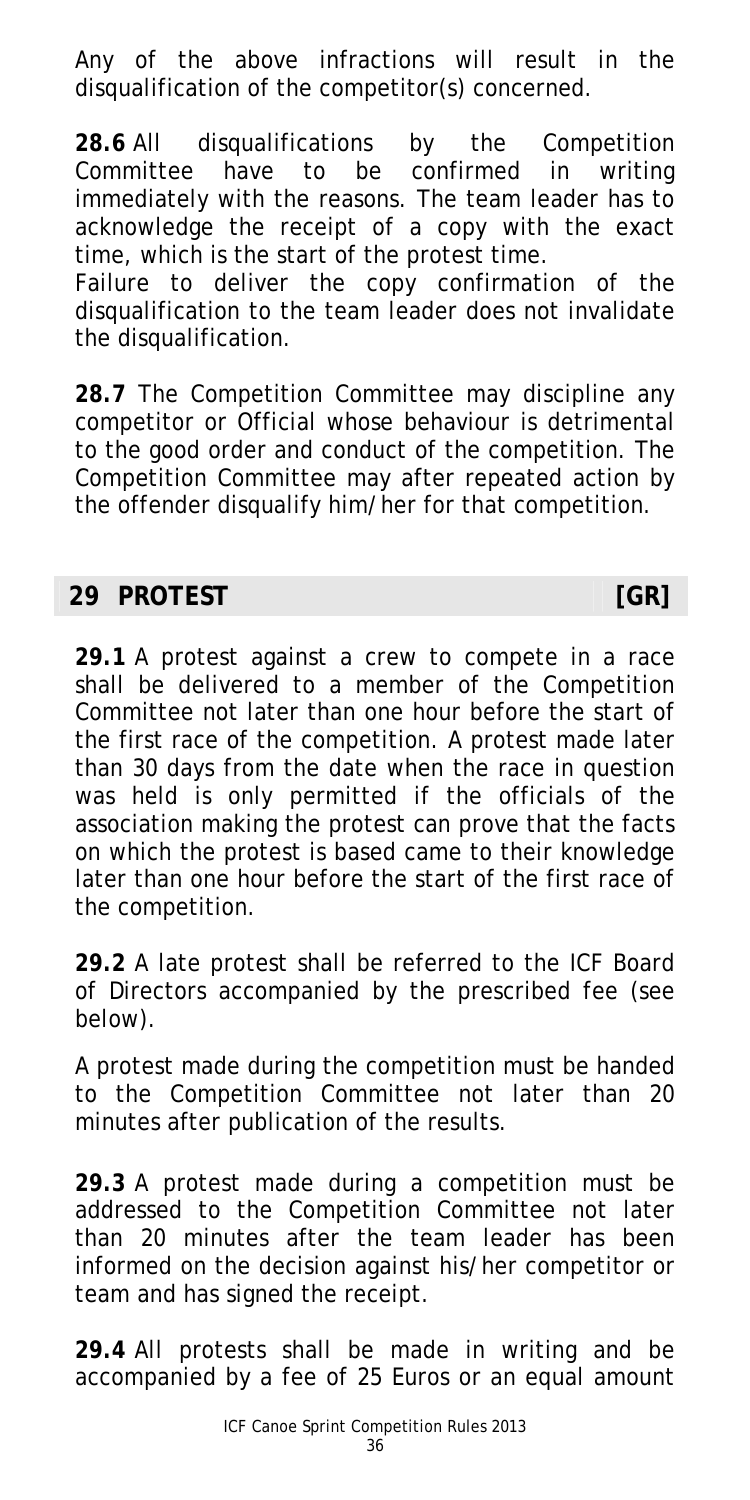in the currency of the country in which the race is arranged). The fee will be refunded if the protest is upheld.

**29.5** When a protest or a report is made against an athlete or a team, the team leader of the athlete/team in question shall be presented the protest or report to read.

#### **30 APPEALS [GR]**

**30.1** Competitors have the right to appeal to the ICF through their National Federations against a decision of the Competition Committee, within 30 days from the date when the race was held. A fee of 25 Euros shall accompany the appeal. The fee will be refunded if the appeal is upheld. The ICF Board of Directors shall pronounce the final decision.

## **31 ANTI-DOPING [GR]**

Doping as defined in the Olympic Movement Anti-Doping Code is strictly forbidden. Anti-Doping control shall be conducted in accordance with the ICF Anti-Doping control regulations under the supervision of the ICF Medical & Anti-Doping Committee.

#### **32 RESULTS AND REPORTS [TR]**

**32.1** After the ending of World Championships and from all International Regattas, listed in the Competition Calendar of the ICF, two copies of the results must be posted to the ICF Headquarters.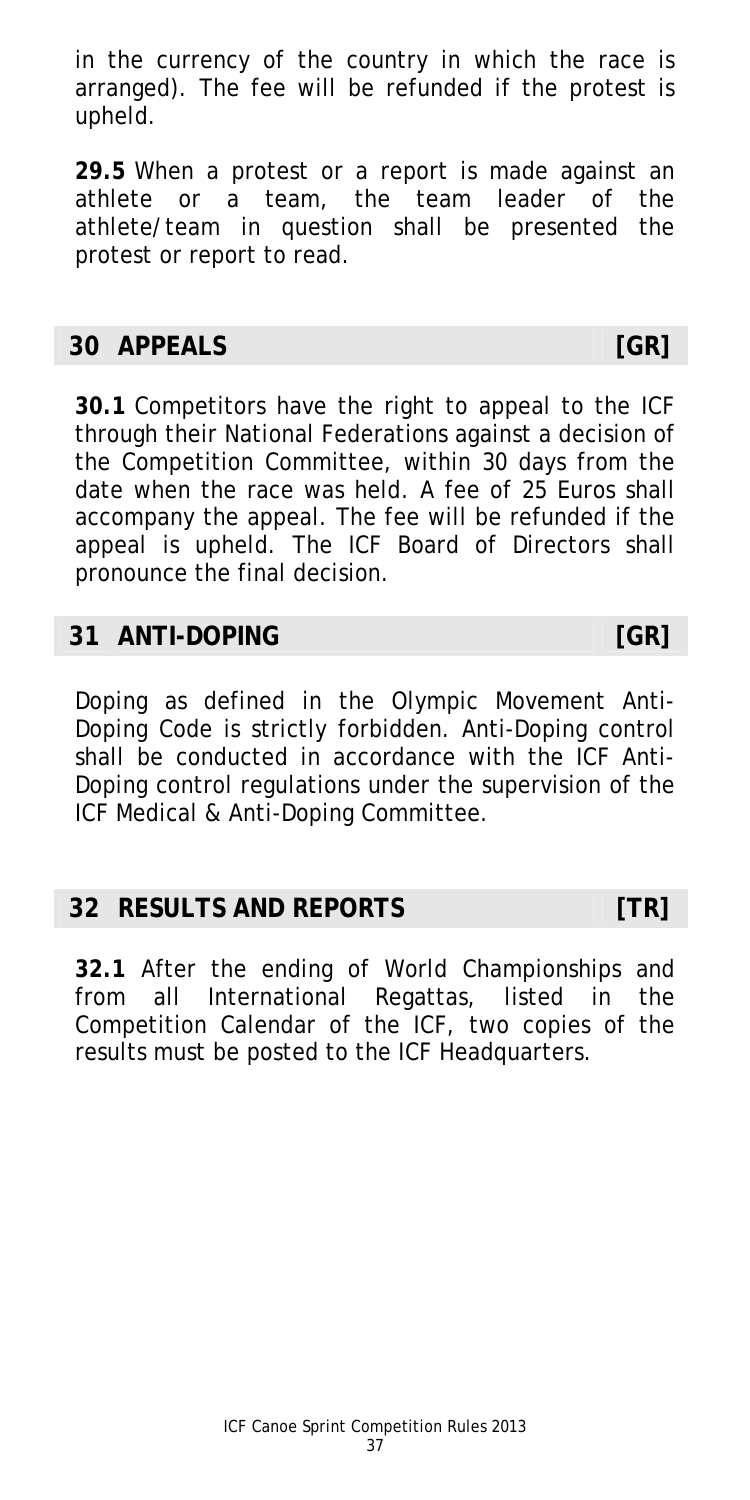# **CHAPTER IV - SPECIAL RULES FOR SENIOR WORLD CHAMPIONSHIPS**

*Where a rule is not shown in this Chapter, please, refer to the rules in previous Chapters I, II and III.* 

### **33 ARRANGEMENTS ICRI**

**33.1** World Championships may be arranged each year (except the Olympic year) with the consent of the ICF Board of Directors, at the place and time decided and in accordance with the ICF Canoe Sprint regulations. Championships shall be open only to National Federations, which are members of the ICF.

**33.2** The races shall be held on four (4) or four and a half (4.5) consecutive days.

33.3 Entries for all events shall be limited to one per nation.

**33.4** Substitutes may be entered and may participate in the races according to the Rules in Art. 12, 13.2, and 16.1.

**33.5** In any Olympic event a valid World Championships is held only if at least six (6) federations from at least three (3) continents start in the event. If during the course of the event some federations drop out or do not finish, the validity of the Championships is not affected.

For the Non Olympic events.

A valid World Championship is held only if there are at least six (6) Federations in each event AND there must be at least three (3) Continents starting OVERALL in the competition. If during the course of the event some Federations drop out or do not finish, the validity of the Championships is not affected.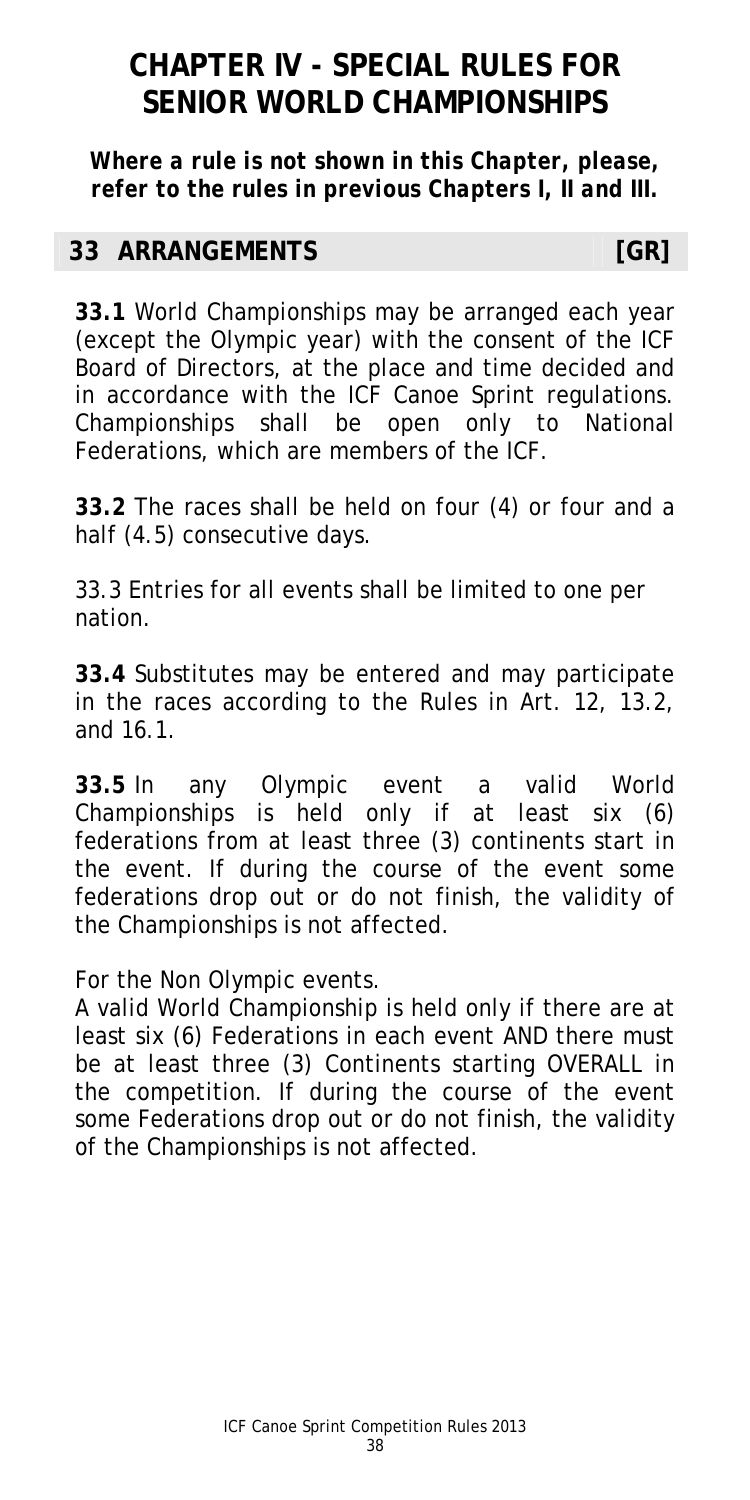# **34 PROGRAMME [GR]**

#### 34.1.1 World Championships in the Olympic events shall be held for the following events: **[GR]** Men:

**[TR]** 

| 200 m  | K <sub>1</sub> |
|--------|----------------|
| 200 m  | K <sub>2</sub> |
| 200 m  | C <sub>1</sub> |
| 1000 m | K <sub>1</sub> |
| 1000 m | K <sub>2</sub> |
| 1000 m | K4             |
| 1000 m | C <sub>1</sub> |
| 1000 m | C <sub>2</sub> |

Women:

| $200 \text{ m}$ | K1             |
|-----------------|----------------|
| $500 \text{ m}$ | К1             |
| $500 \text{ m}$ | K <sub>2</sub> |
| $500 \text{ m}$ | K4             |

34.1.2 World Championships in the Non Olympic events shall be held for the following events: **[GR]**

Men:

| 500 m  | K <sub>1</sub>       |
|--------|----------------------|
| 500 m  | K <sub>2</sub>       |
| 500 m  | C <sub>1</sub>       |
| 500 m  | C <sub>2</sub>       |
| 200 m  | C <sub>2</sub>       |
| 200 m  | K <sub>1</sub> Relay |
| 200 m  | C1 Relay             |
| 1000 m | C <sub>4</sub>       |
| 5000 m | K <sub>1</sub>       |
| 5000 m | $\cap$ 1             |

#### Women:

| 200 m  | K <sub>2</sub> |
|--------|----------------|
| 200 m  | C <sub>1</sub> |
| 200 m  | K1 Relay       |
| 500 m  | C <sub>2</sub> |
| 1000 m | К1             |
| 1000 m | いつ             |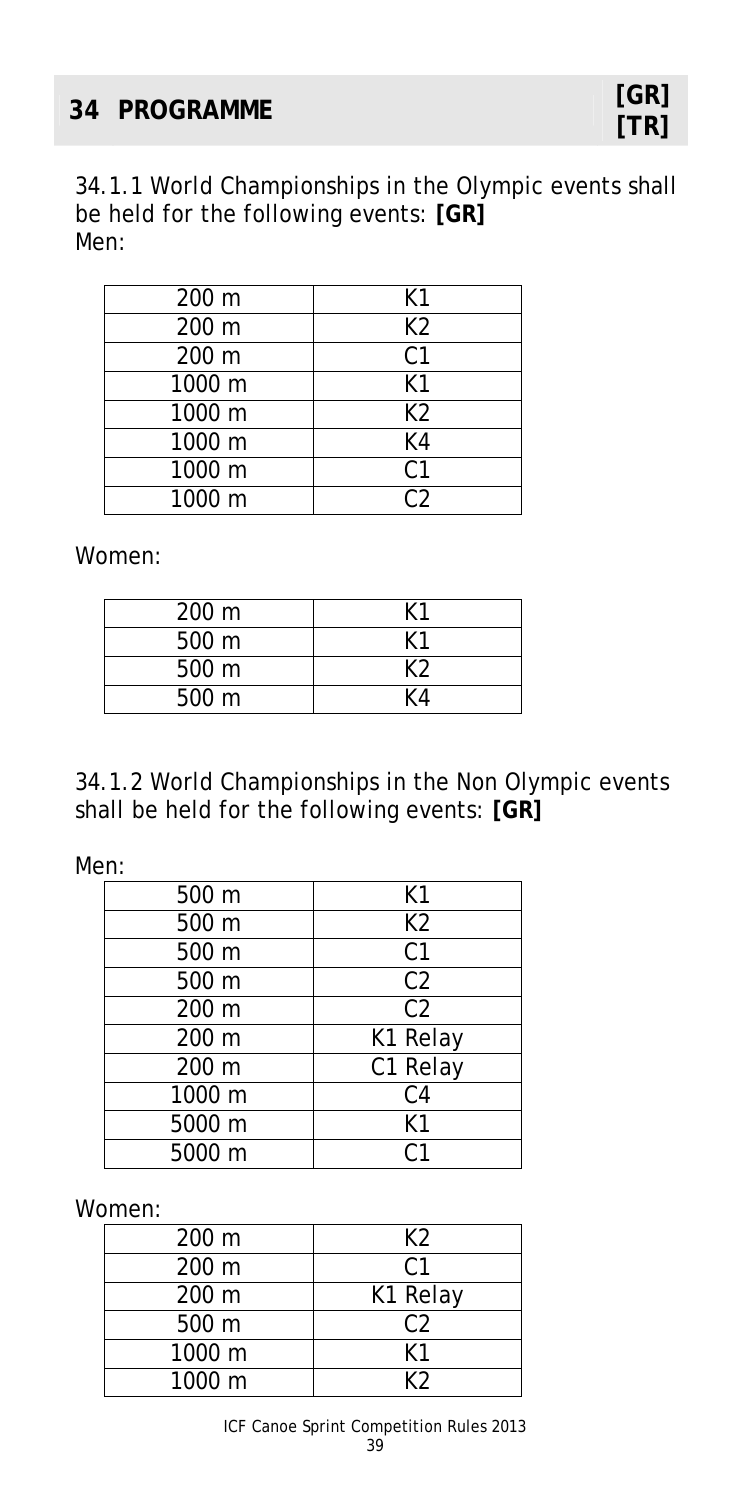| $-0.00$<br>.<br>- |  |
|-------------------|--|
|-------------------|--|

An additional 4 events from Paracanoe will be contested at the World Championships.

**34.2** A time schedule with different blocks for Olympic and Non Olympic disciplines shall be created. [TR]

**34.3** The order of the events is adaptable by the ICF Board of Directors or Executive Committee.

# **35 SYSTEM OF DIVISION INTO HEATS [TR]**

**35.1** The drawing of lots for the first races in each class shall be carried out under the control of an ICF official and the supervision of the President of the organising Federation or his/her delegate.

The division into heats shall be made in accordance with the Canoe Sprint rules, with the following additions:

System with 9 "or less" competitors in the final:

**35.2** The division into heats will be based on the previous World Championships finals A, B and C. The final 18 or 27 will automatically be included. The remainder will be placed into the heats by drawing of lots. If changes at the team-leaders meeting result in the fact that the actual number of competitors is too small for the plan used, there shall be a new drawing of lots after the actual number of competitors and a new plan.

**35.2.1** The boats - in accordance with the plan concerned - in each heat go forward to a higher round.

**35.2.2** From the semi-finals the boats in accordance with the plan concerned - go forward to the final. The others are eliminated.

**35.2.3** The Competition Committee will decide by drawing of lots after the last heat of every event regarding the valid alternative plan used for semifinals.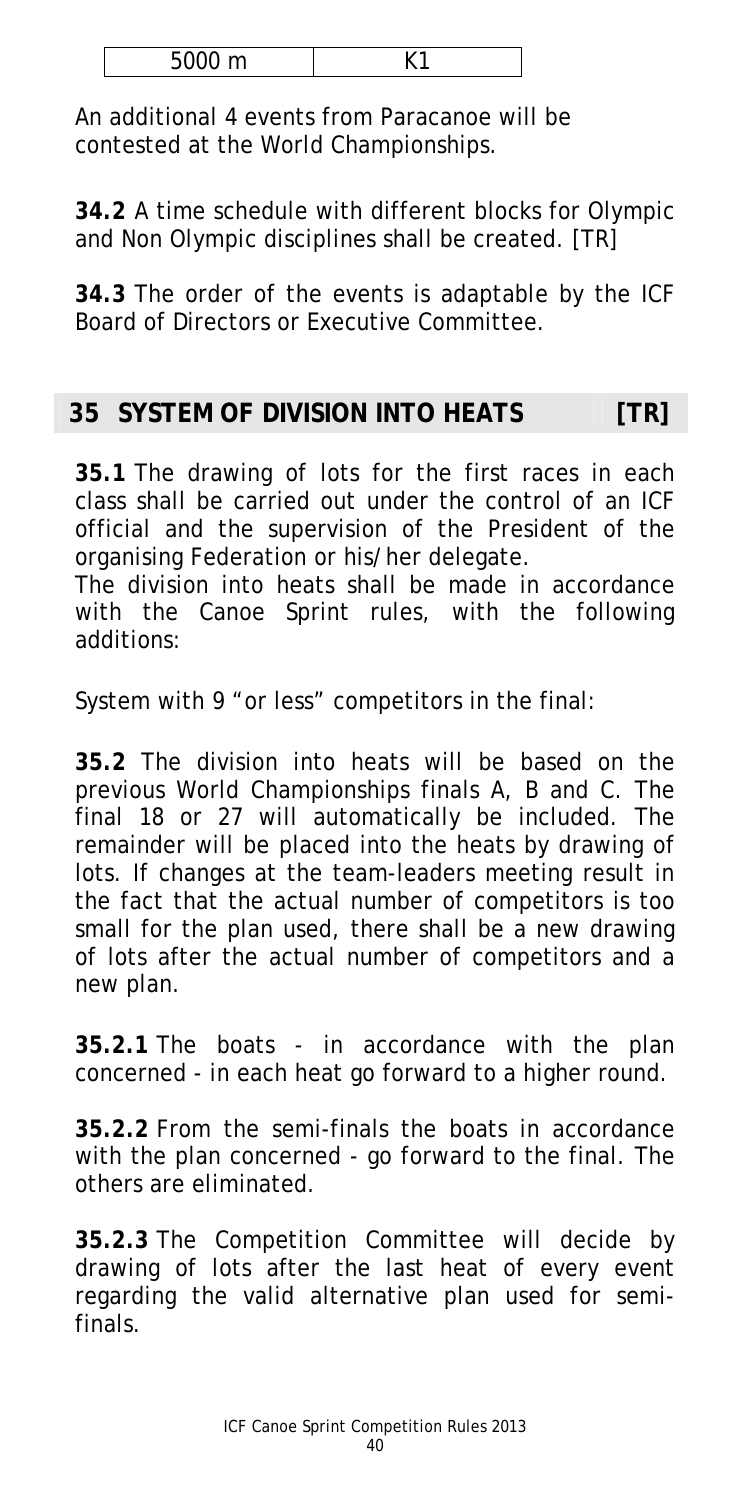**35.2.4** The distribution of lanes for, semi-finals and finals is automatically determined by the results of the previous race, and the best are in the middle. A semifinal will not be held if all the competing boats would reach the next round of the competition. The results will be determined by means of a draw.

**35.2.5** If the number of the boats is less than four (4) in a semi-final the results will be determined by means of a draw.

**35.3** See Article 14.3 for the system of plans for competitor ratios.

## **<sup>36</sup>INVITATIONS, ENTRIES AND TIME TABLE [TR]**

**36.1** Invitations to World Championships shall be issued by the organising National Federation and shall be made in accordance with the ICF rules and regulations. Invitations shall be sent out at least three (3) months before the first day of the championships.

**36.2** Entries for World Championships can only be made through the National Federation in accordance with the regulations given in the invitation.

Numerical entries: at least 45 days before the first day of the competition

Nominal entries: at least 14 days before the first day of the competition

**36.2.1** The entries will only be accepted from members of the ICF.

**36.2.2** Entries for all World Championships will be done on the form designed and provided by the ICF, which will be available on-line for each discipline. The form for each discipline is designed in agreement with the respective discipline Committee.

**36.3** Entries will contain unique identity number of competitor according to following formula:

DIS NOC G ddmmyyyy 01 DIS - abbreviation of the discipline (CSP, CSL, CAM, CFR, DRB, CAP, WWC, CSA) NOC – National Olympic Code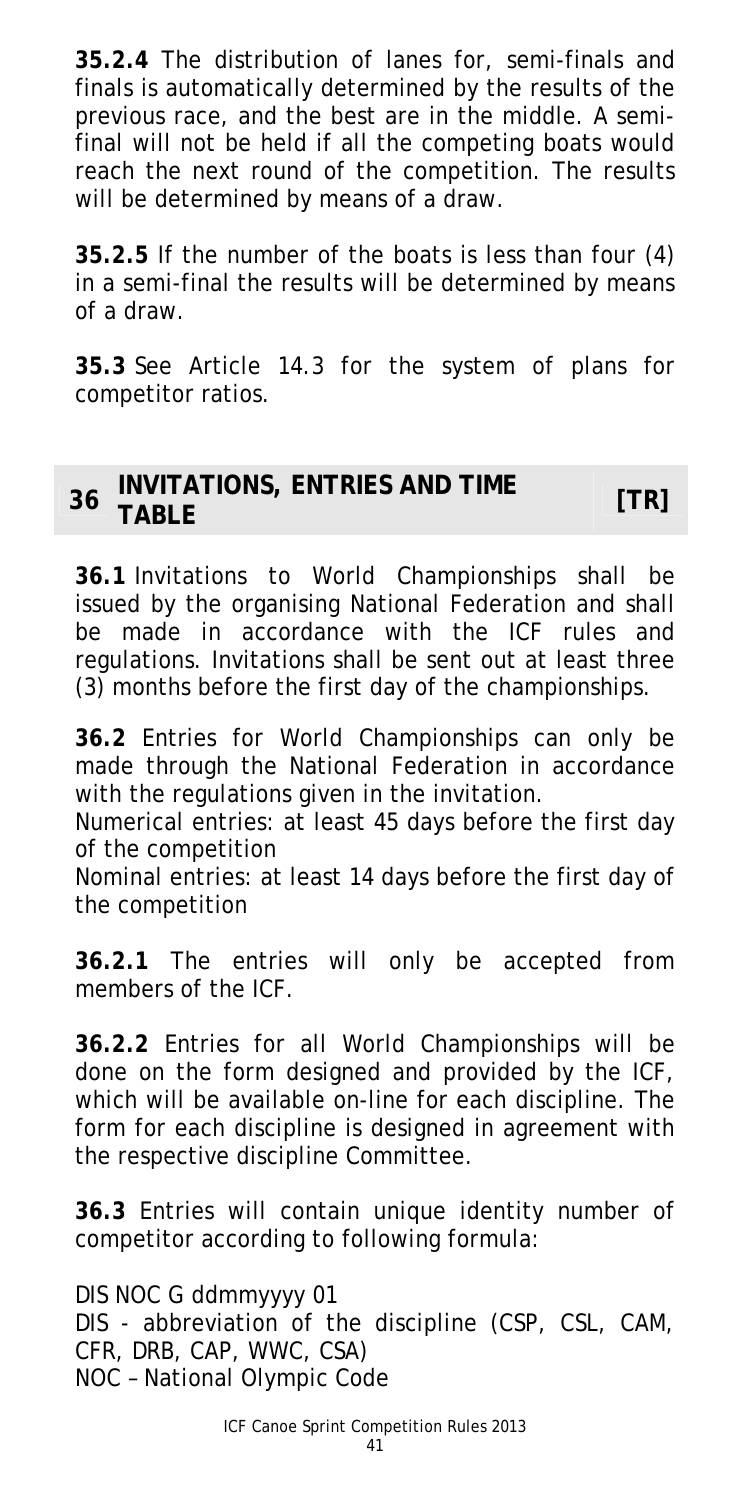G – Gender: 1 for Male, 2 for Female ddmmyyyy – Date of Birth (date, month, year) 01 - Number of athletes born on the same day in the same country

**36.3.1** In crew boats the names of the competitors must be in order that they race in the boat. The first name at the top must be the competitor at the front of the boat.

**36.4** All entries should be made using the on-line system approved by the Technical Committee and provided by the competition organiser. In any case the entry form provided must be completed and sent through the on-line system, e-mail or typed form by fax (handwriting not accepted).

**36.5** Late entries or entries that are not on the official entry form cannot be accepted. Withdrawing of a boat in the events is only permitted until 8 days before the first day of the races. If the boat does not start and the respective competitor(s) have no valid reason approved by the Competition Committee the competitor(s) concerned shall be disqualified for the entire competition.

**36.6** A Time Table giving the starting time for each race (heats as well as finals) and the names of the federations entering in each event must be forwarded to each Federation concerned at least one month before the first day of the Championships.

**36.7** At least 3 days before the Championships are held a Time Table must be issued containing the following details:

a) The starting time for each race (heats as well as finals).

b) The names and citizenship of the competitors in each race (if heats are required, the names of the competitors in each opening heat must be stated).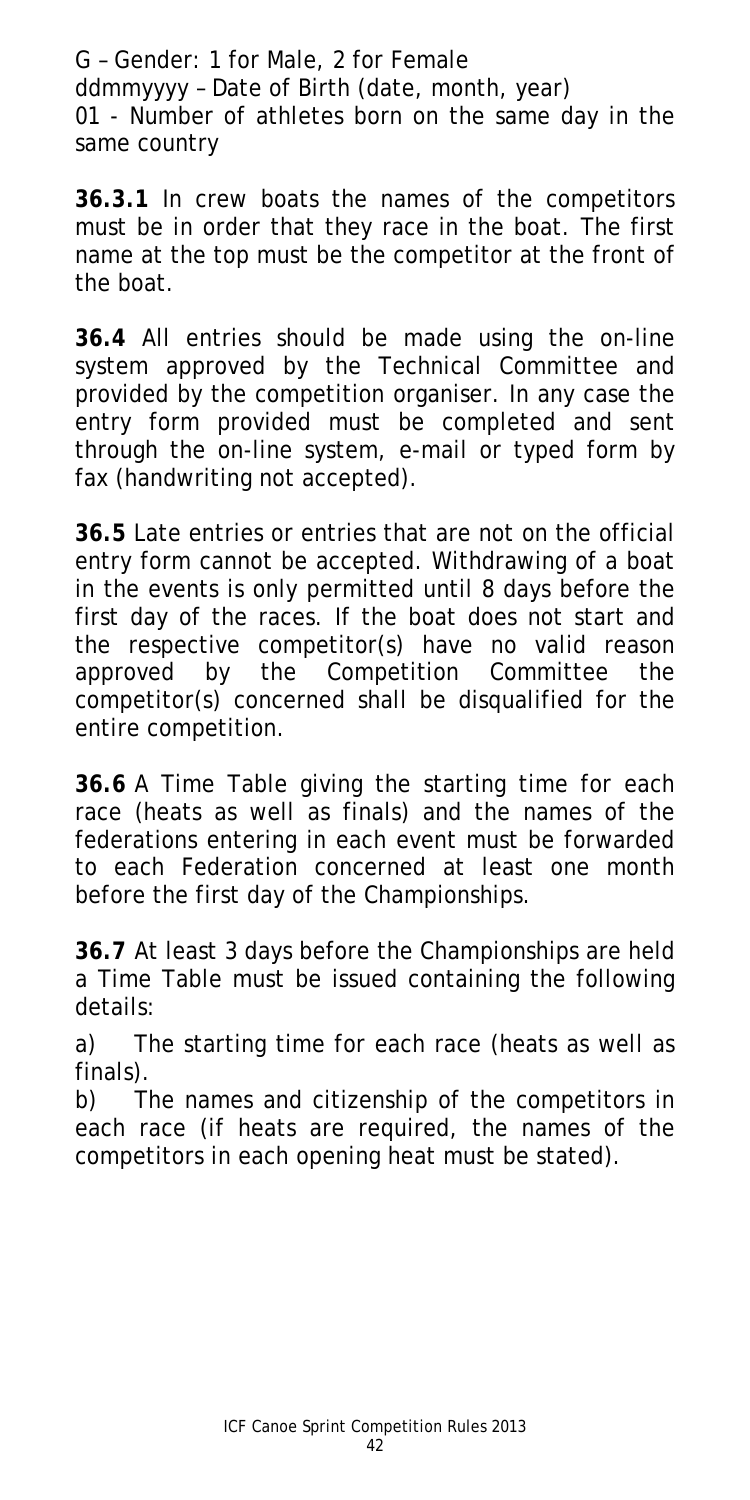### **38 HEATS AND INTERVALS [TR]**

**38.1** In the 1000 and 500 meters races, the interval between the events (heats, semi-finals and final) must not be less than 30 minutes.

#### **<sup>37</sup>JURY, COMPETITION COMMITTEE AND OFFICIALS [TR]**

**37.1** During the World Championships the supreme authority rests with the Jury.

**37.2** The Jury consist of up to five persons. The Board of Directors of the ICF appoints them.

**37.2.1** One of these persons is named Chair of the Jury. Subordinate to this Jury are the Chief Official and other officials according to paragraph 37.4 and proposed by the Canoe Sprint Committee for the approval by the Board of Directors.

**37.2.2** World Championships shall be held under the direction of a Chief Official appointed by the ICF Board of Directors with other officials as required in paragraph 37.3 and 37.4

**37.3** During the World Championships the Competition Committee shall consist of three officials who shall be in possession of a valid International Official card. They shall be called Chief Official (Chair of the Sprint Committee or his/her deputy from the Sprint Committee), Chief Judge (from the Racing Committee) and the Deputy Chief Judge.

**37.4** The number of officials (excluding the Jury and Competition Committee) to officiate at the World Championships shall be:

| <b>Competition Manager</b>   |                |
|------------------------------|----------------|
| <b>Starters</b>              | 3              |
| Aligners                     | $\overline{2}$ |
| <b>Course Umpires</b>        | 6              |
| <b>Finishing Line Judges</b> | 4              |
| <b>Boat Controllers</b>      | 6              |
| <b>Medical Officer</b>       | 1              |
| Media Officer                |                |
|                              |                |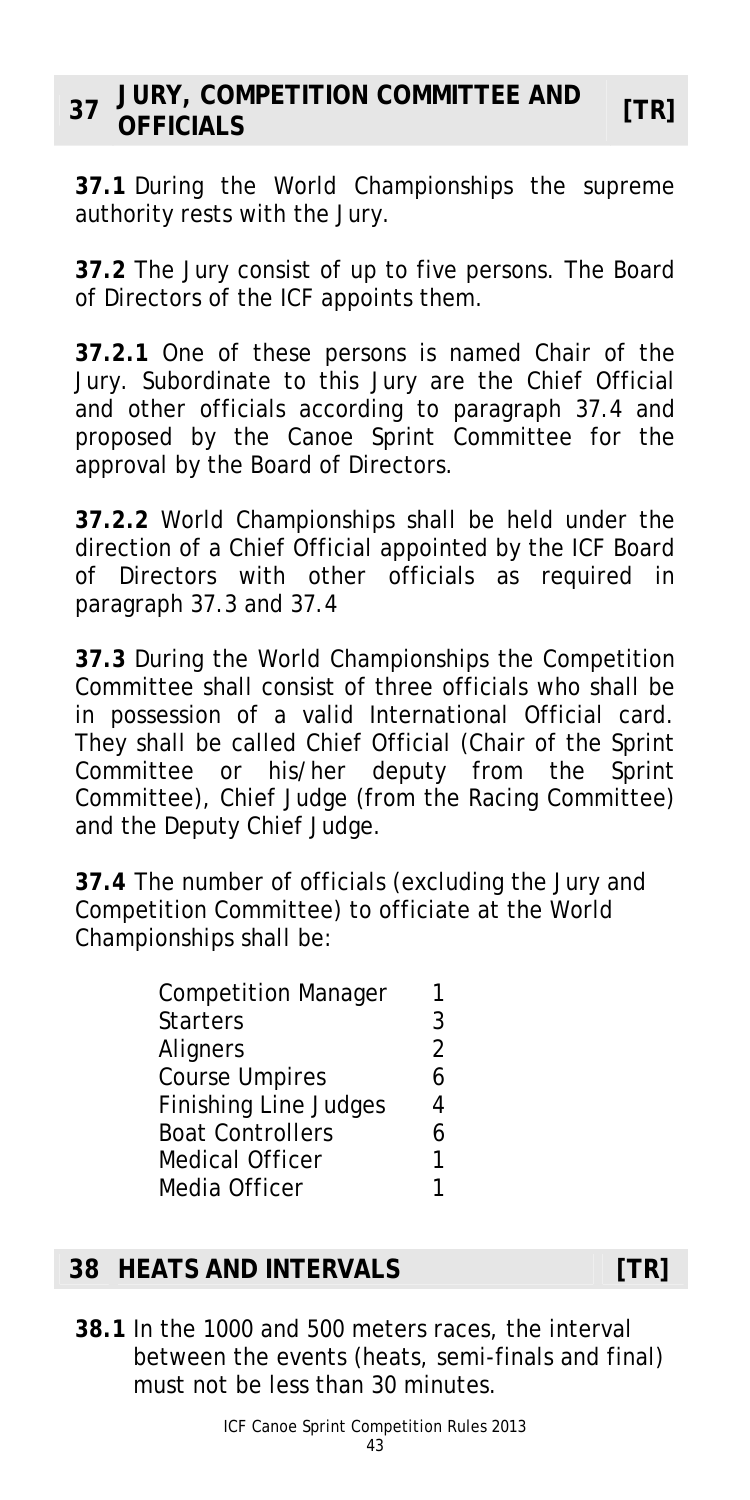The ranking shall be calculated in the following tables:

| <b>Points</b> |            |            |                |
|---------------|------------|------------|----------------|
| Ranking       | Final<br>A | Final<br>B | Final<br>С     |
| 1st           | 30         | 20         | 10             |
| 2nd           | 28         | 18         | 8              |
| 3rd           | 27         | 17         | 7              |
| 4th           | 26         | 16         | 6              |
| 5th           | 25         | 15         | 5              |
| 6th           | 24         | 14         | 4              |
| 7th           | 23         | 13         | 3              |
| 8th           | 22         | 12         | $\overline{2}$ |
| 9th           | 21         | 11         | 1              |
| All<br>others | 1          | 1          |                |

All boats that participated in the event will receive a minimum of one point. This point ranking applies to events with A, B, C Finals.

#### **40 START AND EQUIPMENT [TR]**

**40.1** An automatic start system accepted by the ICF and equipped with loudspeakers at each start position is compulsory for all races.

**40.2** The organising Federation shall provide a loudspeaker, which shall be at the disposal of the Starter.

**40.3** If necessary an assistant holds the stern of the boat and release it on the shot or electronic sound.

**40.4** There must be a video system with camera/VCR with slow replay at each start line position to control the start of the competitors at World Championships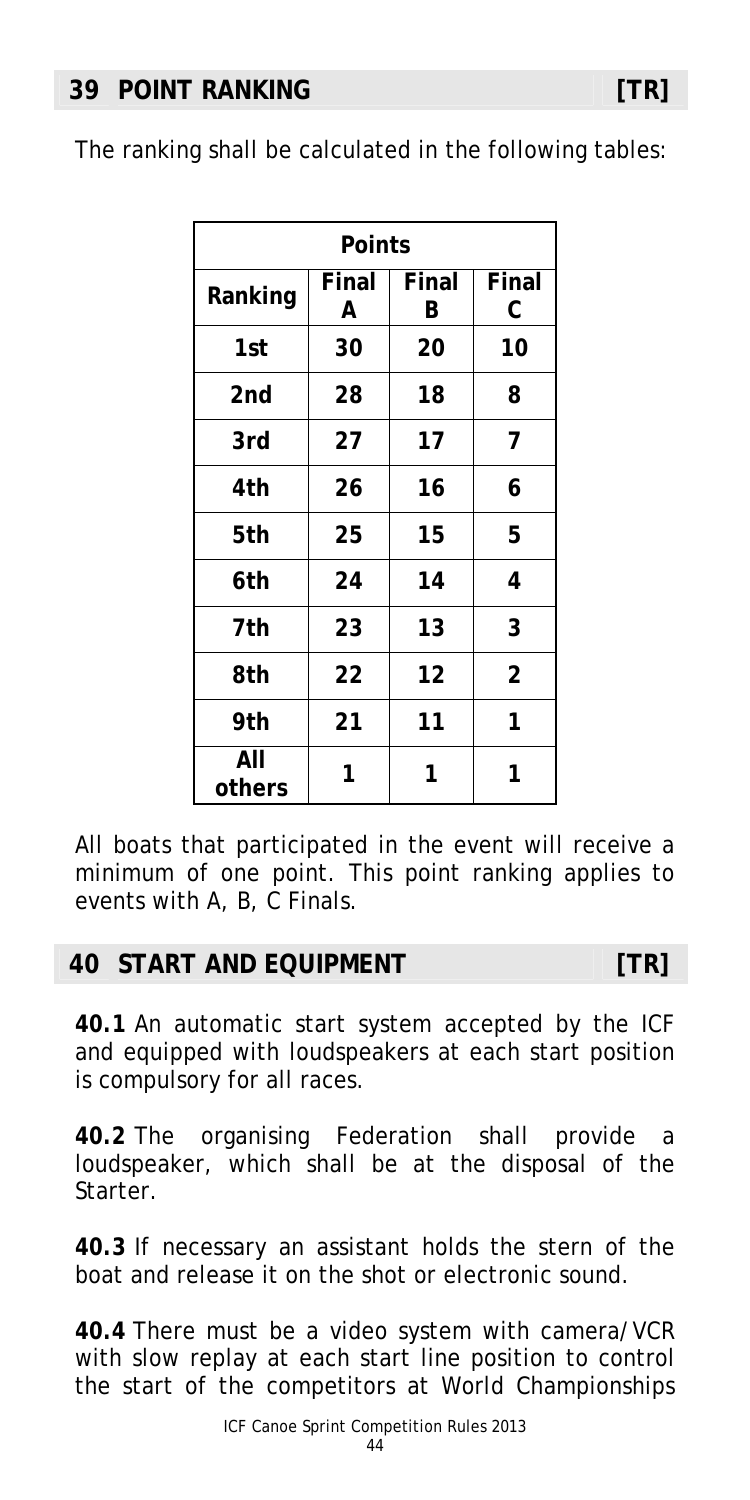and Olympic Games. The videotape will be only at the disposal of the starter.

**40.5** IT System Provider – ICF events can be conducted exclusively with an IT system provider approved by the ICF.

The IT system has the task to supply information as defined in 'The ICF Manual for Canoe Championships'.

#### **Requirements:**

- Instant updates to the competition programme
- Updates from Team Leaders' Meeting
- Race operations including instant classification of boats
- Medal tables
- Point rankings
- Statistics (eg. number of races, athletes, best times)
- Interface that can be used for media / spectators
- On-line system (on-line entries, accreditation, starting lists, results on website)

The system will be tested at least one year prior to the start of the event.

# **41 PHOTO-FINISH – TIMEKEEPING [TR]**

**41.1** The Organising Federation shall provide two sets of photo-finish equipment accepted by the ICF. The time has to be recorded in 1/1000's and published in 1/100's of a second. The time difference of 5/1000 s or less cause equal result and positions "in finals only". There must be a video system with camera/VCR with slow motion that must show the competitor(s) relative position in their boat at the finish line (Video films are not a substitute for photo finish).

**41.2** The Federation arranging the Championships must see that a photo finish is taken for each race (heats, semi-finals and finals).

**41.2.1** In heats, and semi-finals, the photo finish must show all participants in the race who qualify to go further in the competition.

**41.2.2** In finals, the photo finish must record the finish of all participants.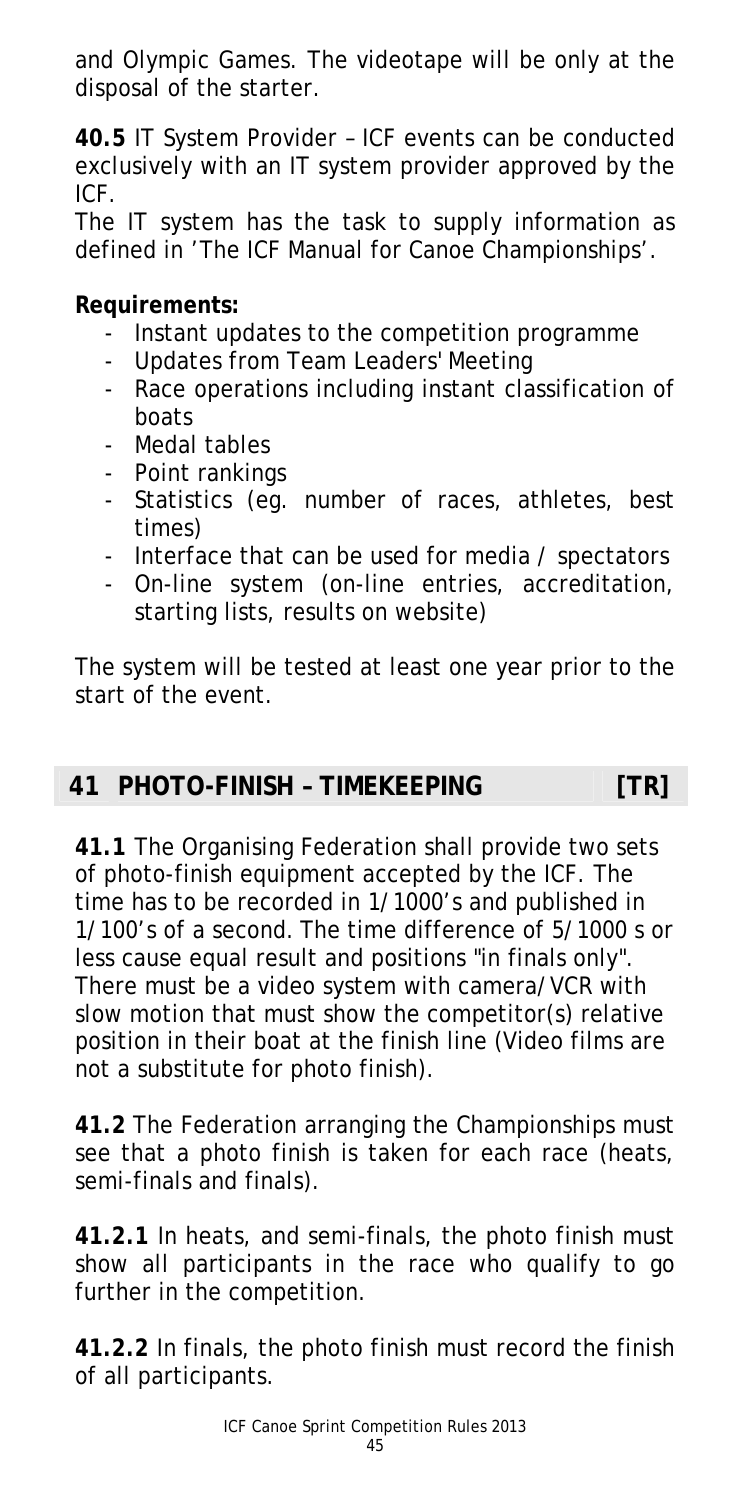**41.3** The photo finish shall be at the disposal of the Chief of the Finish Line in the first place, the Competition Committee in the second place and the Jury in the third place.

**41.4** In case of close arrival of two or more boats one copy of the photo finish shall be placed on the official notice board.

**41.5** The Chief of the Finish Line and the Competition Committee must compare their decisions with the results of the photo finish, with the latter being decisive. The results of each race are to be approved by the Competition Committee.

**41.6** During World Championships as well as Olympic Games no separate time-keepers shall be used. If the electronic time keeping fails the judges at the finish shall take the time by hand.

# **42 CHECKING OF BOATS AND EQUIPMENT [TR]**

**42.1** The Boat Controllers will check boats, competitor's equipment before the competition by the usual means. The Boat Controller and the Team Leader will sign minutes after the checking procedures. The organisers will provide for this purpose two certified weighing and measuring devices. Standard checking procedures will be applied.

#### **42.2** Uniform and uniformity

Every competitor must compete in the team uniform mentioned in the nominal entries.

In a crew boat there must be uniformity among all athletes including sleeve length, hats, headbands and spray covers.

**42.3** There will 3 types of Boat Control

- **a)** Pre-Competition Boat Control (1st Boat Control) Before the days of the competition each participating Federation has to present all their boats which will be used during the World Championships to this control.
- **b)** Identity and Polyox Control (ID/Polyox Control)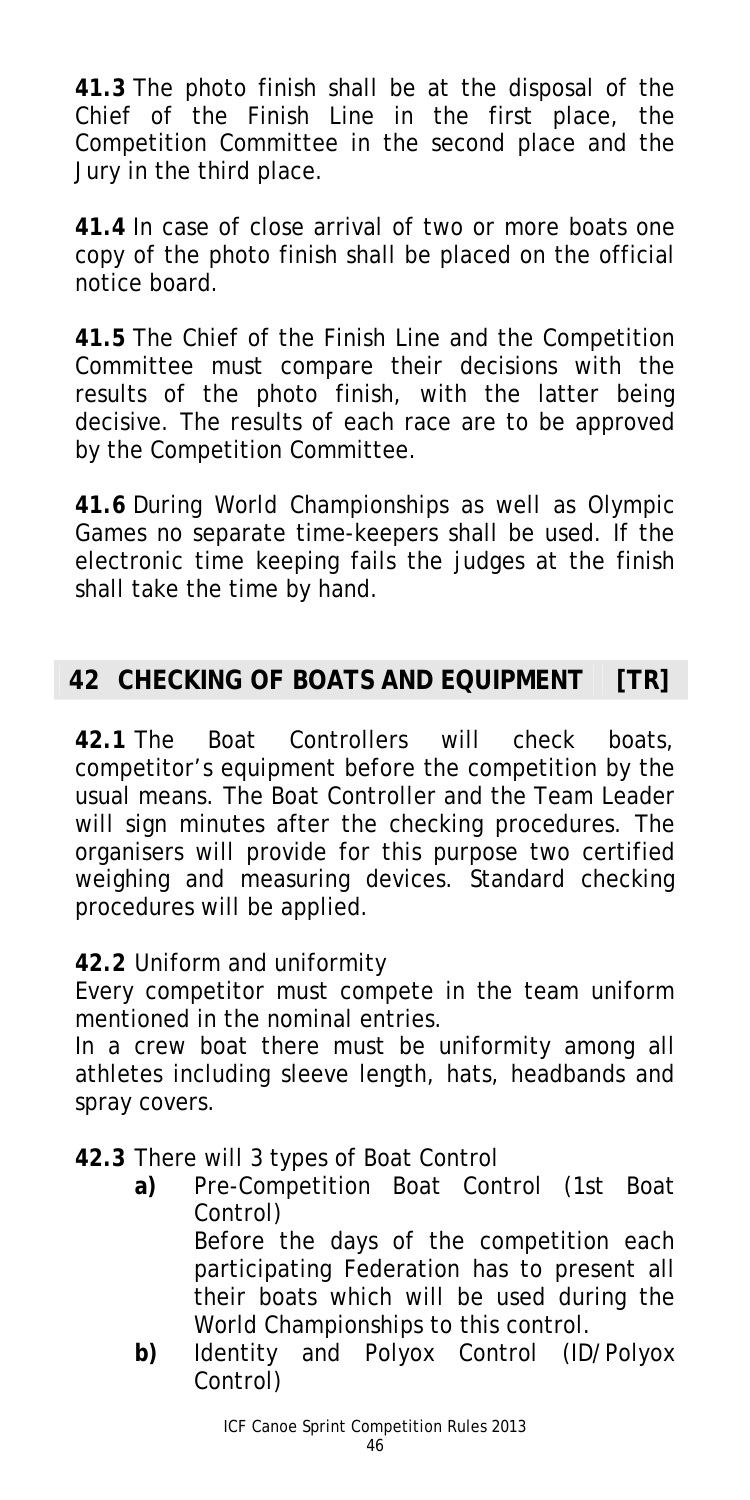Before proceeding to the start of a race all crews/boats must pass through identity and Polyox control. The Officials will check all competitors ID, body number, boat number, uniform and crew uniformity. They will also check for any performance enhancing foreign substance on the boat and any forbidden devices mentioned in Art. 8.4 The official in charge must inform the Competition Committee in case of missing boats

**c)** Post Race boat Control (2nd Boat Control) Directly after all the 1000m, 500m and 200m races.

#### **43 APPEAL [GR]**

**43.1** An appeal against a decision of the Competition Committee must be addressed to the Chair of the Jury in writing and be accompanied by a fee of 25 Euros (or equal amount in the currency of the country in which the championships are arranged). The appeal must be handed to the Chair of the Jury not later than 20 minutes after the team leader has been informed with a written communication of the decision against the competitor or team and has signed the receipt given. The fee will be refunded if the appeal is upheld.

**43.2** The decision of the Jury is final.

#### **44 AWARDS [GR]**

**44.1** The championships medals shall be given according to the ICF Protocol.

**44.2** The championships medals shall be given in three values, gilded, silvered and bronze and shall be furnished by the ICF at the expense of the Organising Federation.

**44.3** The medals must on no account be presented to any other persons than those who have won championship races. Only medals, to the exclusion of all other prizes, are to be presented at the official ceremony. Other prizes may be presented on an occasion other than this ceremony. To maintain the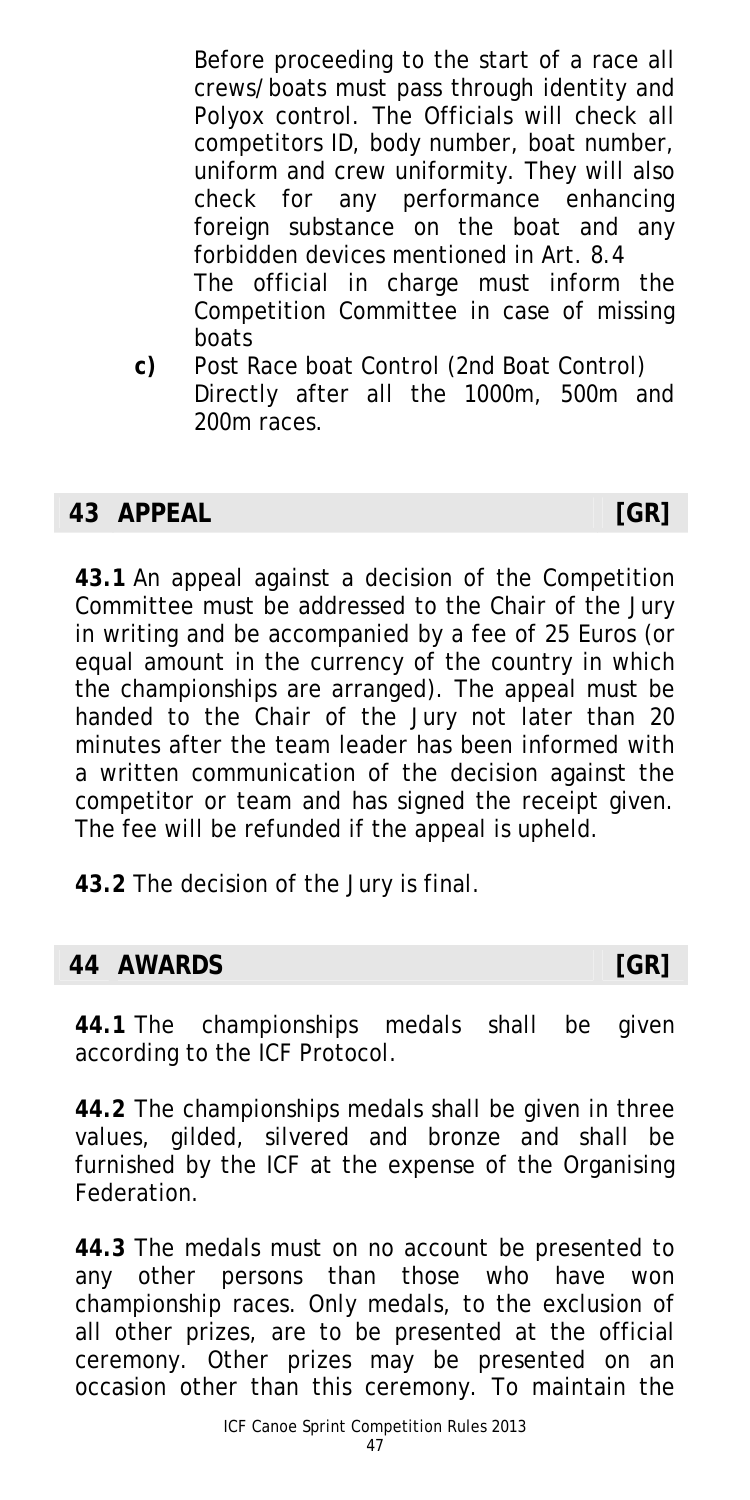dignity and solemnity of the presentation ceremony the competitors receiving medals must wear proper clothing (training suits or national uniform) and footwear.

**44.4** Four cups will be awarded as follows: One for Kayak Men One for Kayak Women One for Canoe Men One for "Over-All" winning Federation

Cups will be awarded to the Federation according to the point system defined by the Canoe Sprint Committee.

In case of a tie the Federation with the highest individual position will win the cup in that event.

#### **45 RESULTS AND REPORTS [GR]**

**45.1** The results of World Championships must be sent to the ICF Secretary General and the participating nations by the organising national federation not later than 30 days after the end of the championships races. The organising National Federation must send report of any protests made and other documents concerning the races to the ICF Secretary General.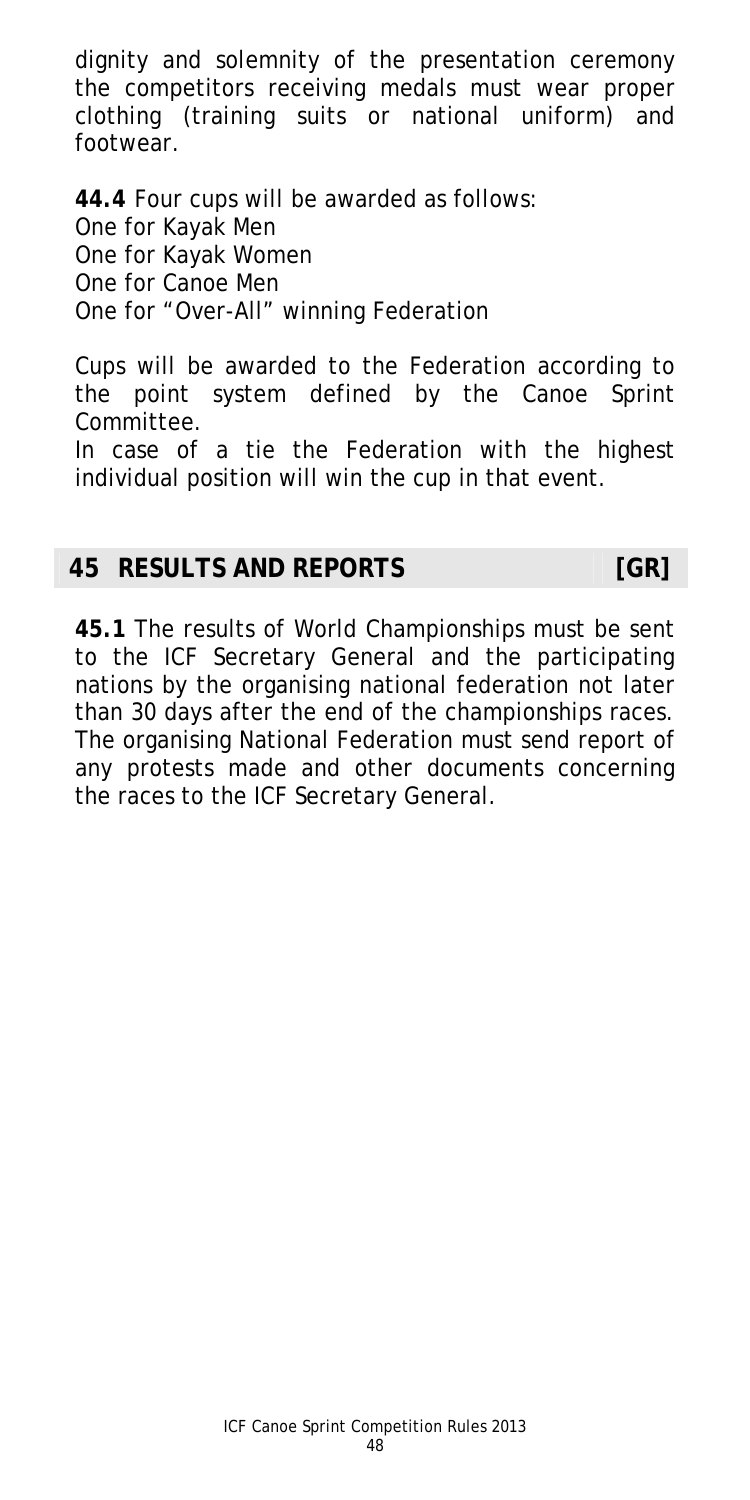# **CHAPTER V - SPECIAL RULES FOR JUNIOR AND UNDER 23 WORLD CHAMPIONSHIPS**

*Refer to the Special Rules for Senior World Championships except as amended in this Chapter.* 

### **46 ARRANGEMENTS In the USA CONSTRUCTER CONSTRUCTER**

**46.1** Junior and Under 23 World Championships may be arranged only with the consent of the ICF Board of Directors and for such events as are fixed by the Board of Directors. World Championships in Olympic disciplines for Junior and U 23 catregories are to be organised together. Championships shall be open to competitors from all continents but only of National Federations, which are members of the ICF.

**46.2** Championships shall be held every year beginning in 2013 at the place and time decided by the ICF Board of Directors and in accordance with the ICF Canoe Sprint regulations. Junior Championships shall not be held at the same time and at the same venue as the Seniors Championships.

**46.3** The races shall be held on four (4) consecutive days.

**46.4** No National Federation may enter more than one canoe or kayak for any one event.

**46.5** Substitutes may be entered and may participate in the races according to the Rules in Art. 12, 13.2, and 16.1.

**46.6** In any Olympic event a valid Juniors and Under 23 World Championships is held only if at least six (6) Federations from at least three  $(3)$  continents start in the event. If during the course of the event some federations drop out or do not finish, the validity of the Championships is not affected.

#### For the Non Olympic events

A valid Junior and Under 23 World Championship is held only if there are at least six (6) Federations in each event AND there must be at least three (3)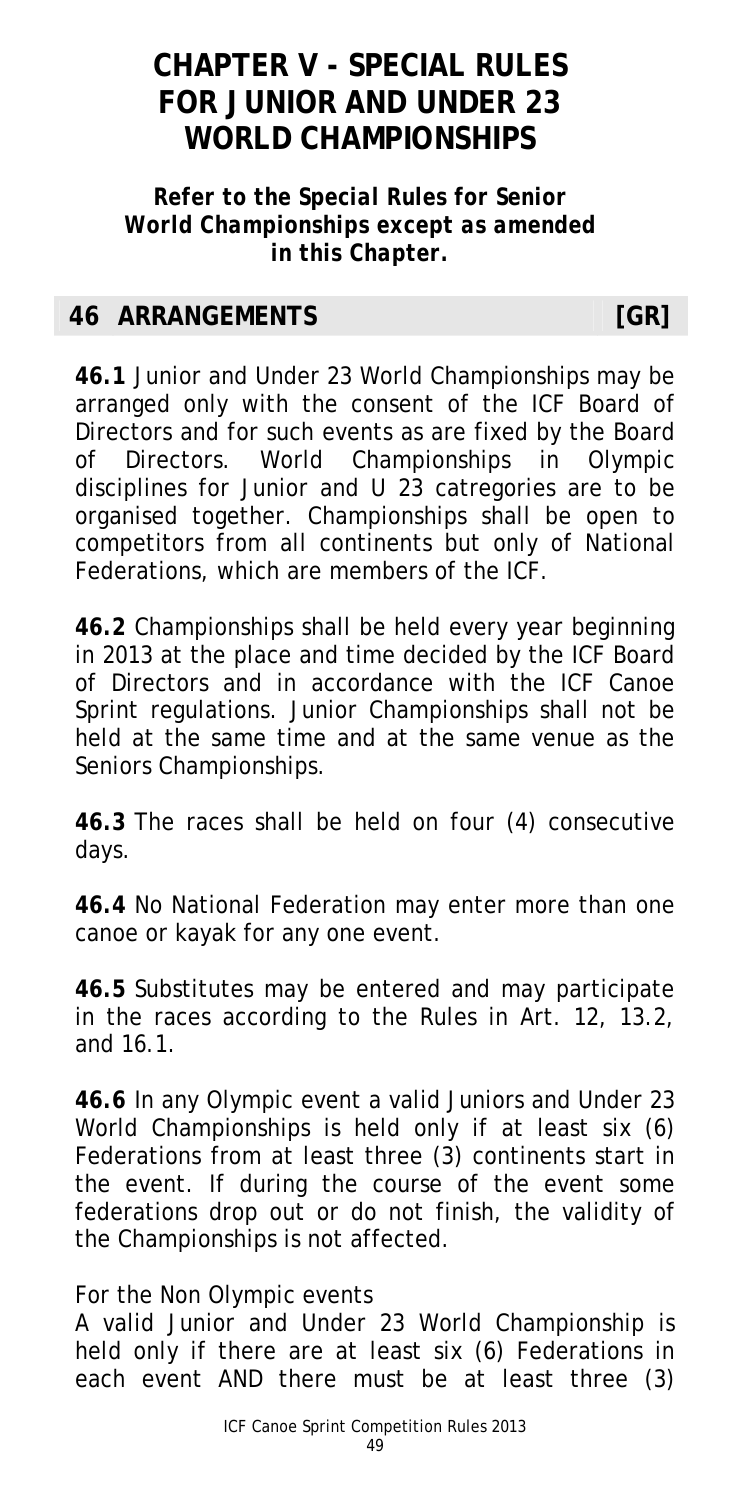Continents starting OVERALL in the competition. If during the course of the event some Federations drop out or do not finish, the validity of the Championships is not affected.

**46.7** Juniors and Under 23 are competitors, as specified in the rule in paragraph 3.6.

## **47 PROGRAMME OF EVENTS** [GR]

**47.1** Junior and Under 23 World Championships shall be held in accordance with the Senior Programme.

| Women | $200 \text{ m}$     | K1, C1                                                            |
|-------|---------------------|-------------------------------------------------------------------|
|       | $500 \; \mathrm{m}$ | K <sub>1</sub> , K <sub>2</sub> , K <sub>4</sub> , C <sub>2</sub> |
| Men   | $200 \text{ m}$     | K <sub>1</sub> , K <sub>2</sub> , C <sub>1</sub>                  |
|       | $1000 \text{ m}$    | K1, K2, K4, C1, C2                                                |

**47.2** The order of events and the schedule for the Championships will be proposed by the Canoe Sprint Committee in March each year and approved by the ICF Board of Directors at its first meeting of the year.

**47.3** The order of the events is adaptable by the ICF Board of Directors or Executive Committee.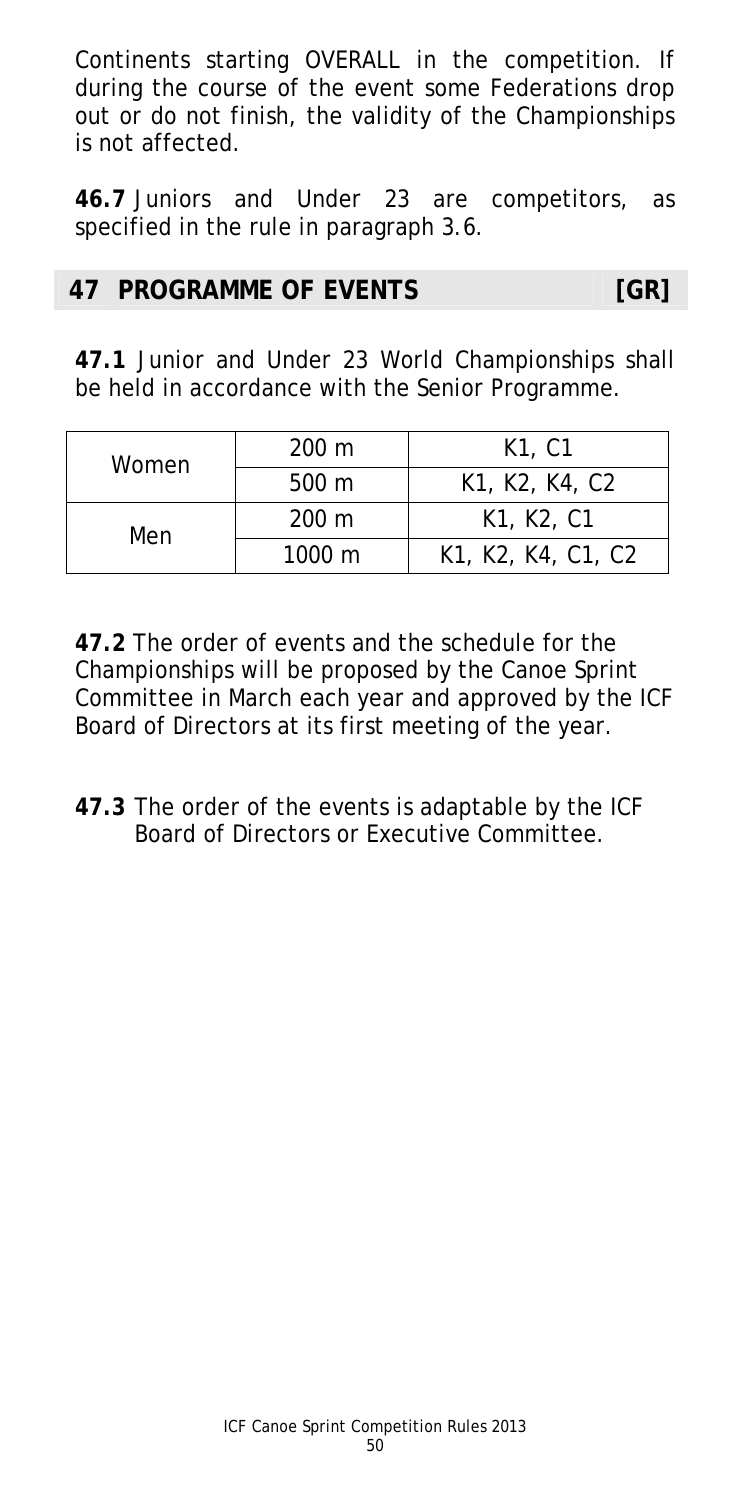# **CHAPTER VI - SPECIAL RULES FOR OLYMPIC GAMES**

## **48 APPLICATION AND PROGRAMME [GR]**

Applications, entries and programme for Olympic Games shall be in accordance with the rules of the IOC.

Any rule not regulated by the IOC is subject to the relevant ICF rule.

### **<sup>49</sup>JURY, COMPETITION COMMITTEE AND OFFICIALS** *CON* **CONSTRUCTER [GR]**

In accordance with article 37.

#### **50 DRAWING OF LOTS [TR]**

Drawing of lots shall take place at a time and under the supervision of persons approved by the IOC.

#### **51 HEATS AND INTERVALS [TR]**

Division into heats shall take place according to the system specified in articles 35 and 38.

# **52 RANKING SYSTEM [TR]**

In accordance with IOC System.

#### **53 COURSE [TR]**

In accordance with article 18.

#### **54 START AND EQUIPMENT [TR]**

In accordance with article 22 and 40.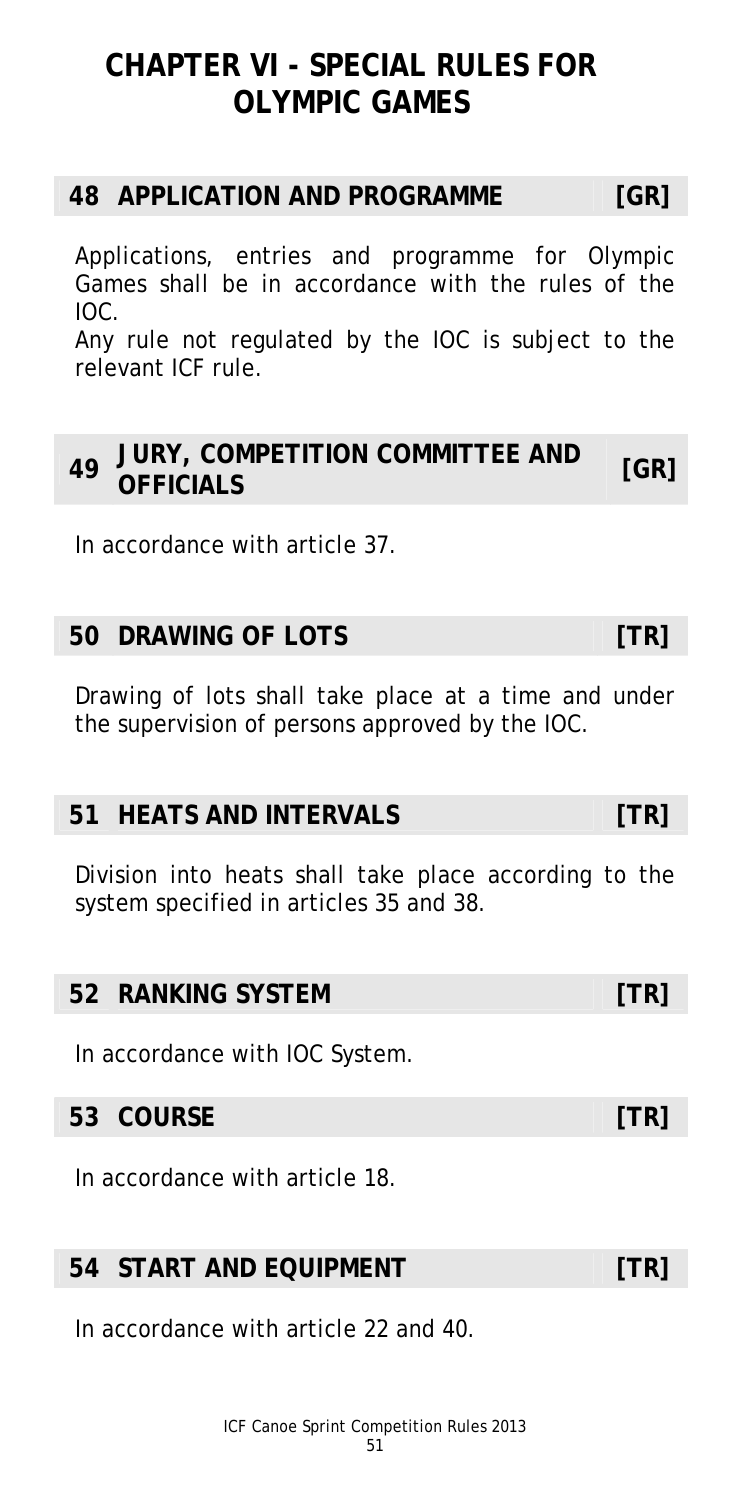In accordance with article 41.

## **56 CHECKING OF BOATS AND EQUIPMENT [TR]**

In accordance with article 42.

No form of publicity or propaganda, commercial or otherwise, may appear on sportswear, accessories or, more generally, on any article of clothing or equipment whatsoever worn or used by the athletes or other participants in the Olympic Games.

Boats, accessories and clothing may carry advertising symbols, trademarks or emblems and words for the identification of the manufacturer of the article or equipment concerned, provided that such identification shall not exceed total surface area designated suitable by the IOC.

The word " identification " means the normal display of the name, designation, trademark, logo or any other distinctive sign of the actual manufacturer of the item only. Third party branding of an article of equipment or clothing is not permitted. The identification can appear only once per item unless specified by the IOC.

The uniform of the competitors and all persons holding an official position may include the flag of their NOC Olympic emblem or, with the consent of the OCOG, the OCOG Olympic emblem. The ICF officials may wear the uniform and the emblem of the International **Federation** 

Any boat, accessory or article of clothing, which does not comply with the above conditions, will be ineligible for use during the competition. Teams are responsible for their own equipment.

For a new boat design to be eligible for the Olympic Games the same boat design must have passed the official boat control at the World Championships the year prior to the Olympic Games.

At the Olympic Games the names of the competitors will be placed on the side of the boats. The names (letters) on the stickers should be placed just below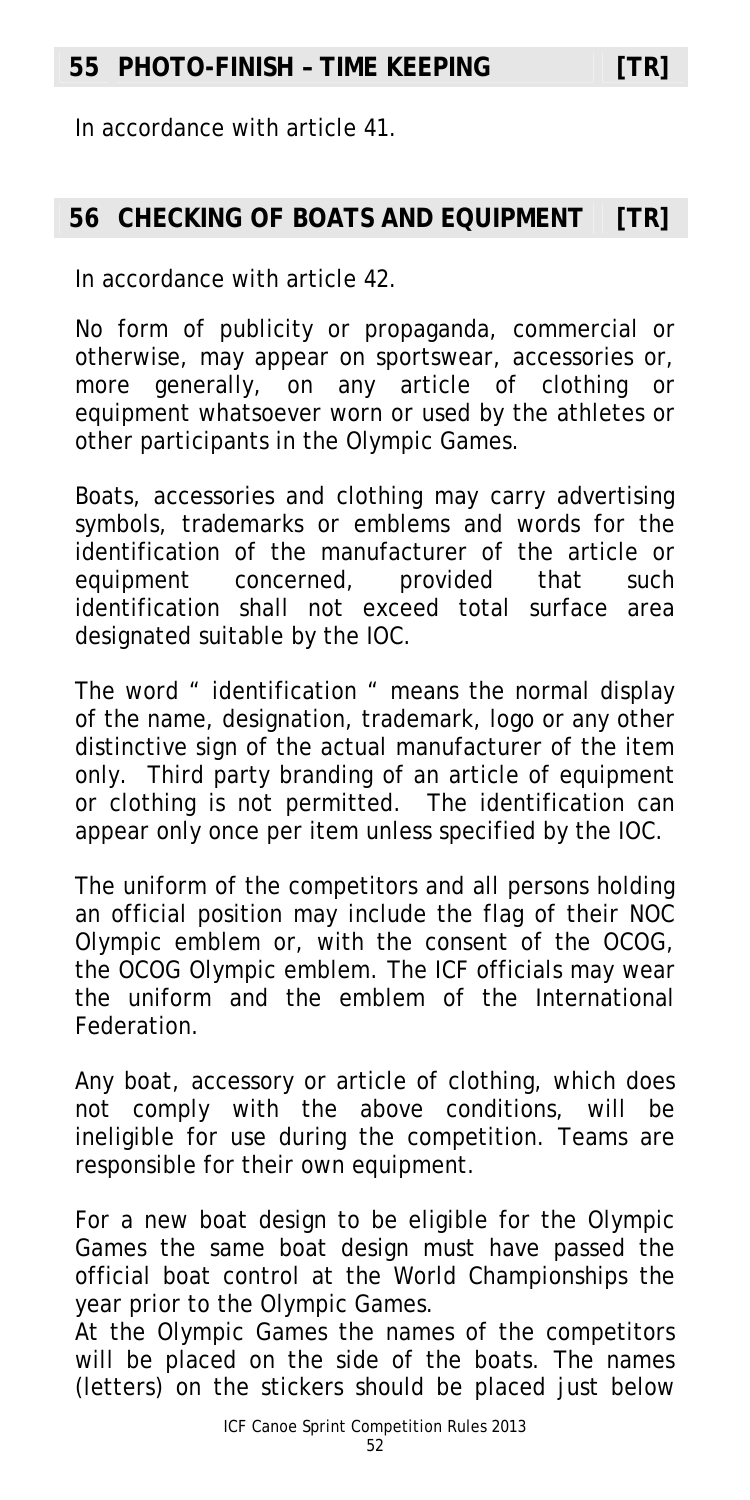the cockpit. The precise positioning will be determined by the ICF Technical Delegate.

The dimension of the names on the stickers will be a minimum of 6 cm high and will be black letters on white background. The font should be "Arial Black" all in capital letters with first name or initial followed by family name.

These stickers will be provided by the Organising Committee. They will be applied by the ICF Officials at the first Boat Control.

### **57 PROTEST [GR]**

In accordance with article 29.

#### **58 APPEAL [GR]**

In accordance with article 43.

#### **59 AWARDS [GR]**

In accordance with the rules of the IOC.

#### **60 ANTI-DOPING** *GRI*

In accordance with article 31 and with the rules of the IOC.

| <b>61 RESULTS AND REPORTS</b> | [GR] |
|-------------------------------|------|
|                               |      |

In accordance with the rules of the IOC and with article 45.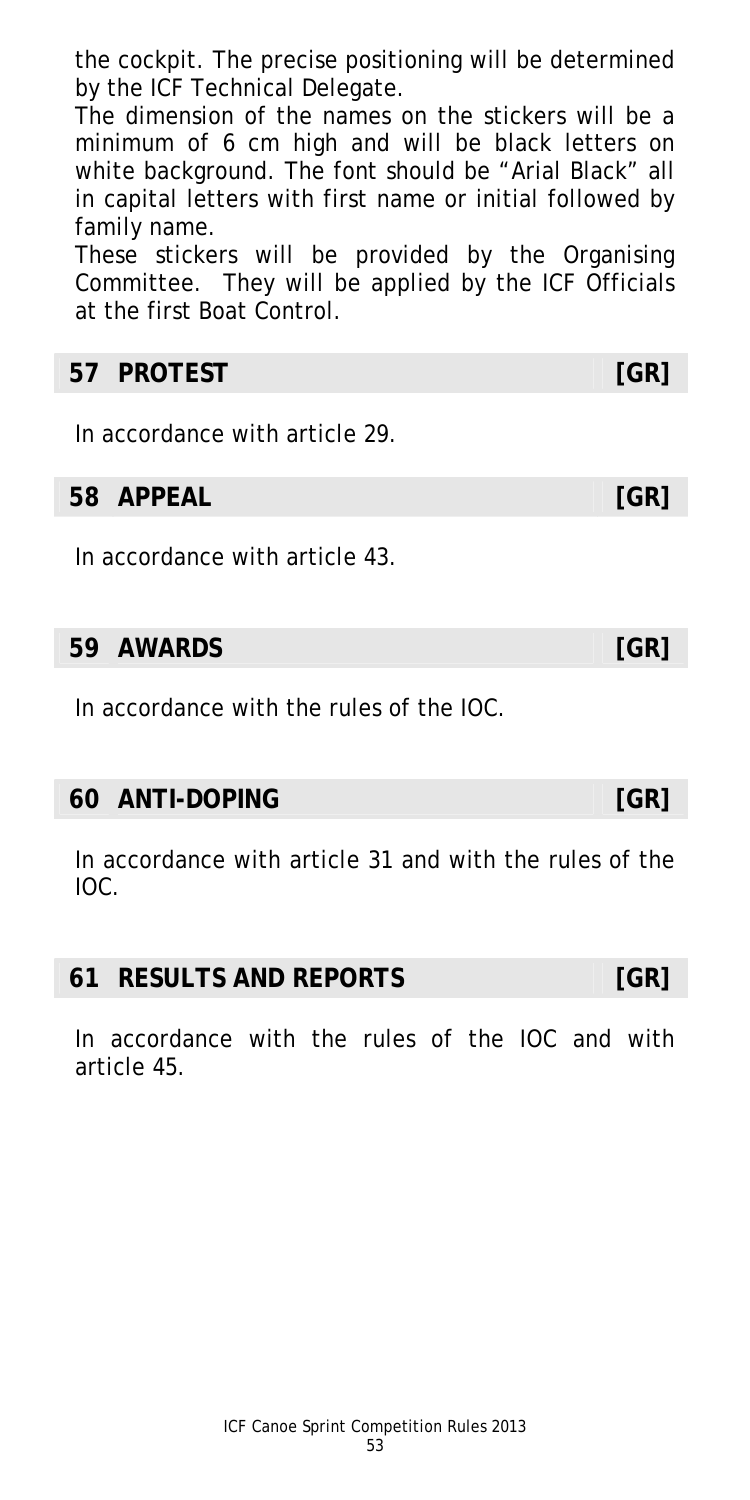# **CHAPTER VII - SPECIAL RULES FOR THE ICF WORLD CUP COMPETITIONS**

#### **ARTICLE 1**

The ICF World Cup in Canoe Sprint shall be arranged under the auspices of the International Canoe Federation.

#### **ARTICLE 2**

The Canoe Sprint World Cup competitions will be held every year in a 4 regatta series including the World Championships. In this series there will be a block of 3 events. The last competition can be out of Europe upon an acceptable application.

During the year of the Olympic Games there will be a 3 regatta series. In this series there will be a block of 3 consecutive competitions starting in mid May and where possible at least 2 weeks apart.

The classification is made on the basis of the combined points won in the 3 or 4 Regattas.

#### **ARTICLE 3**

Only the Olympic events will count for World Cup ranking points. These events are mandatory at all world cup events. Only finals with at least 6 boats will be taken into consideration. Other races may be added as demonstration races once approved by Canoe Sprint Committee.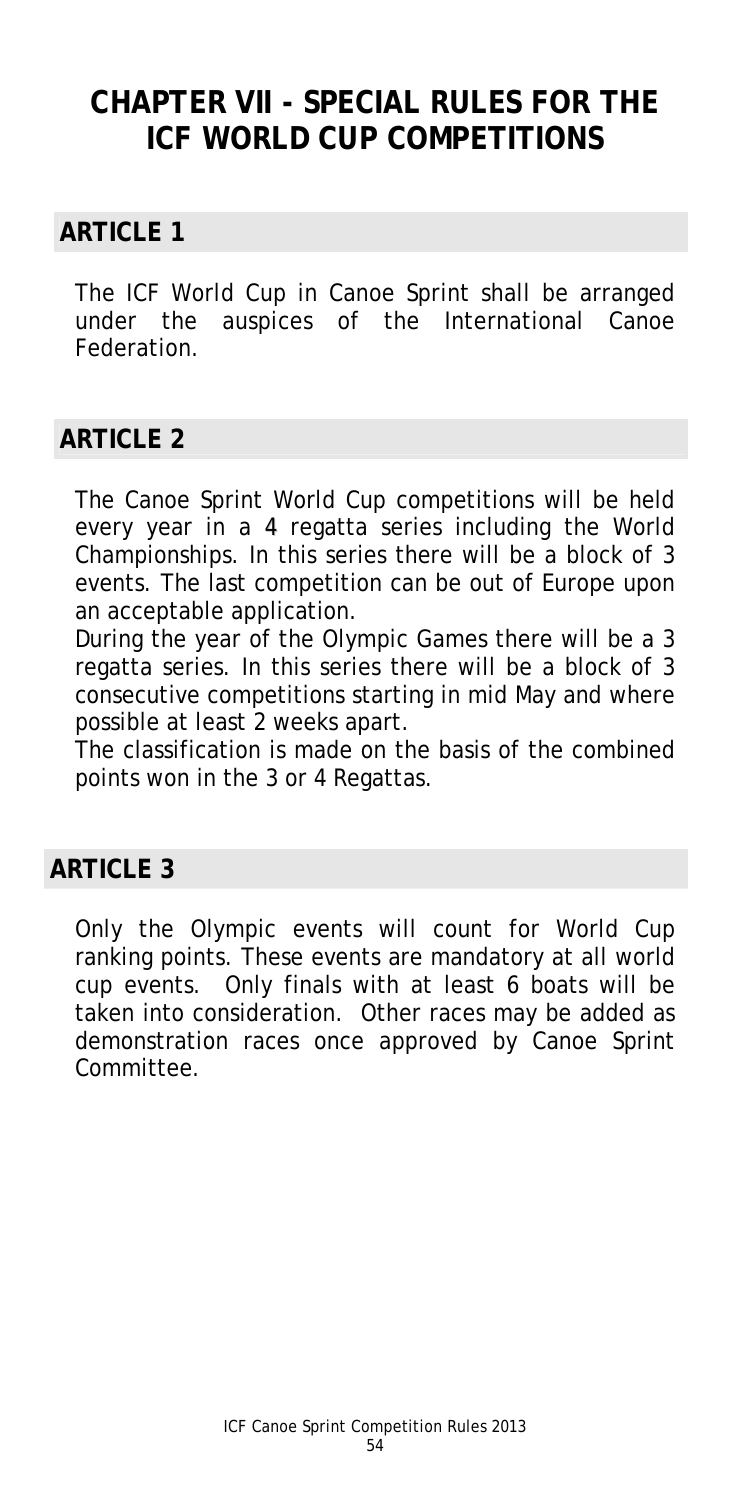| Single Boats   |                                     |                                                      |                                 |
|----------------|-------------------------------------|------------------------------------------------------|---------------------------------|
| Categories     | <b>Classes</b>                      | <b>Events Mandatory</b><br>(Olympic Events)          | <b>With Decision</b><br>of CSPC |
| Kayak Women    | <b>WK1</b>                          | W K1 200 m<br>500 m<br><b>WK1</b>                    | W K1<br>1000 m                  |
| Kayak Men      | <b>MK1</b>                          | <b>MK1</b><br>$200 \text{ m}$<br>1000 m<br>M K1      | M K1<br>500 m                   |
| Canoe Men      | M <sub>C1</sub>                     | M <sub>C1</sub><br>$200 \text{ m}$<br>M C1<br>1000 m | M C1 500 m                      |
| Canoe<br>Women | <b>WC1</b>                          | W C1 200 m                                           |                                 |
| Team boats     |                                     |                                                      |                                 |
| Categories     | <b>Classes</b>                      | <b>Events Mandatory</b><br>(Olympic events)          | <b>With Decision</b><br>of CSPC |
| Kayak Women    | <b>WK2</b><br><b>WK4</b>            | W K2 200 m<br>W K2<br>500 m<br>W K4<br>500 m         | W K2 1000 m                     |
| Kayak Men      | M K <sub>2</sub><br>M <sub>K4</sub> | MK2 200 m<br>MK2 1000 m<br>1000 m<br>M K4            | MK2 500 m                       |
| Canoe Men      | M <sub>C2</sub>                     | M C2 1000 m                                          | M C2 200 m                      |
| Canoe<br>Women | W <sub>C2</sub>                     |                                                      | W C2 500 m                      |

With the agreement of the Canoe Sprint Committee one of the following events can be added to the World Cup programme as optional races:

5000 meters (Men K1, Men C1, Women K1) 200 meters Relay (Men K1, Men C1, Women K1) Paracanoe (4 events)

#### **ARTICLE 4**

All Federations which are affiliated to the International Canoe Federation are entitled to enter the World Cup Racing events.

#### **ARTICLE 5**

The Canoe Sprint World Cup competitions are held in accordance with the ICF Canoe Sprint Rules.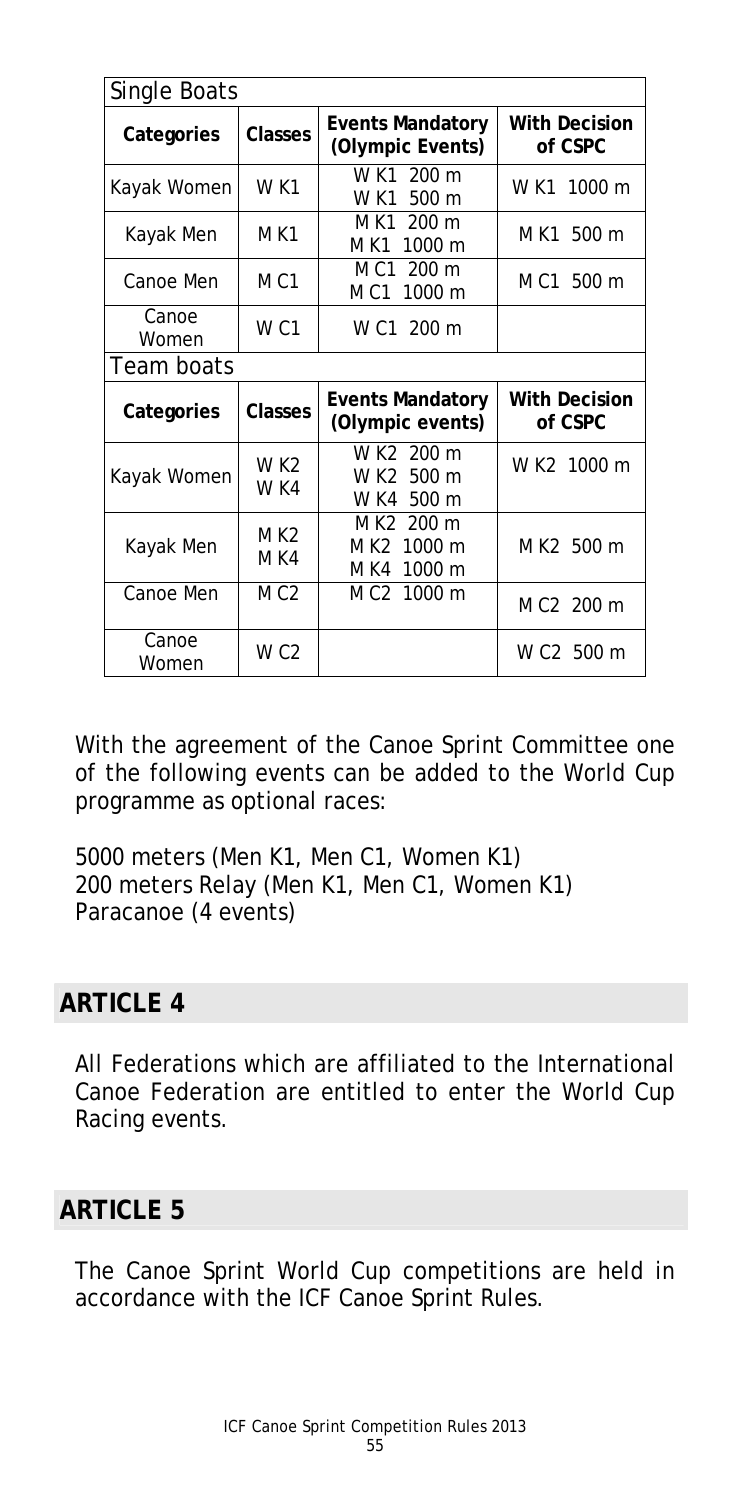#### **ARTICLE 6**

National Federations wishing to host one of the Regattas shall apply in writing to the Chair of the ICF Canoe Sprint Committee and the ICF Headquarters before  $1<sup>st</sup>$  August, 4 years before the proposed event.

The ICF Canoe Sprint Committee shall make a proposal regarding the venues to be chosen, taking into consideration the technical equipment of the Regatta Course and the experience of the National Federation in organising ICF Championships or International Regattas.

#### **ARTICLE 7**

Upon a proposal submitted by the ICF Canoe Sprint Committee, the ICF Board of Directors approves the venues for holding the separate regattas of the World Cup for the upcoming years.

#### **ARTICLE 8**

The Canoe Sprint World Cup Competitions shall be conducted under the authority of a member of the ICF Canoe Sprint Committee.

#### **ARTICLE 9**

No World Cup Regatta can be held during the 5 weeks preceding the World Championships or Olympic Games.

#### **ARTICLE 10**

The National Federation organising a regatta of the World Cup shall bear the travel, accommodation and meals expenses of the member of the ICF Canoe Sprint Committee. If the CSPC considers the Technical visit necessary before the competition (max 2 persons the costs of travel and stay will be charged to the organizers in this case).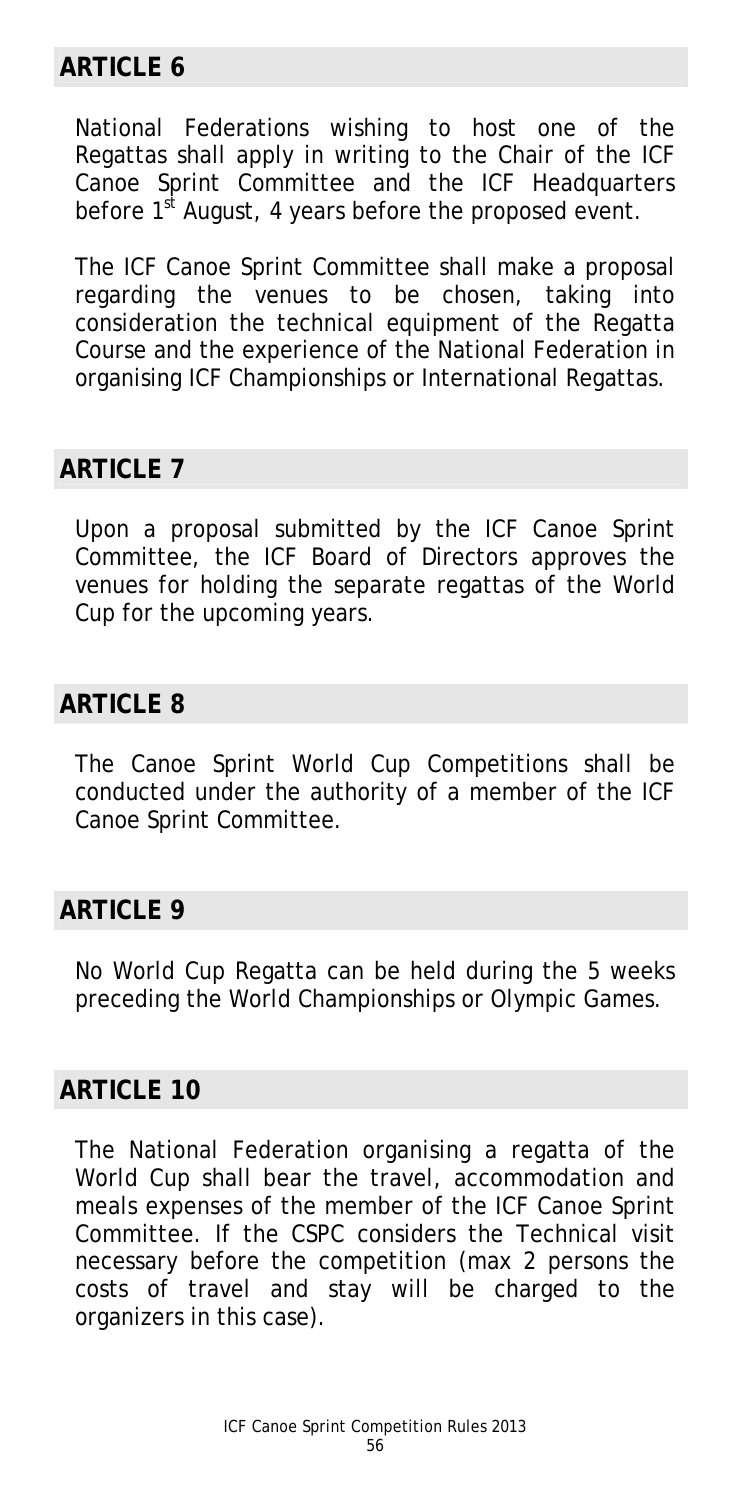Duty of the ICF's officials

- The delegate of the ICF supervises the competition.

- The delegate of the ICF must demand the complete programme all updated information from the organizer 14 days prior to the invitation, in order to check if the rules and ICF policies are being followed.

- He/she has the right to attend and vote at all meetings regarding the competition.

- He/she must, in co-operation with the organisers, establish the World ranking of all the competitors and oversee the production of the current World Cup results.

- After each World Championships the delegate of the ICF must submit a report to the Chairman of the ICF FWR Committee concerning the sporting nature of the competition.

The competition officials for the World Cup will be nominated by the NFs. The deadline for the nomination is the same as for the World Championships. (See article 11.3)

# **ARTICLE 11**

After the completion of each Regatta of the World Cup, the National Federation shall calculate the classification of the competitors on points in accordance with the adopted system of ranking separately for men's-kayak, women's-kayak, men's-canoe and team events**.** 

The classification shall be forwarded to the Chair of the ICF Canoe Sprint Committee and to the ICF Headquarters. The results shall be forwarded to the Chairman of the ICF CSP Committee and to the ICF Headquarters immediately at the end of the event.

#### **ARTICLE 12**

The ICF Canoe Sprint Committee shall be responsible for the final classification on points separately for men's kayak, women's kayak, men's canoe and team events.

#### **ARTICLE 13**

The prizes to be awarded to the winners are provided by the ICF. The ICF President will present them or a person authorised by him/her.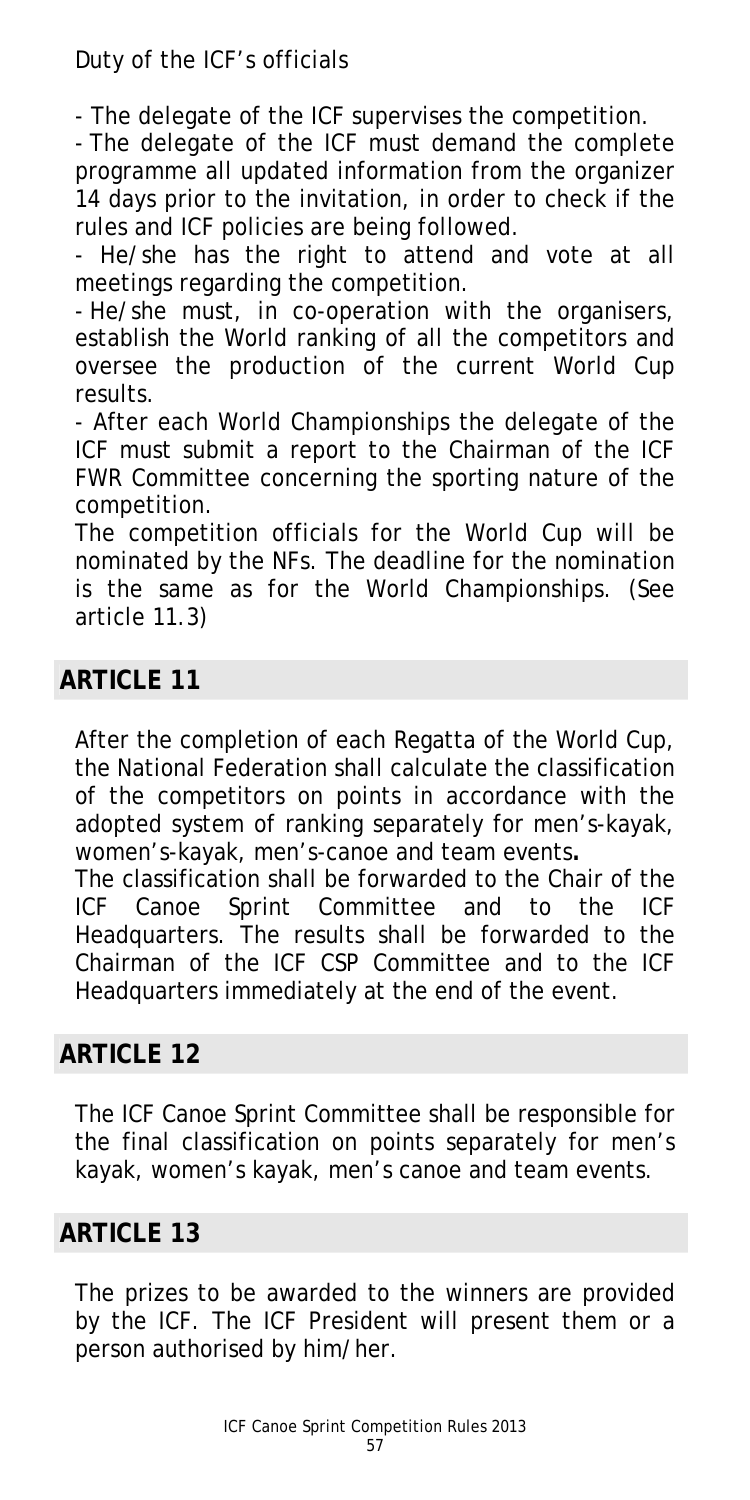### **ARTICLE 14**

The boat finishing in the top three places in the final ranking in each World Cup boat class will receive a prize, provided at least 18 boats have started in the given class by race. The prize money maybe presented with the medal.

#### **ARTICLE 15**

If two or more competitors have equal points in the final ranking, they will be ranked on the same place and they will receive the same prizes.

#### **ARTICLE 16**

Only competitors and teams who classified in the finals of the World Cup Series (including World Championships) receive points. Only finals with at least six boats will be taken into consideration. In an Olympic Year only the three World Cups will be considered for point ranking.

The point system will be:

| Place | Points         |            |  |
|-------|----------------|------------|--|
|       | Single boats   | Team boats |  |
|       | 10             | 10         |  |
| 2     |                |            |  |
| 3     |                |            |  |
|       |                |            |  |
| 5     | 5              | 5          |  |
|       |                |            |  |
|       |                |            |  |
|       | $\mathfrak{D}$ | 2          |  |
|       |                |            |  |

#### **ARTICLE 17**

Every National Federation can enter no more than two boats in the separate events of the World Cup regattas.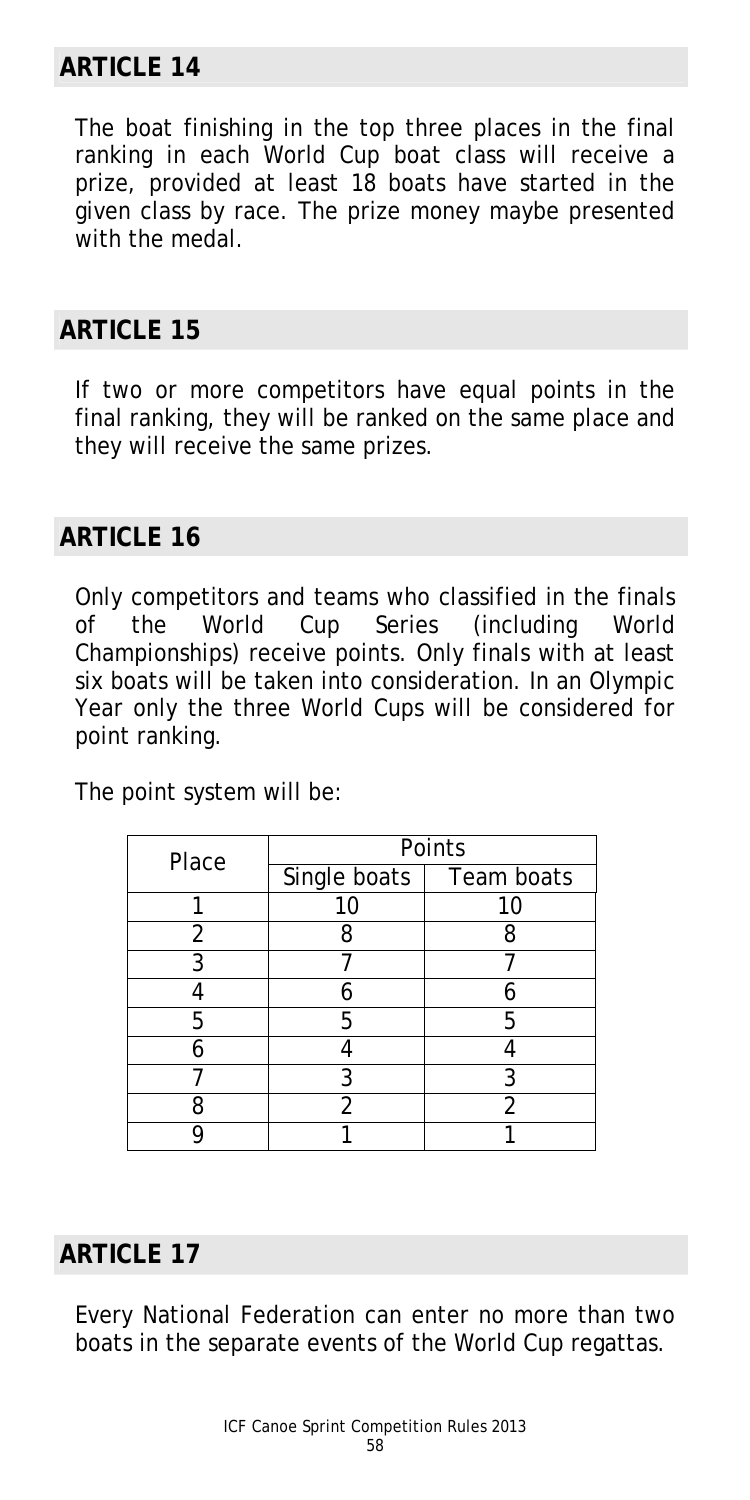### **ARTICLE 18**

The official awarding ceremony for the prizes of the winners in the men's kayak, women's kayak, men's canoe and team events will take place after or during the World Cup Final.

Medals or prizes will be awarded to the top 3 competitors/ teams in each event at each competition and one for the overall World Cup winners of each Olympic/mandatory category on the basis of the final results of the total of the World Cup Series. The World Cup ranking in each event is established according to the point system.

The competitor/team with the highest total points is the winner of the World Cup Series in that event.

#### **ARTICLE 19**

Automatic start system equipped with loud-speakers is compulsory for all races. The venue of a World Cup shall be equipped with the same technical requirement and standards, which are compulsory at World Championships (see the ICF Organisation Manual).

#### **ARTICLE 20**

Anti-Doping control tests must be implemented in each Regatta of the Canoe Sprint World Cup following the ICF Anti-doping rules.

#### **ARTICLE 21**

Withdrawing of a boat in the events is only permitted until 8 days before the first day of the races. If the boat does not start and the respective competitor(s) have no valid reason approved by the Competition Committee the competitor(s) concerned shall be disqualified for the whole Regatta.

WORLD CUP - PROGRAMME OF THE EVENTS

The schedule must be set at least 3 months before the first day of the competition and been approved by the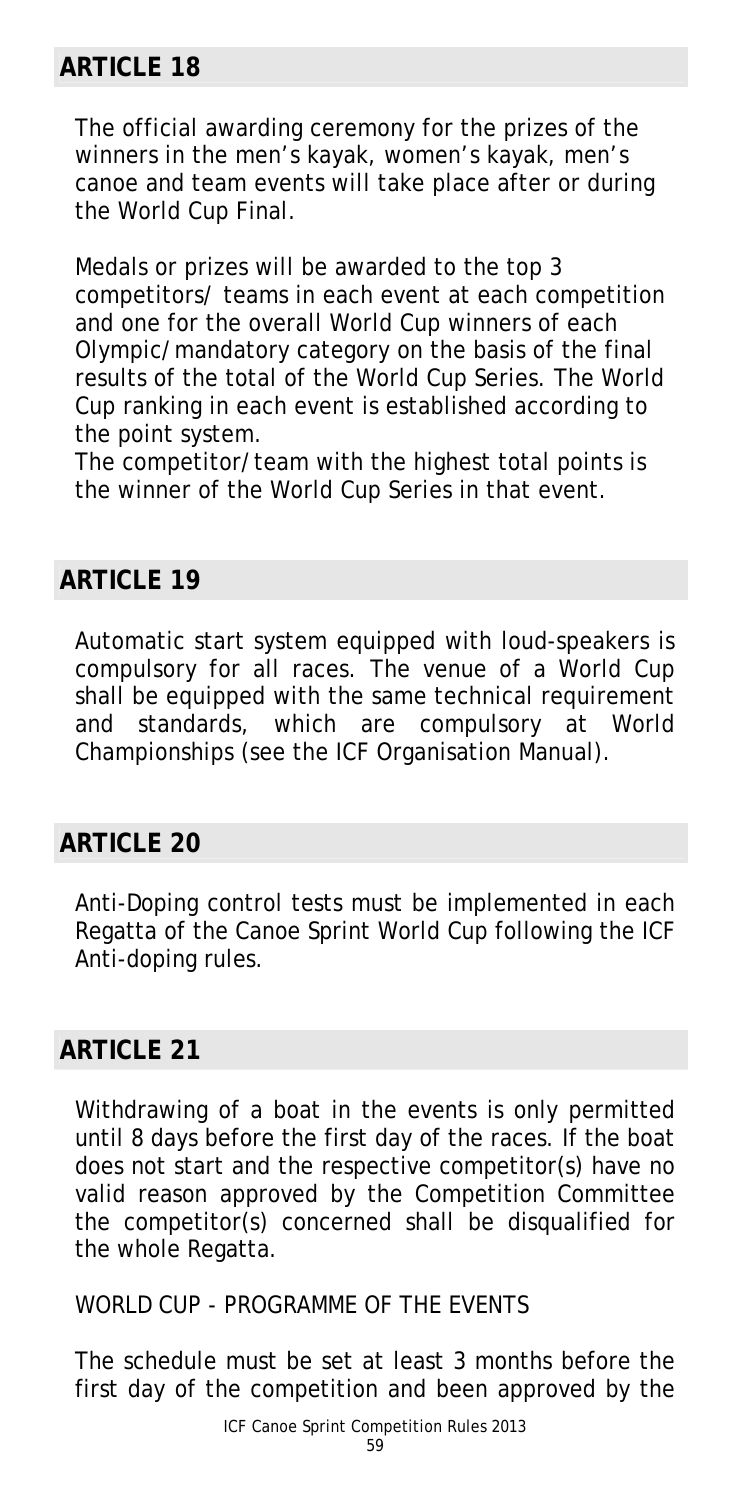ICF Board of Directors. The schedule can be adaptable to meet television requirements. Negotiations between ICF and television must be completed before 1st January of the year of event.

The competition should be organised on 2.5 days in succession from Friday morning to Sunday morning. The Olympic Program block should be constant between events. Another block for additional events could be scheduled before or after Olympic Program block. The progression system should be based on the World Championships rules.

The timetable for the World Cup Regattas will be decided by the Canoe Sprint Committee and approved by the ICF Board of Directors.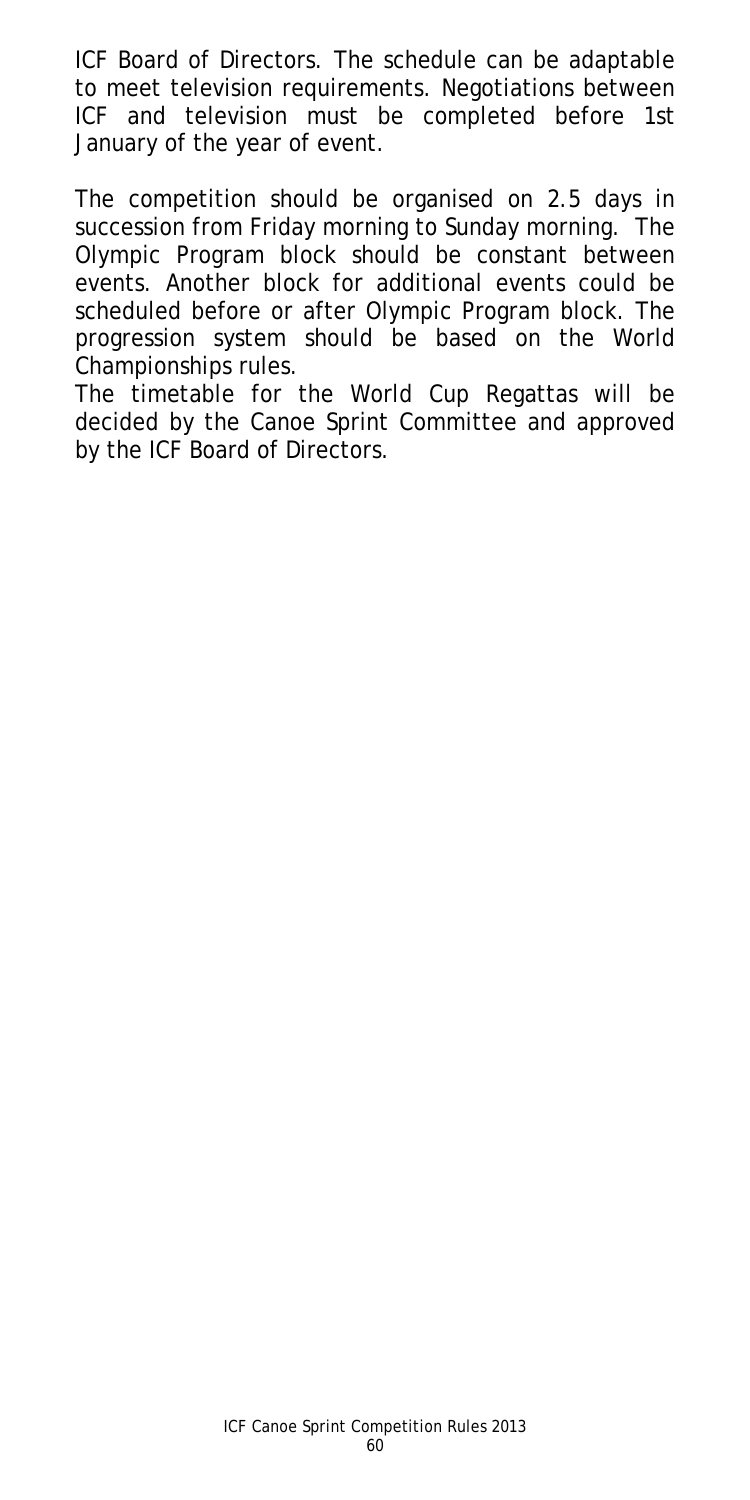# DIVISION SYSTEM WITH A, B AND C FINALES

Legend:

| <b>SF</b>                                                                                                                                | $=$ Semi Final                                                                                 |
|------------------------------------------------------------------------------------------------------------------------------------------|------------------------------------------------------------------------------------------------|
| BT                                                                                                                                       | $=$ by time                                                                                    |
| $1/2$ , $1/3$ , $2/7$                                                                                                                    | = from first to second place, from<br>first to third place, from second<br>to seventh place    |
| $1^{st}$ , $2^{nd}$ , $3^{rd}$                                                                                                           | = boat winning first place, boat<br>winning second place,<br>boat<br>winning third place       |
| $3x3rd$ ,<br>4x6th                                                                                                                       | $4x4th$ , $= 3$ boats in third places, 4 boats<br>in fourth places, 4 boats in sixth<br>places |
| The lane distribution of the boats qualified in a B or C<br>final will be based on their result or time achieved in<br>the Semi - Final. |                                                                                                |

| <b>COMPE</b><br><b>TITORS</b> | S<br>Ÿ<br>S<br>E<br>М | <b>HEATS</b>       | <b>SEMI-FINALS</b> | <b>FINALS</b> |
|-------------------------------|-----------------------|--------------------|--------------------|---------------|
| 10/18                         | A                     | 2 X 9              | 1 X 9              |               |
|                               |                       | 1/3 to Final       | 1/3 to Final       |               |
|                               |                       | $4/7$ to SF + next | Rest out           | A: 1 X 9      |
|                               |                       | ВT                 |                    |               |
|                               |                       | <b>Rest Out</b>    |                    |               |
| 19/27                         | B                     | 3 X 9              | 2 X 9              |               |
|                               |                       | 1st to Final       | 1/3 to Final A     | A: 1 X 9      |
|                               |                       | $2/7$ to SF        | 4/7 + next BT      | B: 1 X 9      |
|                               |                       | Rest out           | to Final B         |               |
|                               |                       |                    | Rest out           |               |
| 28 / 36                       | C                     | 4 X 9              | 3 X 9              |               |
|                               |                       | $1/6$ to SF +      | 1/3 to Final A     | A: 1 X 9      |
|                               |                       | 3 next BT          | 4/6 to Final B     | B: 1 X 9      |
|                               |                       | Rest out           | Rest out           |               |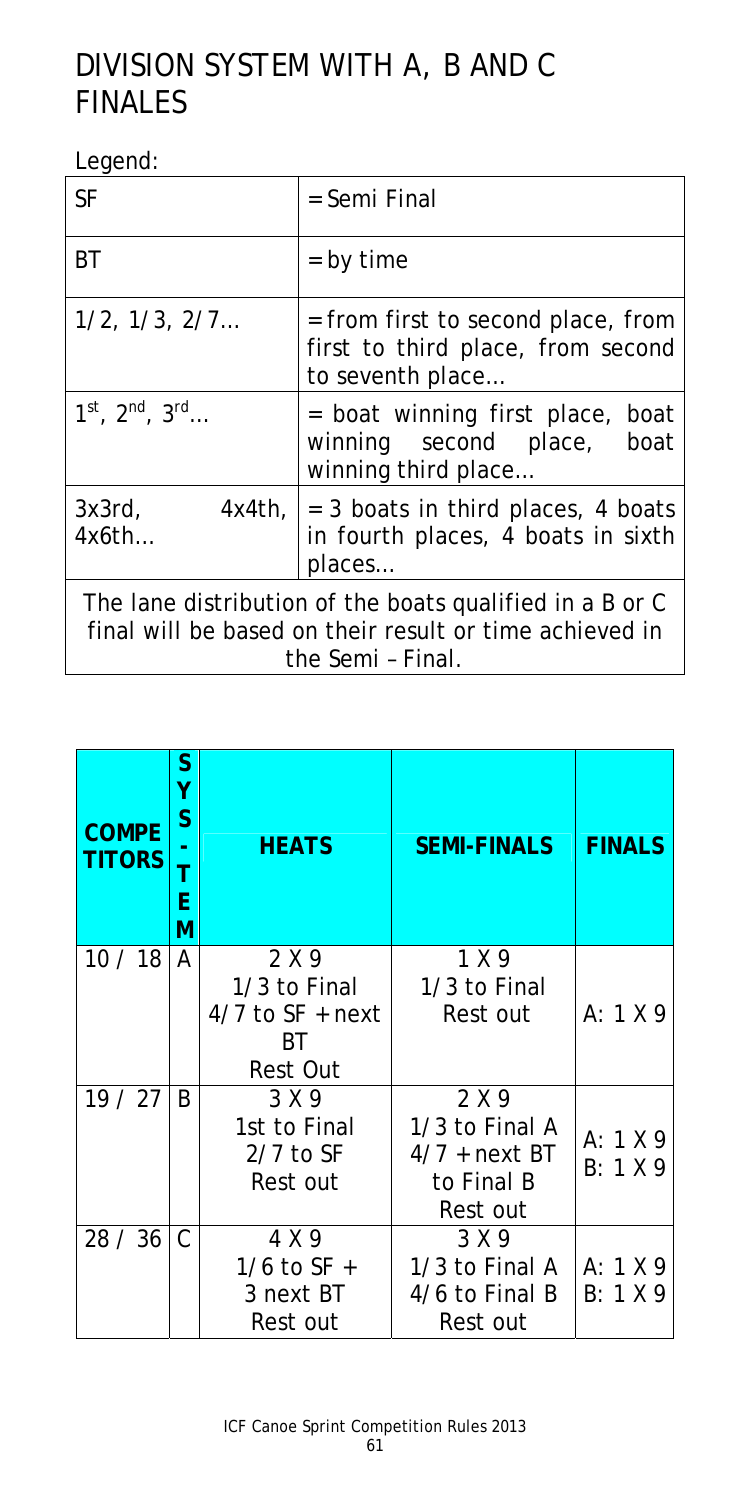| 37/45   | D | 5 X 9              | 4 X 9                  |            |
|---------|---|--------------------|------------------------|------------|
|         |   | $1/7$ to SF + next | $1/2$ + next BT        |            |
|         |   | BT                 | to Final A             |            |
|         |   | Rest out           | $3x3rd + 4x4th +$      | A: 1 X 9   |
|         |   |                    | $2x5th$ BT             | B: 1 X 9   |
|         |   |                    | to Final B             |            |
|         |   |                    | $2x5th + 4x6th +$      | C: 1 X 9   |
|         |   |                    | 3 next BT              |            |
|         |   |                    | to Final C             |            |
|         |   |                    | Rest out               |            |
| 46 / 54 | F | 6 X 9              | 4 X 9                  |            |
|         |   | $1/6$ to SF        | $1/2$ + next BT        |            |
|         |   | Rest out           | to Final A             |            |
|         |   |                    | 3x3rd + 4x4th +        |            |
|         |   |                    | 2x5th BT               | A: 1 X 9   |
|         |   |                    | to Final B             | B: 1 X 9   |
|         |   |                    |                        | C: 1 X 9   |
|         |   |                    | 2x5th + 4x6th +        |            |
|         |   |                    | 3 next BT              |            |
|         |   |                    | to Final C             |            |
|         |   |                    | Rest out               |            |
| 55 / 63 | F | 7 X 9              | 4 X 9                  |            |
|         |   | $1/5$ to SF + next | $1/2$ + next BT        |            |
|         |   | ВT                 | to Final A             |            |
|         |   | Rest out           | $3x3rd + 4x4th +$      | A: $1 X 9$ |
|         |   |                    | 2x5th BT               | B: 1 X 9   |
|         |   |                    | to Final B             | C: 1 X 9   |
|         |   |                    | $2x5th + 4x6th +$      |            |
|         |   |                    | 3 next BT              |            |
|         |   |                    | to Final C             |            |
|         |   |                    | Rest out               |            |
| 64/72   | G | 8 X 9              | 4 X 9                  |            |
|         |   | 1/4 to $SF + 4$    | $1/2$ + next BT        |            |
|         |   | next BT            | to Final A             |            |
|         |   | Rest out           | $3x3rd + 4x4th +$      |            |
|         |   |                    | 2x5th BT               | A: 1 X 9   |
|         |   |                    | to Final B             | B: 1 X 9   |
|         |   |                    | $2x5th + 4x6th +$      | C: 1 X 9   |
|         |   |                    | 3 next BT              |            |
|         |   |                    |                        |            |
|         |   |                    |                        |            |
|         |   |                    | to Final C<br>Rest out |            |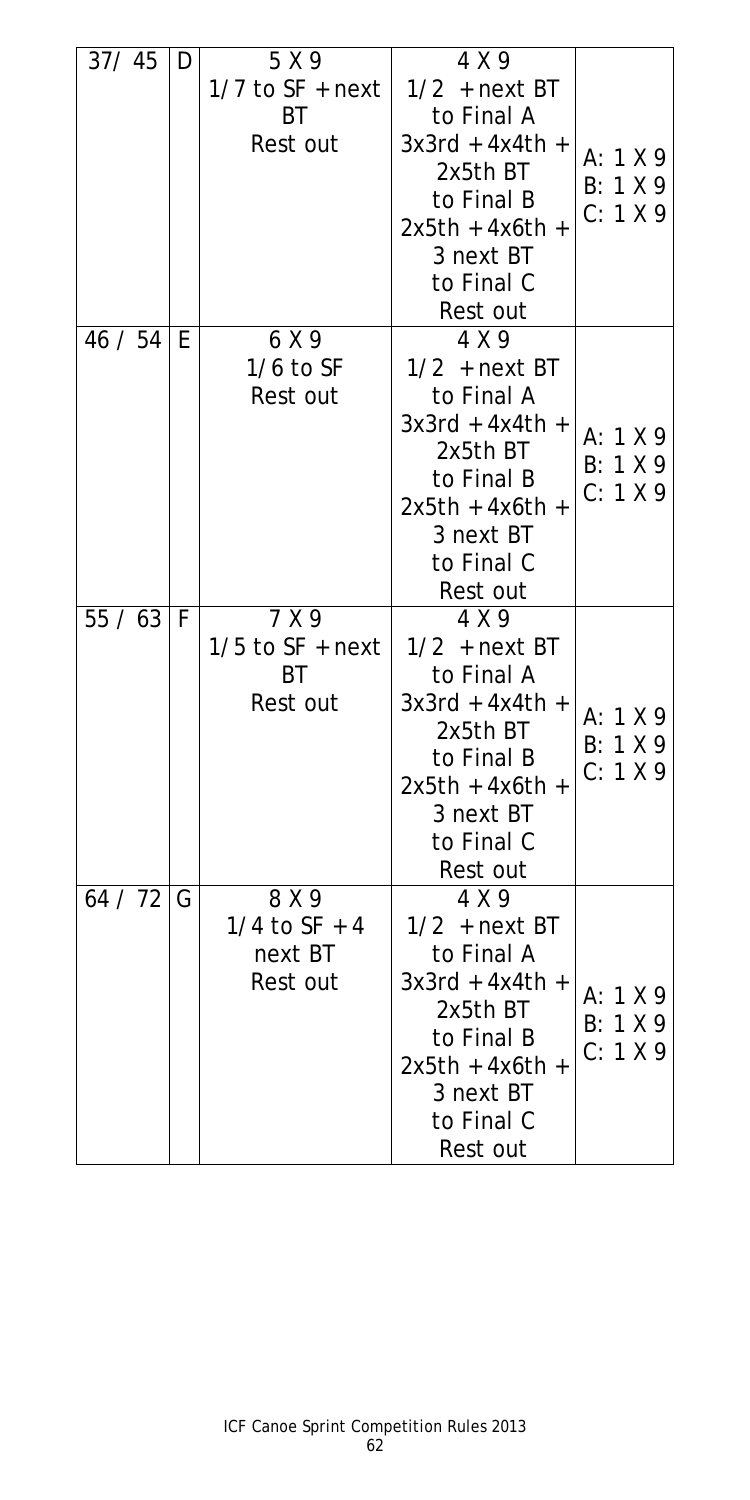ICF Canoe Sprint Competition Rules 2013 63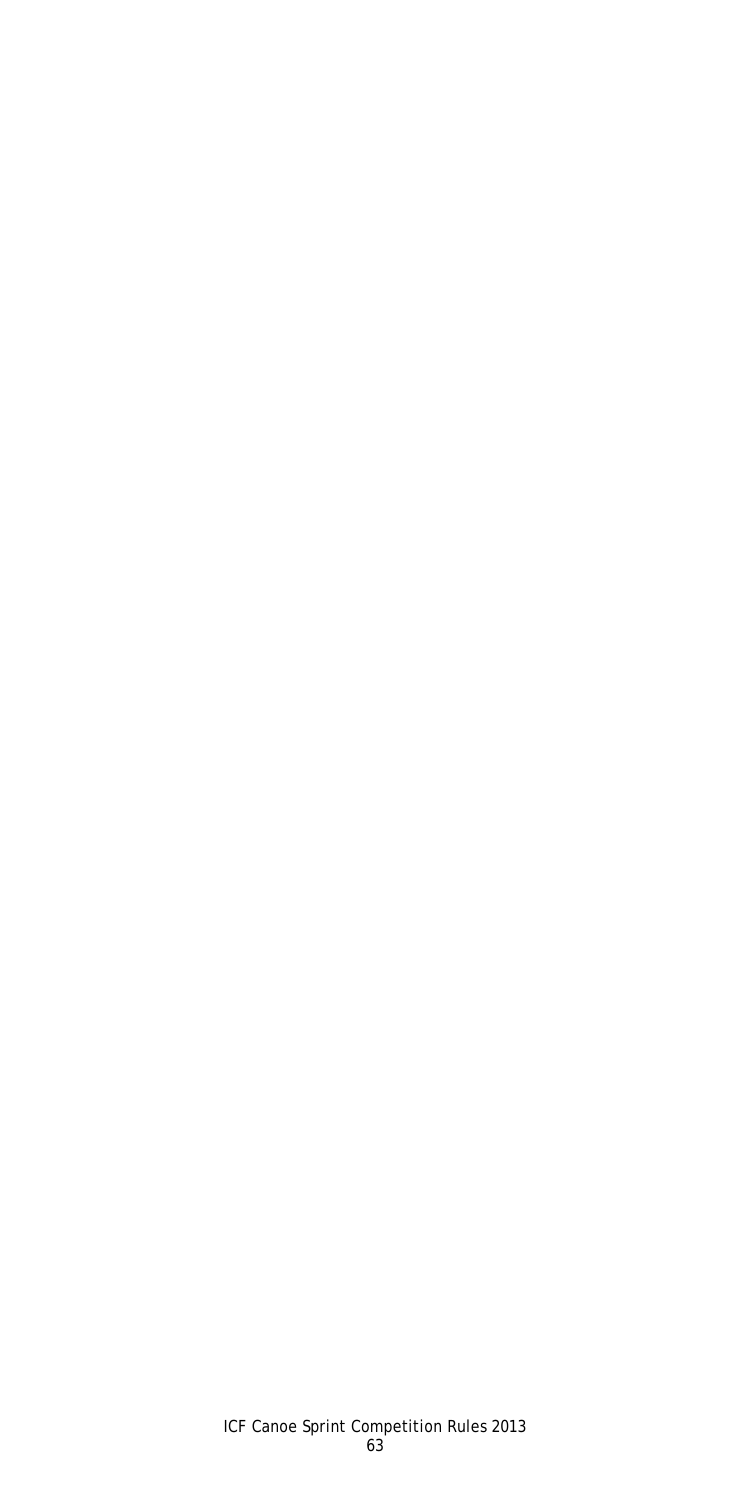#### **PLAN A COMPETITORS 10 / 18**

| <b>HEATS</b>                            | <b>SEMI - FINALS</b>       | <b>FINALS</b>              |
|-----------------------------------------|----------------------------|----------------------------|
| H.<br>Н                                 | A/1<br><b>SF</b>           | <b>FINAL A</b>             |
| 1<br>$\overline{2}$                     | $4/1$ H.<br>5              | 1/1<br>H<br>5              |
| 5<br>5<br>10.                           | 5/1<br>$H.$<br>6           | 3<br>2/1<br>H              |
| 5<br>11.<br>6                           | $\overline{2}$<br>$6/1$ H. | $\overline{7}$<br>3/1<br>H |
| 12.<br>6<br>6                           | 7/1<br>$H.$<br>8           | 1/2<br>H.<br>4             |
| 13.<br>$\overline{7}$<br>6              | $4/2$ H.<br>4              | 2/2<br>H<br>6              |
| 14.<br>$\overline{7}$<br>$\overline{7}$ | $5/2$ H.<br>3              | $3/2$ H<br>2               |
| 15.<br>8<br>$\overline{7}$              | $6/2$ H.<br>$\overline{7}$ | 1/1<br>SF <sub>8</sub>     |
| 16.<br>8<br>8                           | $7/2$ H.<br>1              | SF <sub>1</sub><br>2/1     |
| 17.<br>9<br>8                           | Next BT<br>9               | 3/1 SF 9                   |
| 18.<br>9<br>9                           |                            |                            |
|                                         | A/2<br><b>SF</b>           |                            |
|                                         | $4/1$ H.<br>4              |                            |
|                                         | 5/1<br>H.<br>3             |                            |
|                                         | $6/1$ H.<br>7              |                            |
|                                         | 7/1<br>H.<br>1             |                            |
|                                         | $4/2$ H.<br>5              |                            |
|                                         | $5/2$ H.<br>6              |                            |
|                                         | 6/2<br>H.<br>2             |                            |
|                                         | $7/2$ H.<br>8              |                            |
|                                         | Next BT<br>9               |                            |
| 1/3 Direct to                           | 1/3 To Final               |                            |
| Final                                   | <b>Rest Out</b>            |                            |
| $4/7 + \text{next}$                     |                            |                            |
| BT to SF                                |                            |                            |
| <b>Rest Out</b>                         |                            |                            |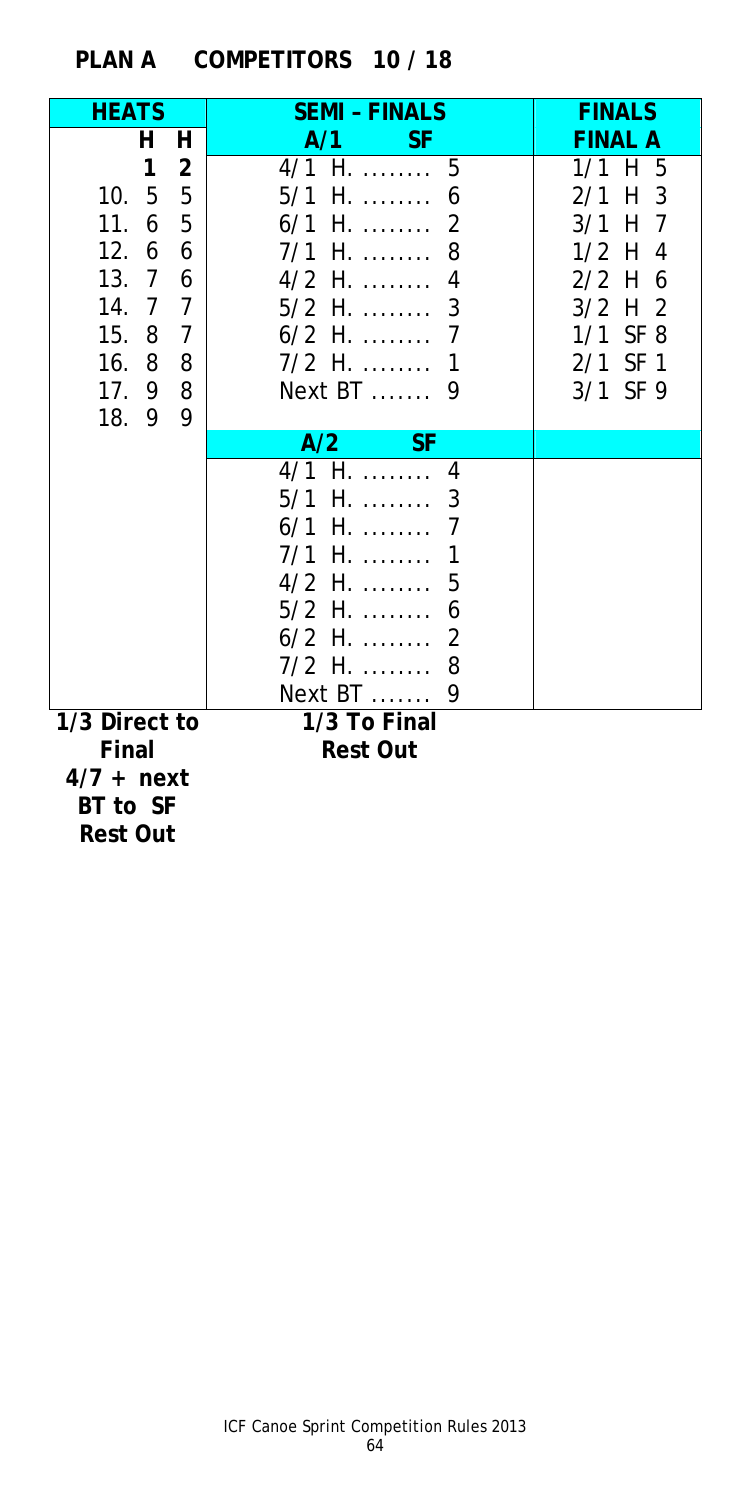#### **PLAN B COMPETITORS 19 / 27**

|     | <b>HEATS</b> |                |                |     |                 |                | <b>SEMI - FINALS</b> |                               |                 |          | <b>FINALS</b>  |                |
|-----|--------------|----------------|----------------|-----|-----------------|----------------|----------------------|-------------------------------|-----------------|----------|----------------|----------------|
|     | н            | н              | НI             | B/1 | SF <sub>1</sub> |                | B/2                  |                               | SF <sub>1</sub> | l a      | <b>FINAL A</b> |                |
|     | 1            | $\overline{2}$ | 3              | 2/1 | Н.              | 5              | 3/1                  | $H_{\circ}$<br>$\sim 100$     | 6               | $1/1$ H  |                | 5              |
| 19. | 7            | 6              | 6              | 4/1 | $H$ .           | 7              | 5/1                  |                               | $\overline{2}$  | $1/2$ H  |                | 4              |
| 20. | 7            | 7              | 6              | 6/1 | н               | 1              | 6/1                  | H                             | 9               | $1/3$ H  |                | 6              |
| 21. | 7            | 7              | 7              | 3/2 | H               | 4              | 3/2                  | H                             | 4               | $1/1$ SF |                | 3              |
| 22. | 8            | 7              | $\overline{7}$ | 5/2 |                 | $\overline{2}$ | 4/2                  |                               | 7               | 2/1      | <b>SF</b>      | 8              |
| 23. | 8            | 8              | 7              | 7/2 | $H_{\cdot}$     | 9              | 6/2                  | $H_{\circ}$                   | 8               | $3/1$ SF |                | 1              |
| 24. | 8            | 8              | 8              | 3/3 | H               | 6              | 2/3                  | н                             | 5               | $1/2$ SF |                | 7              |
| 25. | 9            | 8              | 8              | 4/3 | Н.              | 3              | 4/3                  | H                             | 3               | $2/2$ SF |                | $\overline{2}$ |
| 26. | 9            | 9              | 8              | 6/3 | Η.              | 8              | 7/3                  | Η.                            | 1               | $3/2$ SF |                | 9              |
| 27. | 9            | 9              | 9              |     |                 |                |                      |                               |                 |          |                |                |
|     |              |                |                | B/1 | SF2             |                | B/2                  |                               | SF2             |          | <b>FINAL B</b> |                |
|     |              |                |                | 3/1 |                 | 6              | 2/1                  | $H_{\cdot}$<br>$\mathbb{R}^2$ | 5               | 4/1      | <b>SF</b>      | 5              |
|     |              |                |                | 5/1 |                 | 7              | 4/1                  |                               | 3               | 5/1      | <b>SF</b>      | 3              |
|     |              |                |                | 7/1 |                 |                | 7/1                  | H                             | 9               | 6/1      | <b>SF</b>      | 7              |
|     |              |                |                | 2/2 |                 | 5              | 2/2                  | Н.                            | 4               | 7/1      | <b>SF</b>      |                |
|     |              |                |                | 4/2 |                 | 3              | 5/2                  | Н.                            | 7               | 4/2      | <b>SF</b>      | 4              |
|     |              |                |                | 6/2 | н               | 8              | 7/2                  | н                             | 1               | 5/2      | <b>SF</b>      | 6              |
|     |              |                |                | 2/3 | н               | 4              | 3/3                  | H                             | 6               | 6/2      | <b>SF</b>      | $\overline{2}$ |
|     |              |                |                | 5/3 |                 | 2              | 5/3                  |                               | 2               | 7/2      | <b>SF</b>      | 8              |
|     |              |                |                | 7/3 |                 | 9              | 6/3                  | Н.                            | 8               | Next BT  |                | 9              |

**1st to Final 2/7 to SF Rest Out** 

**1/3 To Final A 4/7 + next BT to Final B Rest Out**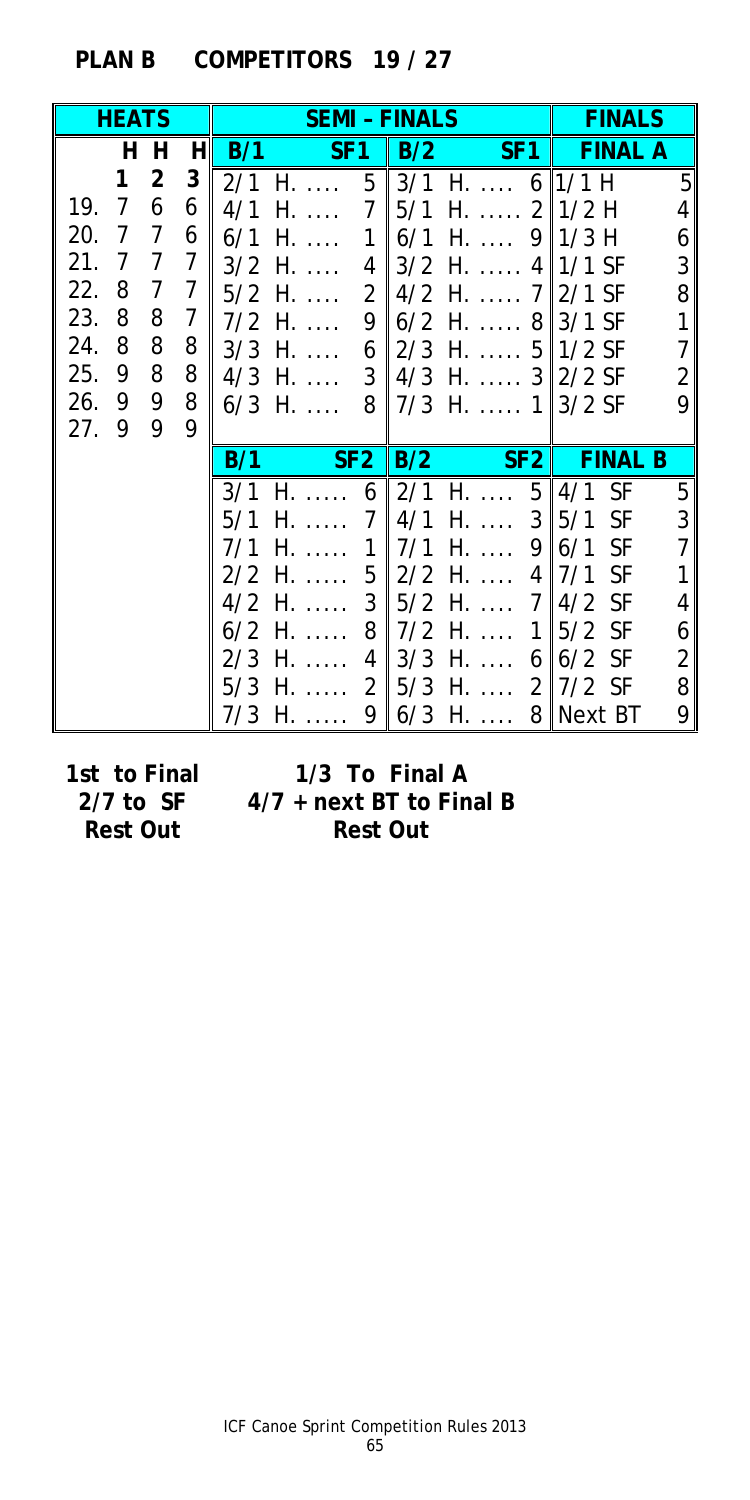### **PLAN C COMPETITORS 28 / 36**

|     | <b>HEATS</b>   |                |                          |   |                   |             | <b>Example 18 SEMI - FINALS</b>                                               |                                     |             |                  |                 |                    | $\parallel$ FINALS |                |
|-----|----------------|----------------|--------------------------|---|-------------------|-------------|-------------------------------------------------------------------------------|-------------------------------------|-------------|------------------|-----------------|--------------------|--------------------|----------------|
|     |                | ннн            |                          |   |                   |             | $\ C/1$ SF1 $\ C/2$ SF1 $\ $ FINAL A                                          |                                     |             |                  |                 |                    |                    |                |
| H   |                |                |                          |   | 1/1               | H.          |                                                                               | $5\frac{2}{1}$ H. $4\frac{1}{1}$ SF |             |                  |                 |                    |                    | 5              |
|     |                | 1234           |                          |   | 5/1               | Н.          | $\mathbb{R}$                                                                  | 8 6/1                               | Н.          | $\ddotsc$        |                 | $8\frac{2}{1}$ SF  |                    | 3              |
| 28. | $\overline{7}$ | $\overline{7}$ | $\overline{7}$           | 7 | 2/2               | Н.          | $\mathbb{R}^2$                                                                | 4 1/2                               | Н.          | $\ddotsc$        |                 | $6\frac{13}{1}$ SF |                    | 8              |
| 29. | 8              | 7              | 7                        | 7 | 6/2               | Η.          | 1 <sup>1</sup><br>$\ddot{\phantom{a}}$                                        | 6/2                                 | Η.          | $\ddotsc$        |                 | $1\vert 1/2$ SF    |                    | $\overline{4}$ |
| 30. | 8              | 8              | $\overline{\phantom{a}}$ | 7 | 2/3               | H.          |                                                                               | $6\,3/3$ H.                         |             |                  |                 | $3\frac{2}{2}$ SF  |                    | $\overline{7}$ |
| 31. | 8              | 8              | 8                        | 7 | 5/3               |             | $H.$ $\therefore$ 2 4/3 H.                                                    |                                     |             |                  |                 | $\ldots$ 7 3/2 SF  |                    | $\overline{1}$ |
| 32. | 8              | 8              | 8                        | 8 | 3/4               | Η.          | $\therefore$ 3   1/4 H.                                                       |                                     |             | $\ddotsc$        |                 | $5\vert 1/3$ SF    |                    | 6              |
| 33. | 9              | 8              | 8                        | 8 | 4/4               | H.          |                                                                               | $7\frac{5}{4}$ H. $2\frac{2}{3}$ SF |             |                  |                 |                    |                    | $\overline{2}$ |
| 34. | 9              | 9              | 8                        | 8 |                   |             | $1st$ next BT.9 1 <sup>st</sup> next B9 3/3 SF                                |                                     |             |                  |                 |                    |                    | 9              |
| 35. | 9              | 9              | 9                        | 8 |                   |             |                                                                               |                                     |             |                  |                 |                    |                    |                |
| 36. | 9              | 9              | 9                        | 9 | $ {\mathsf C}/1 $ |             | $S_{\text{F2}\ C/2}$ $S_{\text{F2}\ C}$ $S_{\text{F1}\ C}$ $S_{\text{F2}\ C}$ |                                     |             |                  |                 |                    |                    |                |
|     |                |                |                          |   | 3/1 H.            |             | $\mathbf{r}$                                                                  | $6\frac{3}{1}$ H.                   |             |                  |                 | $6$ 4/1 SF         |                    | 5              |
|     |                |                |                          |   | 4/1               | Η.          | $\ddotsc$                                                                     | $2\frac{1}{5}$ /1                   | $H_{\cdot}$ | $\mathbf{r}$     | 8 <sup>1</sup>  | $5/1$ SF           |                    | 7              |
|     |                |                |                          |   | 1/2               |             | $\mathbb{R}^2$                                                                | $5 3/2$ H.                          |             | $\ddotsc$        |                 | $316/1$ SF         |                    | $\overline{2}$ |
|     |                |                |                          |   | 5/2               | Η.          | $\cdots$                                                                      | 8 4/2                               | $H_{\cdot}$ | $\ddotsc$        | 7 I             | $4/2$ SF           |                    | 6              |
|     |                |                |                          |   | 3/3               | Η.          | $\cdots$                                                                      | 3 1/3                               | Η.          | $\cdots$         |                 | $5\vert 5/2$ SF    |                    | $\mathfrak{Z}$ |
|     |                |                |                          |   | 4/3               | $H_{\cdot}$ | $\ddotsc$                                                                     | $7\frac{16}{3}$ H.                  |             |                  | 91              | $6/2$ SF           |                    | 1              |
|     |                |                |                          |   | 2/4               | $H_{\cdot}$ | $\mathcal{L}^{\mathcal{L}}$                                                   | $4\ 2/4$ H                          |             |                  |                 | $4\vert 4/3$ SF    |                    | 4              |
|     |                |                |                          |   | 6/4               |             | $\ddotsc$                                                                     | $9 4/4$ H                           |             |                  |                 | $2 5/3 S$ F        |                    | 8              |
|     |                |                |                          |   |                   |             | $2^{nd}$ next BT1 $\ 2^{nd}$ next BT.1 $\ 6/3$ SF                             |                                     |             |                  |                 |                    |                    | 9              |
|     |                |                |                          |   | C/1               |             |                                                                               | $SF3 C/2$ $SF3 $                    |             |                  |                 |                    |                    |                |
|     |                |                |                          |   | 2/1               | Η.          | $\mathbb{R}^{n}$                                                              | $6\parallel 1/1$ H.                 |             | $\mathbb{R}^{n}$ | 5               |                    |                    |                |
|     |                |                |                          |   | 6/1               | Η.          | $\ddotsc$                                                                     | 1 4/1                               | H.          | $\ddotsc$        |                 |                    |                    |                |
|     |                |                |                          |   | 3/2               | $H_{\cdot}$ |                                                                               | $3\frac{2}{2}$                      | H           |                  | 6 <sup>  </sup> |                    |                    |                |
|     |                |                |                          |   |                   |             | 4/2 H.  7 5/2 H.  2                                                           |                                     |             |                  |                 |                    |                    |                |
|     |                |                |                          |   |                   |             | 1/3 H. … 4∥2/3 H. …                                                           |                                     |             |                  |                 |                    |                    |                |
|     |                |                |                          |   |                   |             | $6/3$ H. $8\parallel 5/3$ H.  8                                               |                                     |             |                  |                 |                    |                    |                |
|     |                |                |                          |   |                   |             | $1/4$ H. $5\frac{3}{4}$ H.  3                                                 |                                     |             |                  |                 |                    |                    |                |
|     |                |                |                          |   |                   |             | 5/4 H.  2  6/4 H.                                                             |                                     |             |                  |                 |                    |                    |                |
|     |                |                |                          |   |                   |             | 3 <sup>rd</sup> next BT.9∥3 <sup>rd</sup> next BT.1                           |                                     |             |                  |                 |                    |                    |                |

**1/6 To SF + 3 next BT Rest Out** 

**1/3 To Final A 4/6 To Final B Rest Out**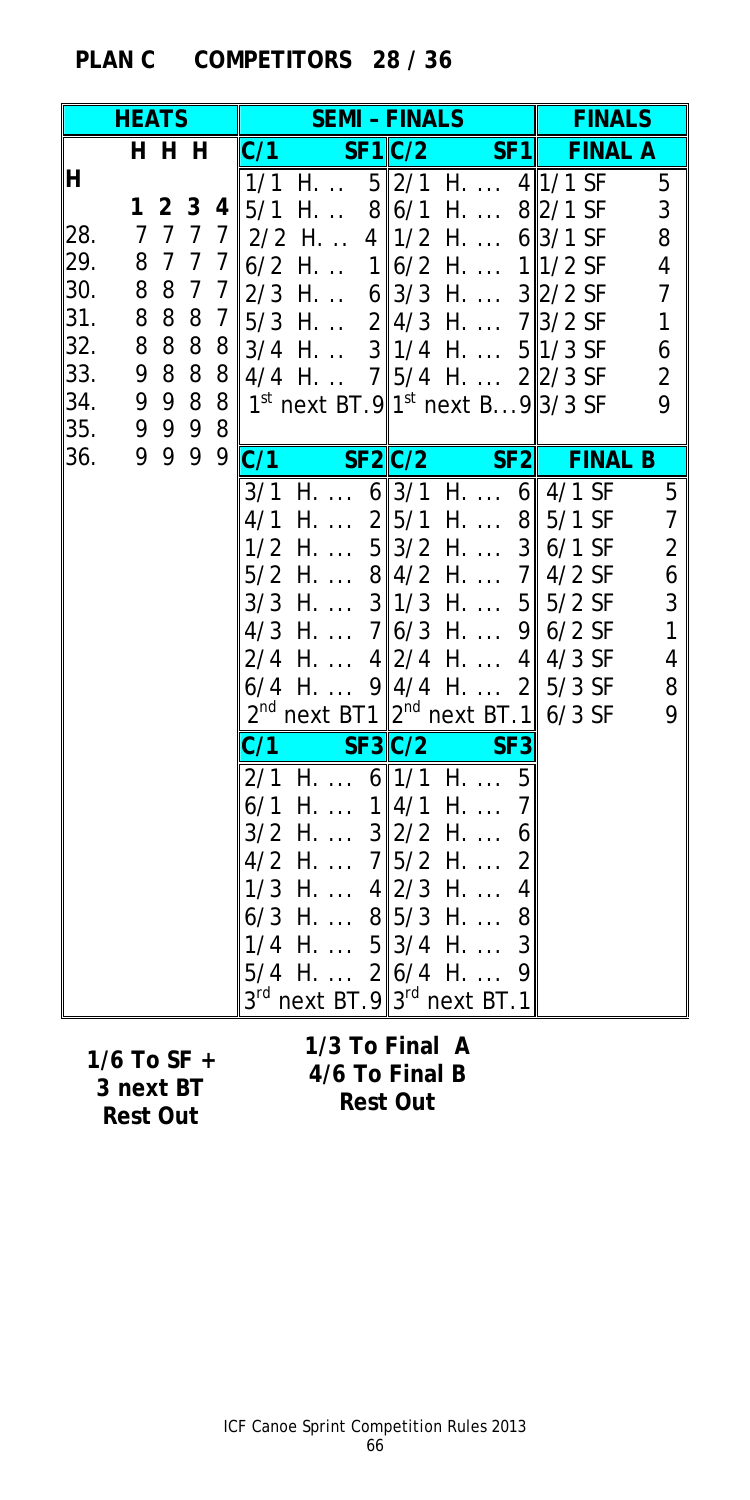#### **PLAN D COMPETITORS 37 / 45**

| <b>HEATS</b>                                                                                                                                                                                                                                                                                                                                                                    |                                                                                                                                                                                                                                                                                                                                                                                                       | <b>SEMI - FINALS</b>                                                                                                                                                                                                                                                                                                                                          | <b>FINALS</b>                                                                                                                                                                                                                                                                                                                                                                                                                                                                   |
|---------------------------------------------------------------------------------------------------------------------------------------------------------------------------------------------------------------------------------------------------------------------------------------------------------------------------------------------------------------------------------|-------------------------------------------------------------------------------------------------------------------------------------------------------------------------------------------------------------------------------------------------------------------------------------------------------------------------------------------------------------------------------------------------------|---------------------------------------------------------------------------------------------------------------------------------------------------------------------------------------------------------------------------------------------------------------------------------------------------------------------------------------------------------------|---------------------------------------------------------------------------------------------------------------------------------------------------------------------------------------------------------------------------------------------------------------------------------------------------------------------------------------------------------------------------------------------------------------------------------------------------------------------------------|
| HHH<br>H<br>$\mathsf{H}$                                                                                                                                                                                                                                                                                                                                                        | SF <sub>1</sub><br>D/1<br>Ш                                                                                                                                                                                                                                                                                                                                                                           | D/2<br>SF <sub>1</sub>                                                                                                                                                                                                                                                                                                                                        | <b>FINAL A</b>                                                                                                                                                                                                                                                                                                                                                                                                                                                                  |
| $\mathbf{1}$<br>3<br>4<br>5<br>$\overline{2}$<br>8<br>8<br>$\overline{7}$<br>37.<br>7 <sub>7</sub><br>$\overline{7}$<br>38.<br>8<br>8<br>8<br>7<br>8<br>8<br>8<br>8<br>39.<br>7<br>8<br>40.<br>8<br>8<br>8<br>8<br>41.<br>9<br>8<br>8<br>8<br>8<br>8<br>42.<br>9<br>9<br>8<br>8<br>43.<br>9<br>9<br>9<br>8<br>8<br>9<br>9<br>44.<br>9<br>9<br>8<br>45.<br>9<br>9<br>9<br>9<br>9 | $1/1$ H. $\ldots$ 5<br>5/1<br>$\ldots$ 2<br>Η.<br>$4/2$ H.  7<br>$7/2$ H.<br>1<br>$6/3$ H.<br>8<br>2/4<br>$H$ 6<br>$4/4$ H. $\ldots$ 3<br>$1/5$ H.<br>4<br>$7/5$ H.  9<br>D/1<br>SF <sub>2</sub><br>$2/1$ H. $\ldots$ 6<br>1/2<br>H. 5<br>$5/2$ H. $\ldots$ 2<br>4/3<br>H.<br>$\overline{7}$<br>$7/3$ H.<br>$\mathbf{1}$<br>3/4<br>Η.<br>$\ldots$ 3<br>$7/4$ H. $\ldots$ 9<br>2/5<br>$H. \ldots$<br>4 | $2/1$ H. $.6$<br>5/1<br>H. 2<br>5<br>1/2<br>$H. \ldots$<br>4/3<br>Η.<br>7/3<br>$H.$<br>$\mathbf{1}$<br>4/4<br>Η.<br>3<br>$\mathbf{L}$<br>5/4<br>H. 8<br>$1/5$ H.<br>$\ldots$ 4<br>Next BT 9<br>D/2<br>SF <sub>2</sub><br>$1/1$ H. $\ldots$ 5<br>4/2<br>H. 7<br>6/2<br>H. 2<br>3/3<br>Η.<br>4<br>6/3<br>$H.$<br>9<br>2/4<br>H. 6<br>7/4<br>H. 1<br>3/5<br>H. 3 | $1/1$ SF<br>5<br><b>SF</b><br>2/1<br>8<br><b>SF</b><br>1/2<br>4<br>2/2<br><b>SF</b><br>$\overline{7}$<br>$1/3$ SF<br>6<br>$2/3$ SF<br>$\overline{2}$<br>$\overline{3}$<br>$1/4$ SF<br>9<br>$2/4$ SF<br>1<br>Next BT<br><b>FINAL B</b><br>$2nd$ 3 <sup>rd</sup> BT<br>5<br>$3rd 3rd B$ T<br>6<br>$4^{\text{th}}$ 3 <sup>rd</sup> BT<br>4<br>3<br>4/1 SF<br>$\overline{2}$<br>$4/2$ SF<br>$\overline{7}$<br>$4/3$ SF<br>$4/4$ SF<br>8<br>1 <sup>st</sup> 5 <sup>th</sup> B T<br>1 |
|                                                                                                                                                                                                                                                                                                                                                                                 | $6/5$ H. $\ldots$ 8                                                                                                                                                                                                                                                                                                                                                                                   | 5/5<br>H. 8                                                                                                                                                                                                                                                                                                                                                   | $2^{nd}$ 5 <sup>th</sup> BT<br>9                                                                                                                                                                                                                                                                                                                                                                                                                                                |
|                                                                                                                                                                                                                                                                                                                                                                                 | D/1<br>SF <sub>3</sub>                                                                                                                                                                                                                                                                                                                                                                                | $\overline{D/2}$<br>SF <sub>3</sub>                                                                                                                                                                                                                                                                                                                           | <b>FINAL C</b>                                                                                                                                                                                                                                                                                                                                                                                                                                                                  |
|                                                                                                                                                                                                                                                                                                                                                                                 | 3/1<br>H.  6<br>7/1<br>Η.<br>$\cdot$ . 9                                                                                                                                                                                                                                                                                                                                                              | 4/1<br>H. 7<br>6/1<br>Η.<br>$\ldots$ 1                                                                                                                                                                                                                                                                                                                        | $3^{\text{rd}}$ 5 <sup>th</sup> BT<br>5<br>$4^{\text{th}}$ 5 <sup>th</sup> BT<br>6                                                                                                                                                                                                                                                                                                                                                                                              |
|                                                                                                                                                                                                                                                                                                                                                                                 | $2/2$ H.<br>4<br>$6/2$ H.<br>$\ldots 8$<br>$1/3$ H. $.5$<br>$3/3$ H. $3$<br>$6/4$ H. 1<br>$4/5$ H.  7<br>$5/5$ H. $\ldots$ 2                                                                                                                                                                                                                                                                          | 3/2<br>Η.<br>$\mathbf{.}6$<br>5/2<br>Η.<br>$\overline{2}$<br>1/3<br>5<br>Η.<br>3/4<br>Η.<br>$\ldots$ 3<br>$6/4$ H. $\ldots$ 8<br>$2/5$ H. $\ldots$ 4<br>$7/5$ H. $\ldots$ 9                                                                                                                                                                                   | $6/1$ SF<br>4<br>3<br>$6/2$ SF<br>$\overline{2}$<br>$6/3$ SF<br>$\overline{7}$<br>$6/4$ SF<br>$1st$ next BT 8<br>$2nd$ next BT1<br>$3rd$ next BT 9                                                                                                                                                                                                                                                                                                                              |
|                                                                                                                                                                                                                                                                                                                                                                                 | SFA<br>D/1<br>$4/1$ H.  7                                                                                                                                                                                                                                                                                                                                                                             | D/2<br>SF4<br>$3/1$ H. $\ldots$ 3                                                                                                                                                                                                                                                                                                                             |                                                                                                                                                                                                                                                                                                                                                                                                                                                                                 |

**+ next BT Rest Out** 

**1/7 To SF**  1/2 + next BT to Final A 3x3rd + 4x4th + 2x5th BT to Final B  $2x5th + 4x6th + 3$  next BT to Final C Rest out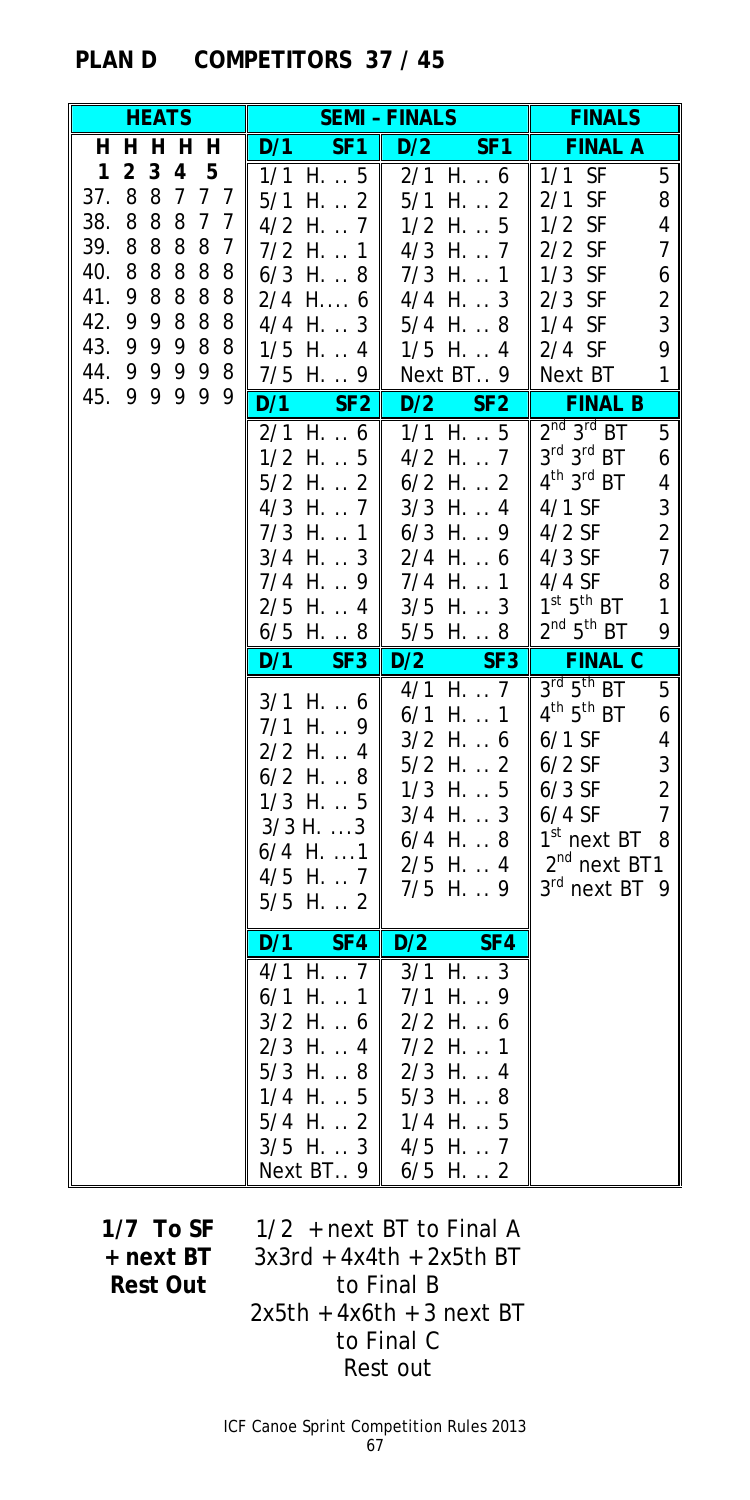# **PLAN E COMPETITORS 46 / 54**

| <b>HEATS</b>                                                                                                                                                                   |                                                                                                                                                                                                         |                                                             | <b>SEMI - FINALS</b>                                                                                                                                               |                                                             |                                                                                                                                                                                    | <b>FINALS</b>                                                                                                                                                                                              |                                                                     |
|--------------------------------------------------------------------------------------------------------------------------------------------------------------------------------|---------------------------------------------------------------------------------------------------------------------------------------------------------------------------------------------------------|-------------------------------------------------------------|--------------------------------------------------------------------------------------------------------------------------------------------------------------------|-------------------------------------------------------------|------------------------------------------------------------------------------------------------------------------------------------------------------------------------------------|------------------------------------------------------------------------------------------------------------------------------------------------------------------------------------------------------------|---------------------------------------------------------------------|
|                                                                                                                                                                                |                                                                                                                                                                                                         |                                                             |                                                                                                                                                                    |                                                             | SF1                                                                                                                                                                                | <b>FINAL A</b>                                                                                                                                                                                             |                                                                     |
| 2 <sub>3</sub><br>1<br>6<br>88<br>46.<br>8<br>8<br>47.<br>8<br>8<br>8<br>48.<br>8<br>8<br>8<br>49.<br>9<br>8<br>9<br>8<br>50.<br>9<br>9<br>51.<br>9<br>9<br>52.<br>9<br>9<br>9 | 4 5<br>7 <sup>1</sup><br>7 <sup>1</sup><br>8<br>8<br>8<br>7 <sup>1</sup><br>8<br>8<br>8 <sup>1</sup><br>8<br>8<br>8<br>8<br>8<br>8 <sup>1</sup><br>8<br>8<br>8 <sup>1</sup><br>8<br>9<br>8 <sup>1</sup> | 1/1<br>5/1<br>4/2<br>4/3<br>6/3<br>2/4<br>1/5<br>3/6        | H. 5<br>$\dots 8$<br>Η.<br>$H. \ldots 7$<br>Η.<br>$\ldots$ 2<br>$H. \ldots 9$<br>Η.<br>$\dots6$<br>$H. \ldots 4$<br>$H. \ldots 3$<br>$6/6$ H. 1                    | $1/2$ H.<br>4/3<br>4/4<br>5/4<br>1/5<br>5/5<br>6/6          | $2/1$ H.  6<br>4<br>$\mathbb{R}^2$<br>3<br>$3/3$ H. $\ldots$<br>H.<br>$\overline{7}$<br>$H.$<br>$\overline{2}$<br>8<br>Н.<br>$\ddot{\phantom{a}}$<br>5<br>$H.$<br>H. 1<br>H. 9     | <b>SF</b><br>1/1<br><b>SF</b><br>2/1<br><b>SF</b><br>1/2<br>2/2<br><b>SF</b><br><b>SF</b><br>1/3<br><b>SF</b><br>2/3<br>$1/4$ SF<br>$2/4$ SF<br>Next BT                                                    | 5<br>8<br>4<br>$\overline{7}$<br>6<br>$\overline{2}$<br>3<br>9<br>1 |
| 53.<br>9<br>9<br>9<br>9<br>9<br>9                                                                                                                                              | 9<br>9<br>8<br>9<br>9<br>9                                                                                                                                                                              | E/1                                                         | SF <sub>2</sub>                                                                                                                                                    | E/2                                                         | SF2                                                                                                                                                                                | <b>FINAL B</b>                                                                                                                                                                                             |                                                                     |
| 54.                                                                                                                                                                            |                                                                                                                                                                                                         | 2/1<br>1/2<br>5/2<br>3/3<br>3/4<br>2/5<br>6/5<br>4/6<br>5/6 | $\overline{4}$<br>H.<br>5<br>Н.<br>$\ddotsc$<br>H.<br>9<br>Η.<br>7<br>3<br>H.<br>Н.<br>6<br>H.<br>$\mathbf{1}$<br>$H.$ $\ldots$ 8<br>H. 2                          | 3/1<br>5/1<br>4/2<br>6/2<br>2/3<br>6/3<br>2/4<br>3/5<br>1/6 | $H. \ldots 3$<br>$H. \ldots 8$<br>$H. \ldots 2$<br>Η.<br>$\ldots$ 9<br>$H. \ldots 6$<br>$H. \ldots 1$<br>$H. \ldots 4$<br>Η.<br>$\ldots$ .<br>$H. \ldots 5$                        | $2nd$ $3rd$ BT<br>$3^{\text{rd}}$ $3^{\text{rd}}$ $BT$<br>4 <sup>th</sup> 3 <sup>rd</sup> BT<br>$4/1$ SF<br>$4/2$ SF<br>$4/3$ SF<br>$4/4$ SF<br>1 <sup>st</sup> 5 <sup>th</sup> B T<br>$2^{nd} 5^{th} B$ T | 5<br>6<br>4<br>3<br>$\overline{2}$<br>$\overline{1}$<br>8<br>1<br>9 |
|                                                                                                                                                                                |                                                                                                                                                                                                         | E/1                                                         | SF <sub>3</sub>                                                                                                                                                    | E/2                                                         | SF3                                                                                                                                                                                | <b>FINAL C</b>                                                                                                                                                                                             |                                                                     |
|                                                                                                                                                                                |                                                                                                                                                                                                         | 3/1<br>2/2<br>6/2<br>1/3<br>4/4<br>6/4                      | H. 3<br>6<br>Н.<br>Н.<br>9<br>$\mathbb{R}^2$<br>5<br>Η.<br>7<br>Н.<br>Η.<br>$\mathbf{1}$<br>$\overline{2}$<br>4/5 H.<br>$5/5$ H. $\ldots$ 8<br>$1/6$ H. $\ldots$ 4 | 1/1<br>4/1<br>3/2<br>1/3<br>6/4<br>2/5                      | H. 5<br>$\overline{7}$<br>H.<br>H. 3<br>Η.<br>4<br>Н.<br>1<br>Η.<br>6<br>$6/5$ H. $\ldots$ 9<br>$4/6$ H.  2<br>$5/6$ H. $\ldots$ 8                                                 | $3^{\text{rd}} 5^{\text{th}} B$ T<br>4 <sup>th</sup> 5 <sup>th</sup> B T<br>$6/1$ SF<br>$6/2$ SF<br>$6/3$ SF<br>$6/4$ SF<br>$\ 1^{st}$ next BT 8<br>$2nd$ next BT1<br>$3rd$ next BT 9                      | 5<br>6<br>4<br>3<br>$\overline{2}$<br>$\overline{7}$                |
|                                                                                                                                                                                |                                                                                                                                                                                                         | E/1                                                         | SF4                                                                                                                                                                |                                                             | $E/2$ SF4                                                                                                                                                                          |                                                                                                                                                                                                            |                                                                     |
|                                                                                                                                                                                |                                                                                                                                                                                                         | 4/1<br>6/1<br>3/2<br>5/4                                    | H. 2<br>H. 9<br>H. 7<br>$2/3$ H. $\ldots$ 4<br>$5/3$ H. $\ldots$ 8<br>$1/4$ H. $\ldots$ 5<br>H. 1<br>$3/5$ H. $\ldots$ 3<br>$2/6$ H. $\ldots$ 6                    |                                                             | $16/1$ H9<br>$2/2$ H. $\ldots$ 4<br>$5/2$ H. $\ldots$ 8<br>$5/3$ H. $\ldots$ 1<br>$1/4$ H. $.5$<br>$3/4$ H. 7<br>$4/5$ H. $\ldots$ 2<br>$2/6$ H. $\ldots$ 6<br>$3/6$ H. $\ldots$ 3 |                                                                                                                                                                                                            |                                                                     |

**1/6 To SF Rest Out** 

1/2 + next BT to Final A 3x3rd + 4x4th + 2x5th BT to Final B 2x5th + 4x6th + 3 next BT to Final C Rest out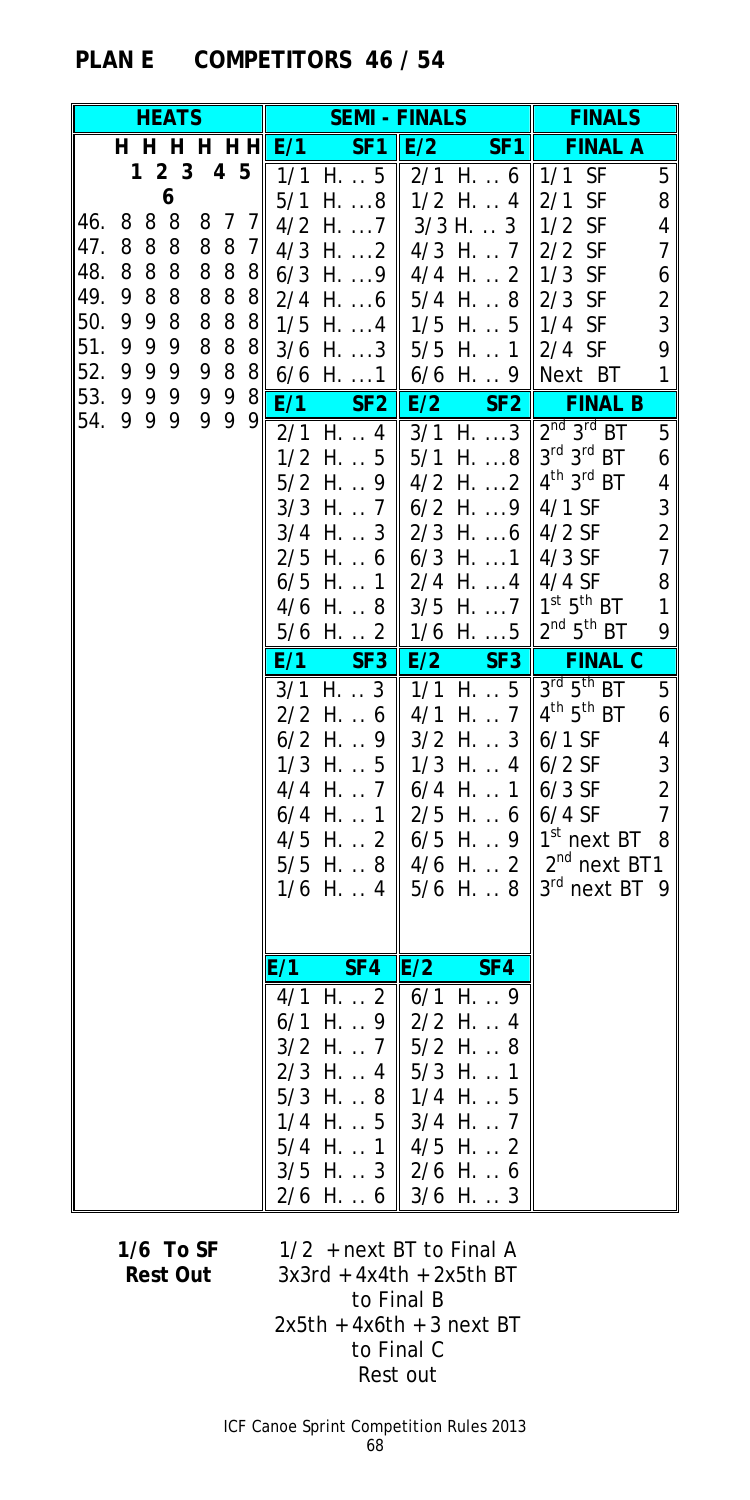#### **PLAN F COMPETITORS 55 / 63**

| <b>HEATS</b>                                                                                                                                                                                                                                                                                                                                                                                                                    |                                                                                                                                                                          | <b>SEMI - FINALS</b>                                                                                                                                                         | <b>FINALS</b>                                                                                                                                                                                                                                                                                    |
|---------------------------------------------------------------------------------------------------------------------------------------------------------------------------------------------------------------------------------------------------------------------------------------------------------------------------------------------------------------------------------------------------------------------------------|--------------------------------------------------------------------------------------------------------------------------------------------------------------------------|------------------------------------------------------------------------------------------------------------------------------------------------------------------------------|--------------------------------------------------------------------------------------------------------------------------------------------------------------------------------------------------------------------------------------------------------------------------------------------------|
| н                                                                                                                                                                                                                                                                                                                                                                                                                               |                                                                                                                                                                          | $SF1$ $F/2$ $SF1$                                                                                                                                                            | <b>FINAL A</b>                                                                                                                                                                                                                                                                                   |
| 5<br>$\overline{2}$<br>34<br>6<br>$\overline{7}$<br>1<br>8<br>8<br>8<br>8<br>8<br>$\overline{7}$<br>55.<br>8<br>8<br>56.<br>8<br>8<br>8<br>8<br>8<br>8<br>8<br>8<br>57.<br>8<br>8<br>8<br>8<br>9<br>58.<br>9<br>8<br>8<br>9<br>8<br>8<br>8<br>59.<br>9<br>8<br>9<br>9<br>8<br>8<br>8<br>9<br>9<br>8<br>9<br>9<br>8<br>8<br>60.<br>9<br>9<br>9<br>8<br>61.<br>9<br>9<br>8<br>9<br>9<br>9<br>9<br>9<br>9<br>8 <sup>1</sup><br>62. | $1/1$ H. 5<br>5/1<br>$H. \ldots 1$<br>$4/2$ H. $8$<br>$4/3$ H.<br>$\ldots$ 2<br>$2/4$ H. 6<br>$1/5$ H.<br>$\dots$ 4<br>$3/6$ H. 7<br>$2/7$ H. 3<br>Next BT9              | $3/1$ H. $\sqrt{7}$<br>1/2<br>H. 5<br>$5/2$ H.  1<br>4/3<br>H. 2<br>$2/4$ H<br>4<br>1/5<br>$H\ldots 6$<br>$5/5$ H. $\ldots$ 9<br>$4/6$ H. $\ldots$ 8<br>$3/7$ H. 3           | -SF<br>1/1<br>5<br><b>SF</b><br>8<br>2/1<br><b>SF</b><br>1/2<br>$\overline{4}$<br><b>SF</b><br>$\overline{7}$<br>2/2<br>$1/3$ SF<br>6<br>$2/3$ SF<br>$\overline{2}$<br>3<br>$1/4$ SF<br>9<br>$2/4$ SF<br>Next BT<br>1                                                                            |
| 9<br>9<br>9<br>63.<br>9<br>9<br>9<br>9                                                                                                                                                                                                                                                                                                                                                                                          | SF <sub>2</sub><br>F/1                                                                                                                                                   | $F/2$ SF2                                                                                                                                                                    | <b>FINAL B</b>                                                                                                                                                                                                                                                                                   |
|                                                                                                                                                                                                                                                                                                                                                                                                                                 | $2/1$ H. $\ldots$ 4<br>$1/2$ H. $\ldots$ 5<br>$5/2$ H 9<br>3/3<br>$H.$<br>7<br>3/4<br>H. 3<br>2/5<br>$H.$ 6<br>4/6<br>H. 8<br>$5/6$ H. $\ldots$ 1<br>$3/7$ H. $\ldots$ 2 | $4/1$ H. $\ldots$ 8<br>$2/2$ H. $.4$<br>$1/3$ H. $.6$<br>$5/3$ H. $.9$<br>$3/4$ H.  3<br>2/5<br>H. 7<br>$1/6$ H. $.5$<br>$5/6$ H. $\ldots$ 1<br>$4/7$ H.  2                  | $2nd$ 3 <sup>rd</sup> BT<br>5<br>$3^{\text{rd}}$ $3^{\text{rd}}$ $\text{BT}$<br>6<br>$4^{\text{th}}$ 3 <sup>rd</sup> BT<br>4<br>$4/1$ SF<br>3<br>$\overline{2}$<br>$4/2$ SF<br>$\overline{7}$<br>$4/3$ SF<br>4/4 SF<br>8<br>1 <sup>st</sup> 5 <sup>th</sup> B T<br>1<br>$2^{nd} 5^{th} B$ T<br>9 |
|                                                                                                                                                                                                                                                                                                                                                                                                                                 | SF <sub>3</sub><br>F/1                                                                                                                                                   | F/2<br>SF <sub>3</sub>                                                                                                                                                       | <b>FINAL C</b>                                                                                                                                                                                                                                                                                   |
|                                                                                                                                                                                                                                                                                                                                                                                                                                 | H. 3<br>3/1<br>$H_{\cdot}$ 7<br>3/2<br>1/3<br>H. 5<br>2/3<br>$H. \ldots 6$<br>4/4<br>Η.<br>$\ldots 8$<br>4/5<br>H. 2<br>$5/5$ H. 9<br>$1/6$ H. $.4$  <br>$5/7$ H. 1      | 1/1<br>H. 5<br>$5/1$ H. $.1$<br>$3/2$ H.  7<br>$2/3$ H. $\ldots$ 4<br>$4/4$ H.<br>$\ldots$ 2<br>$3/5$ H. $.8$<br>$2/6$ H. $.3$<br>$1/7$ H. $\ldots$ 6<br>$5/7$ H. $\ldots$ 9 | $3^{\text{rd}} 5^{\text{th}} B$ T<br>5<br>4 <sup>th</sup> 5 <sup>th</sup> B T<br>6<br>$6/1$ SF<br>4<br>3<br>$6/2$ SF<br>$\overline{c}$<br>$6/3$ SF<br>$\overline{7}$<br>$6/4$ SF<br>$1^\text{st}$ next BT<br>$\mathsf{R}$<br>$2nd$ next BT1<br>$3^{\text{rd}}$ next BT 9                         |
|                                                                                                                                                                                                                                                                                                                                                                                                                                 | $F/1$ SF4                                                                                                                                                                | $F/2$ SF4                                                                                                                                                                    |                                                                                                                                                                                                                                                                                                  |
|                                                                                                                                                                                                                                                                                                                                                                                                                                 | $4/1$ H.  2<br>$2/2$ H. $\ldots$ 3<br>$5/3$ H. $\ldots$ 1<br>$1/4$ H.  5<br>$5/4$ H.  9<br>$3/5$ H.  7<br>$2/6$ H6<br>$1/7$ H. $\ldots$ 4<br>$4/7$ H. $\ldots$ 8         | $2/1$ H. $\ldots$ 4<br>$4/2$ H.  2<br>$3/3$ H. 7<br>$1/4$ H. $\ldots$ 5<br>$5/4$ H.  1<br>$4/5$ H. $\ldots$ 8<br>$3/6$ H. $\ldots$ 3<br>$2/7$ H. $\ldots$ 6<br>Next BT 9     |                                                                                                                                                                                                                                                                                                  |

**1/5 To SF + next BT Rest Out** 

1/2 + next BT to Final A 3x3rd + 4x4th + 2x5th BT to Final B 2x5th + 4x6th + 3 next BT to Final C Rest out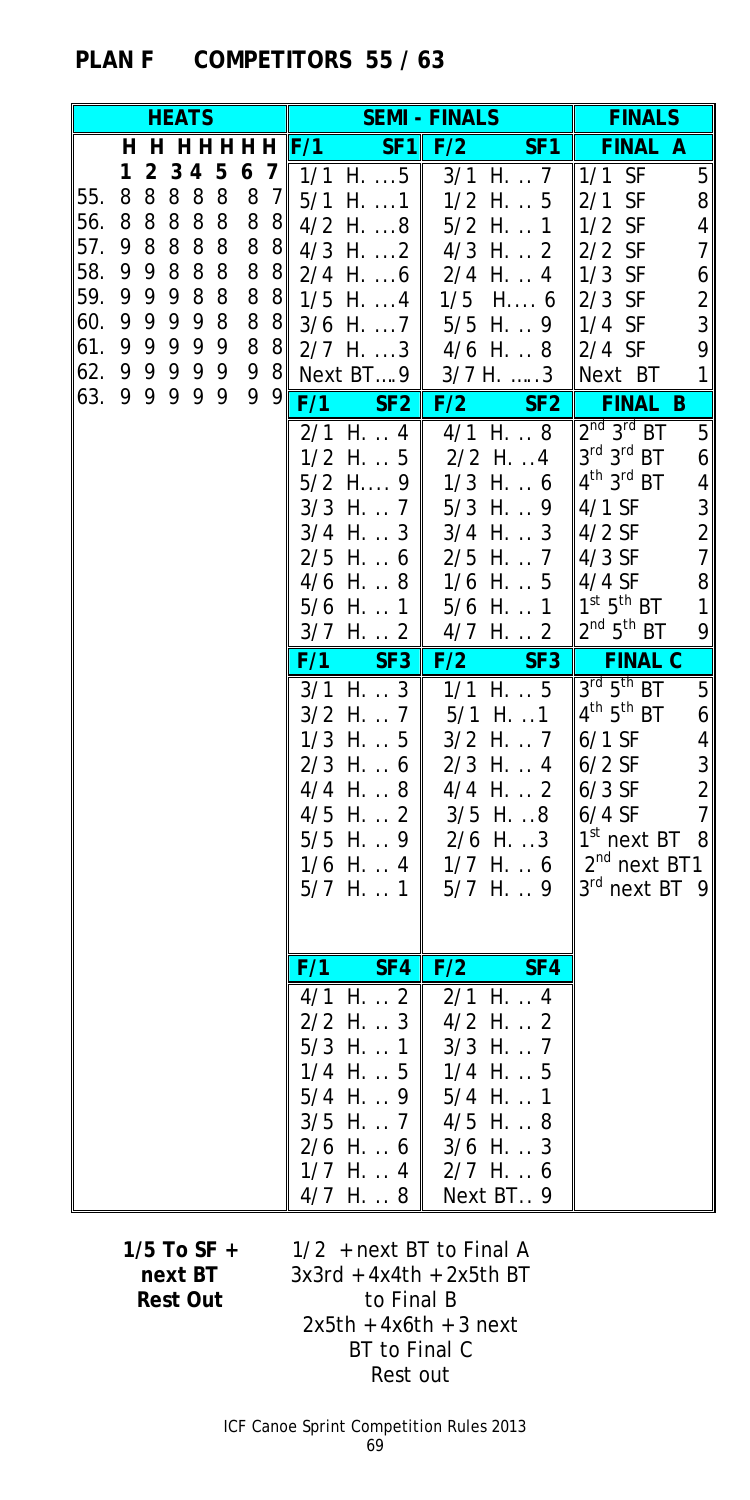# **PLAN G COMPETITORS 64 / 72**

|                                                              |                                                |                                                | <b>HEATS</b>                                    |                                           |                                                |                                           |                                                                |                                                                                              |                                                                          | <b>SEMI - FINALS</b>                                                                                                                                                                                                          |                                                                           |                                                                                                                                                                                                                                                                                  |                                                                                                         | <b>FINALS</b>                                                                                                                                                                     |                                                                                                                |
|--------------------------------------------------------------|------------------------------------------------|------------------------------------------------|-------------------------------------------------|-------------------------------------------|------------------------------------------------|-------------------------------------------|----------------------------------------------------------------|----------------------------------------------------------------------------------------------|--------------------------------------------------------------------------|-------------------------------------------------------------------------------------------------------------------------------------------------------------------------------------------------------------------------------|---------------------------------------------------------------------------|----------------------------------------------------------------------------------------------------------------------------------------------------------------------------------------------------------------------------------------------------------------------------------|---------------------------------------------------------------------------------------------------------|-----------------------------------------------------------------------------------------------------------------------------------------------------------------------------------|----------------------------------------------------------------------------------------------------------------|
|                                                              | н                                              |                                                |                                                 |                                           |                                                |                                           | <b>H HHHHHH</b>                                                |                                                                                              |                                                                          | $\ F/1$ SF1 $\ F/2$                                                                                                                                                                                                           |                                                                           | SF1                                                                                                                                                                                                                                                                              |                                                                                                         | <b>FINAL A</b>                                                                                                                                                                    |                                                                                                                |
| 164.<br>65.<br>66.<br>67.<br>68.<br>79.<br>70.<br>71.<br>72. | 1<br>8<br>9<br>9<br>9<br>9<br>9<br>9<br>9<br>9 | 2<br>8<br>8<br>9<br>9<br>9<br>9<br>9<br>9<br>9 | 34<br>8<br>8<br>8<br>9<br>9<br>9<br>9<br>9<br>9 | 8<br>8<br>8<br>8<br>9<br>9<br>9<br>9<br>9 | 5<br>8<br>8<br>8<br>8<br>8<br>9<br>9<br>9<br>9 | 6<br>8<br>8<br>8<br>8<br>8<br>8<br>9<br>9 | 78 ∥<br>88<br>88<br>881<br>88<br>88<br>88<br>9 8 8<br>98<br>99 | 4/2<br>3/3<br>2/4<br>1/5<br>4/6<br>3/7<br>F/1<br>2/1<br>1/2<br>4/3<br>3/4<br>2/5<br>$1/6$ H. | Η.<br>$H. \ldots$<br>Η.<br>Η.<br>H.<br><b>H.</b><br>Η.<br>H.<br>Η.<br>Н. | $1/1$ H.  5<br>2<br>$\ddotsc$<br>$\overline{7}$<br>4<br>$H. \ldots$<br>6<br>9<br>$\mathbb{R}^2$<br>8<br>$2/8$ H.  3<br>Next BT 1<br>SF <sub>2</sub><br>$\overline{4}$<br>5<br>2<br>$\overline{7}$<br>$\ldots$ 3<br>$\ldots 6$ | 1/2<br>2/3<br>3/4<br>1/5<br>2/6<br>3/7<br>F/2<br>2/2<br>4/4<br>2/5<br>3/6 | $4/1$ H. $\ldots$ 8<br>5<br>H.<br>Н.<br>6<br>$\overline{7}$<br>H<br>4<br>3<br>H<br>$\overline{2}$<br>н<br>$\mathbf{1}$<br>$4/8$ H<br>NextBT9<br>SF2<br>$1/1$ H. $\ldots$ 5<br>$\mathbf{.}6$<br>Η.<br>$3/3$ H.  7<br>8<br>Η.<br>$\therefore$ 3<br>$H_{\odot}$<br>$\ldots$ 2<br>H. | $1/1$ SF<br>2/1<br>1/2<br>2/2<br>1/3<br>2/3<br>$1/4$ SF<br>$2/4$ SF<br>$4/1$ SF<br>$4/2$ SF<br>$4/3$ SF | <b>SF</b><br>-SF<br><b>SF</b><br>-SF<br><b>SF</b><br>Next BT<br><b>FINAL B</b><br>$2nd$ 3 <sup>rd</sup> BT<br>$3^{\text{rd}}$ $3^{\text{rd}}$ $BT$<br>$4^{th}$ 3 <sup>rd</sup> BT | 5<br>8<br>4<br>7<br>6<br>$\overline{2}$<br>3<br>9<br>1<br>5<br>6<br>4<br>3<br>$\overline{2}$<br>$\overline{7}$ |
|                                                              |                                                |                                                |                                                 |                                           |                                                |                                           |                                                                | $4/7$ H<br>$3/8$ H.<br>F/1                                                                   |                                                                          | 1<br>$\ldots 8$<br>2 <sup>nd</sup> next BT.9 <br>SF <sub>3</sub>                                                                                                                                                              | F/2                                                                       | $4/7$ H. 9<br>$1/8$ H. $\ldots$ 4<br>$2nd$ nextBT1<br>SF <sub>3</sub>                                                                                                                                                                                                            | $4/4$ SF                                                                                                | 1 <sup>st</sup> 5 <sup>th</sup> B T<br>$2^{nd} 5^{th} B$ T<br><b>FINAL C</b>                                                                                                      | 8<br>1<br>9                                                                                                    |
|                                                              |                                                |                                                |                                                 |                                           |                                                |                                           |                                                                | 3/1<br>2/2<br>1/3<br>4/4<br>3/5<br>2/6                                                       | Η.<br>Η.<br>Η.<br>Н.<br>Н.<br>Η.                                         | $\ldots$ 7<br>4<br>5<br>$\sim 10^7$<br>2<br>8<br>$\ldots$ 3<br>$1/7$ H.  6<br>$3^{\text{rd}}$ next BT.1                                                                                                                       | 2/1<br>3/2<br>4/3<br>1/4<br>3/5<br>4/6                                    | $H. \ldots 6$<br>Η.<br>$\overline{7}$<br>$\mathbb{R}^2$<br>H8<br>5<br>Н.<br>2<br>$H_{\cdot}$<br>H.<br>$\ldots$ 1<br>$1/7$ H. $\ldots$ 4<br>4/8 H.  9 2/8 H.  3 $2^{nd}$ next BT1<br>3 <sup>rd</sup> nextBT9                                                                      | $6/1$ SF<br>$6/2$ SF<br>$6/3$ SF<br>$6/4$ SF                                                            | 3 <sup>rd</sup> 5 <sup>th</sup> BT<br>4 <sup>th</sup> 5 <sup>th</sup> B T                                                                                                         | 5<br>6<br>4<br>3<br>$\overline{2}$<br>$\overline{7}$<br>$1st$ next BT 8<br>$3rd$ next BT 9                     |
|                                                              |                                                |                                                |                                                 |                                           |                                                |                                           |                                                                | F/1                                                                                          |                                                                          | $4/1$ H. $\ldots$ 8<br>$3/2$ H.  7<br>$2/3$ H.  3<br>$1/4$ H. $.5$<br>$4/5$ H.  1<br>$3/6$ H. $\ldots$ 2<br>$2/7$ H. $\ldots$ 4<br>$1/8$ H. 6<br>$4^{\text{th}}$ next BT.9 $\parallel$                                        | $SF4$ $F/2$                                                               | SF4<br>$3/1$ H.  7<br>$4/2$ H. $\ldots$ 8<br>$1/3$ H. $.5$<br>$2/4$ H. 6<br>$4/5$ H. 9<br>$1/6$ H. $\ldots$ 4<br>$2/7$ H.  3<br>$3/8$ H. $\ldots$ 2<br>4 <sup>th</sup> nextBT1                                                                                                   |                                                                                                         |                                                                                                                                                                                   |                                                                                                                |

**1/4 To SF + 4 next BT Rest Out** 

ICF Canoe Sprint Competition Rules 2013 1/2 + next BT to Final A 3x3rd + 4x4th + 2x5th BT to Final B 2x5th + 4x6th + 3 next BT to Final C Rest out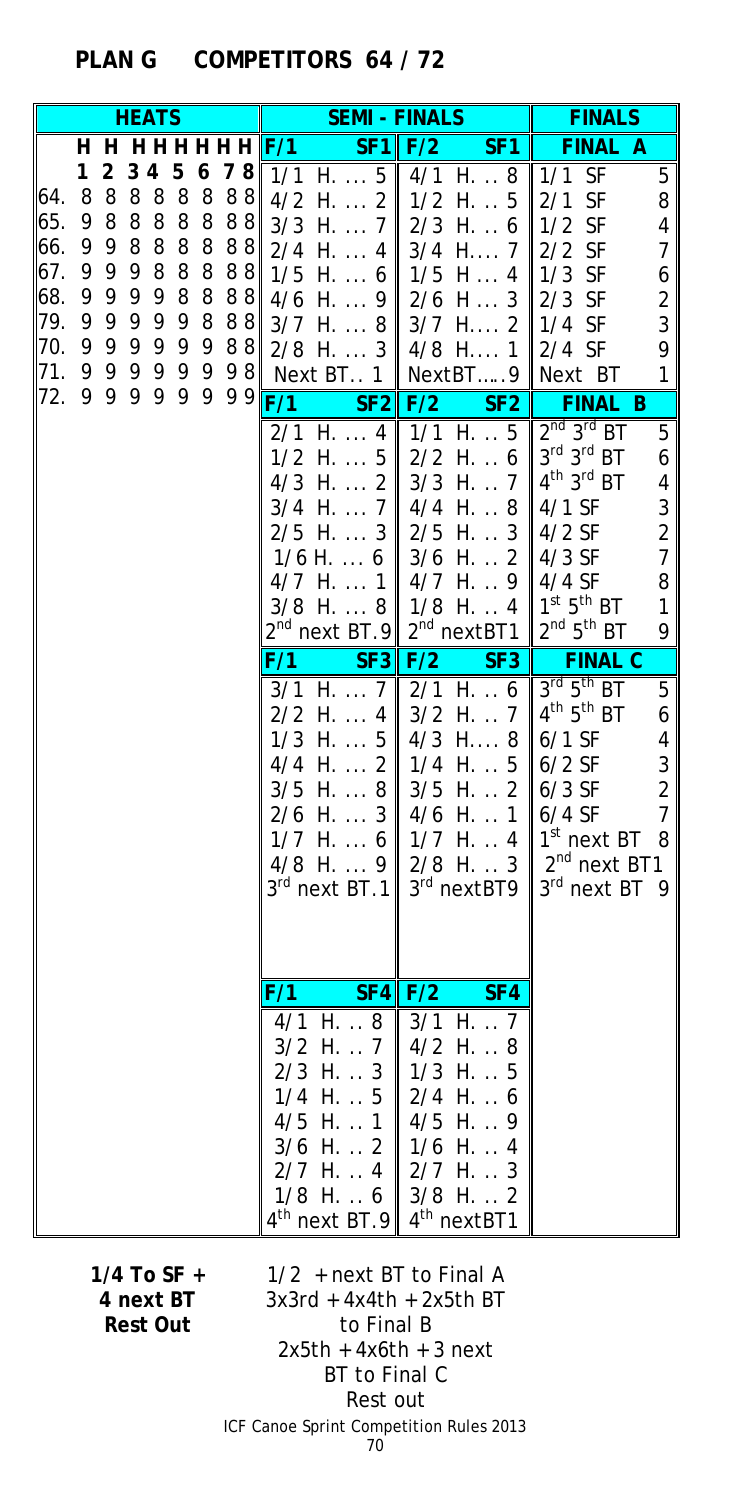# **APPENDIX 1 – PARACANOE PROVISONAL RULES**

Please note these rules are provisional and are pending ratification at the ICF Congress in 2012

#### **1. GENERAL**

The ICF's objective for Paracanoe is inclusion: to provide the opportunity for paddlers with a disability to compete at Canoe Sprint World Championships and international Regattas. The rules contained herein are provisional. Paracanoe events are subject to the ICF Canoe Sprint Rules currently in effect where not specified.

Before a Paracanoe paddler can compete in an ICF competition, Sport Class and Sport status of the paddler must be approved by the ICF known as classification.

The ICF classification aims to place athletes into classes according to how much their impairment impacts on the core determinants of success in canoeing.

# **2. EVENTS**

#### **MFNS**

| K-1 200 Metre (LTA) |
|---------------------|
| K-1 200 Metre (TA)  |
| K-1 200 Metre (A)   |
| V-1 200 Metre (LTA) |
| V-1 200 Metre (TA)  |
| V-1 200 Metre (A)   |

#### **WOMENS**

| K-1 200 Metre (LTA) |
|---------------------|
| K-1 200 Metre (TA)  |
| K-1 200 Metre (A)   |
| V-1 200 Metre (LTA) |
| V-1 200 Metre (TA)  |
| V-1 200 Metre (A)   |
|                     |

MIXED GENDER

| .             |
|---------------|
| K-2 200 metre |
| (TA & A)      |
| V-2 200 metre |
| (TA & A)      |
|               |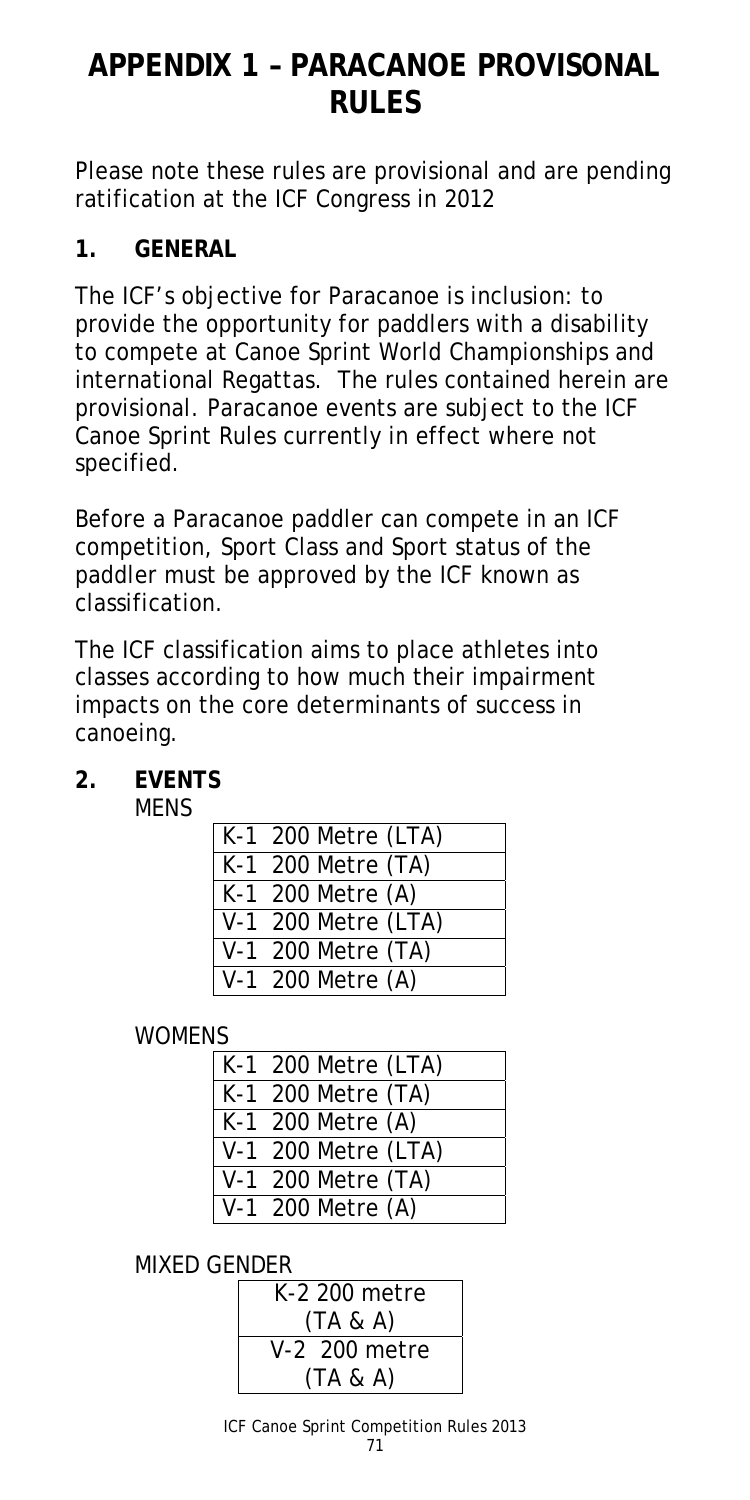The ICF allocates 4 paracanoe events for points toward the overall National Federation prize at World Championships. The events with the highest levels of participation will be selected as events whose results contribute to a National Federation's overall standing.

## **3. PARACANOE BOAT STANDARDS**

a) Modifications are permitted for stability if the boat is made slower. (ie. stabilizing pontoons). b) Adaptation equipment is not regulated. It is included as part of the weight of the boat if it is securely attached.

K-1

| Maximum<br>Length | 520 cm                                                |
|-------------------|-------------------------------------------------------|
| Minimum<br>Width  | 50 cm. (measured 10cm from<br>the bottom of the hull) |
| Minimum<br>Weight | $12$ kg                                               |

K-2

| Maximum<br>Length | 650 cm                                                |
|-------------------|-------------------------------------------------------|
| Minimum<br>Width  | 47 cm. (measured 10cm from<br>the bottom of the hull) |
| Minimum<br>Weight | 18 kg                                                 |

V-1

| Maximum | 730 cm  |
|---------|---------|
| Length  |         |
| Minimum | $13$ kg |
| Weight  |         |

#### V-1 Ama (pontoon)

| Maximum | See note 1 bellow |
|---------|-------------------|
| Length  |                   |

 $V - 2$ 

| Maximum | 850cm |
|---------|-------|
| Length  |       |
| Minimum | 18 kg |
| Weight  |       |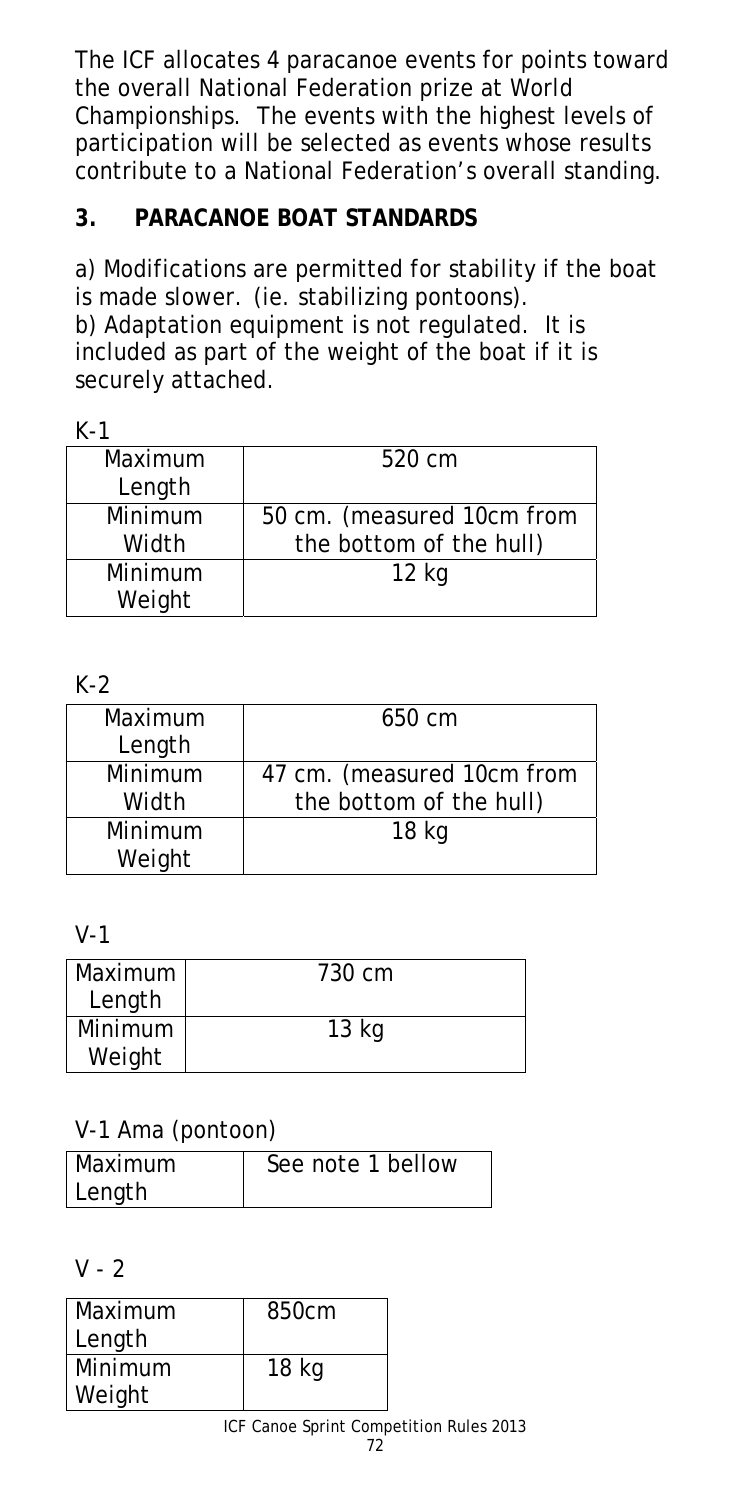| Maximum | See note 1 below |
|---------|------------------|
| Length  |                  |

### **Va'a Notes:**

- 1. The va'a shall be a single hull va'a, rigged with a single ama (outrigger pontoon) and double 'iako (spreaders), separated by at least one (1) seat.
- 2. A.) The hull, ama and 'iako must meet the specifications set forth above. B) When the event host is not providing a set of identical V1 or V2 for the event, the hull, ama and 'iako must meet the specifications set forth above.
- 3. Para Va'a equipment such as a support seat must be removable. The paddler may supply his/her own equipment as approved by the IVF Para Va'a Committee Chair.
- 4. Either sit-in or sit-on-top va'a may be used; however, the sit-in va'a is recommended.
- 5. The ama will be attached on the left side, but must be able to be attached on the right side to accommodate paddler needs as approved by the IVF Para Va'a Committee Chair.
- 6. Rudders are not permitted.

### **4. SPORT CLASSIFICATION**

The ICF recognizes three (3) sport classes for Paracanoe: LTA, TA, A. The International Va'a Federation (IVF) recognizes six (6) sport classes. The following classifications blend the two classification systems.

### *1. LTA (IVF 5 & 6 Point Paddler)*

The LTA class is for paddlers with a disability who have functional use of their legs, trunk and arms for paddling, and who can apply force to the foot board or the seat to propel the boat.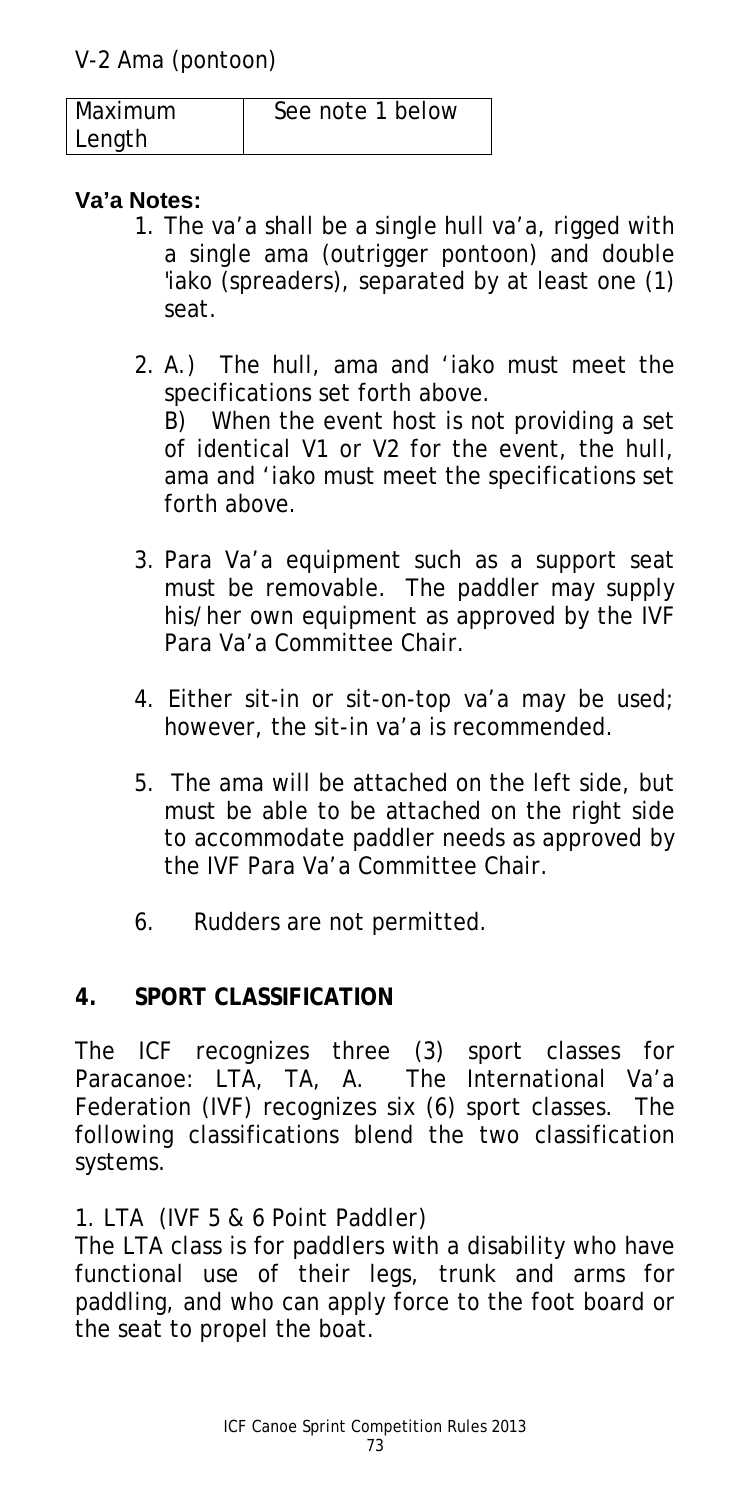# *2. TA (IVF 4 Point Paddler)*

The TA class is for paddlers who have functional use of the trunk and arms. They are unable to apply continuous and controlled force to the footboard or seat to propel the boat due to significantly weakened function of the lower limbs.

## *3. A (IVF 1 – 3 Point Paddler)*

The A class is for paddlers who have no trunk function (i.e. shoulder function only). An A class paddler is able to apply force predominantly using the arms and/or shoulders. These athletes will likely also have poor sitting balance.

More detail can be found on the ICF Website ([www.canoeicf.com\)](http://www.canoeicf.com/) for Classification of athletes.

## **5. SPORT CLASS STATUS**

Each athlete will be given a status by which they are recognised by the ICF. The titles are New (N), Confirmed (C) and Review (R). The definitions and details of the Sport Class Status can be found on the ICF website [\(www.canoeicf.com](http://www.canoeicf.com/)).

#### **6. APPLICATION PROCESS FOR PADDLERS SEEKING ICF INTERNATIONAL CLASSIFICATION**

Before the classification process can commence, all applicants shall submit complete, sign and submit all relevant forms to the ICF

#### PROCESS FOR CLASSIFICATION OF PARACANOE ATHLETES

A Classification Panel will assess paddlers with a physical disability according to the process described in the ICF Paracanoe Classification Instruction Manual.

### *Athlete Eligibility*

An athlete must be determined as eligible to compete in Paracanoe events by meeting the minimum requirement for disability which includes: •Physical disabilities which lead to sufficient loss determined during the Functional Classification test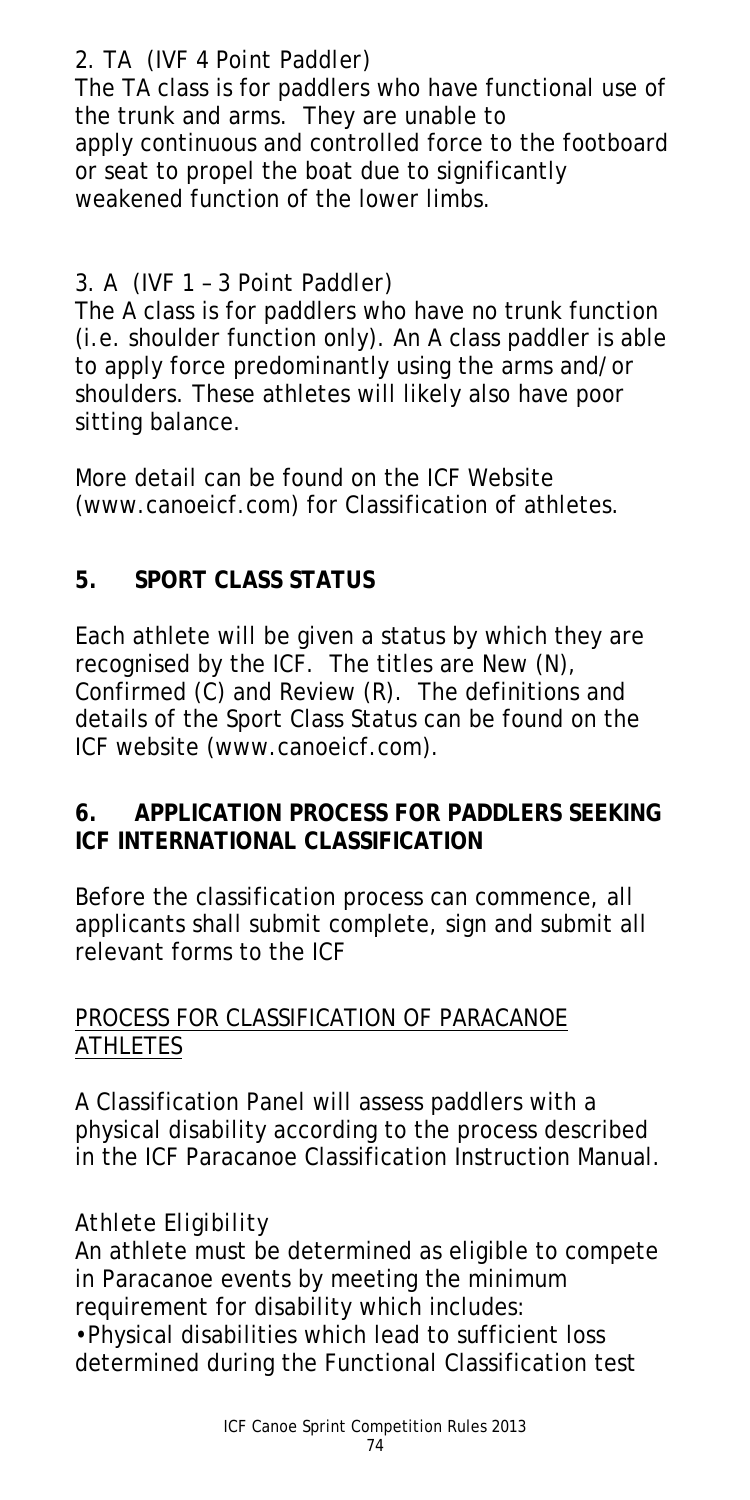# *Changing Sport Classifications*

Sport Classifications can only change due to changes in medical conditions or the change in the use of a prostheses/orthotic. Improvements in stroke technique will not result in the changing of a classification.

*Competing Outside of Assigned Sport Class*  Paddlers may compete in a more functional sport class than their assigned sport class, but not a less functional sport class. For example, a paddler classified as TA may compete in LTA events, but may not compete in A events.

### *Athlete failure to attend evaluation*

If an Athlete fails to attend evaluation, the Athlete will not be allocated a Sport Class or Sport Class Status, and will not be permitted to compete at that Competition in that sport.

Should the Chief Classifier be satisfied a reasonable explanation exists for the failure to attend the evaluation an Athlete may be given a second and final chance to attend the evaluation.

### *Non Co-operation during evaluation*

An Athlete who, in the opinion of the Classification Panel, is unable or unwilling to participate in Athlete Evaluation shall be considered Non-Cooperative during evaluation and the process deemed void.

*Intentional misrepresentation of skills and/or abilities* An Athlete who, in the opinion of the Classification Panel, is intentionally misrepresenting skills and/or abilities shall be considered in violation of the Classification Rules and will not be able to compete in ICF Competitions.

### *Athlete Support Personnel*

The ICF will enforce sanctions on Athlete Support Personnel who assist or encourage an Athlete to fail to attend Athlete Evaluation, to fail to cooperate, intentionally misrepresent skills and/or abilities or disrupt the evaluation process in any other way.

# **7. PROTESTS & APPEALS OF CLASSIFICATION**

## *Protests*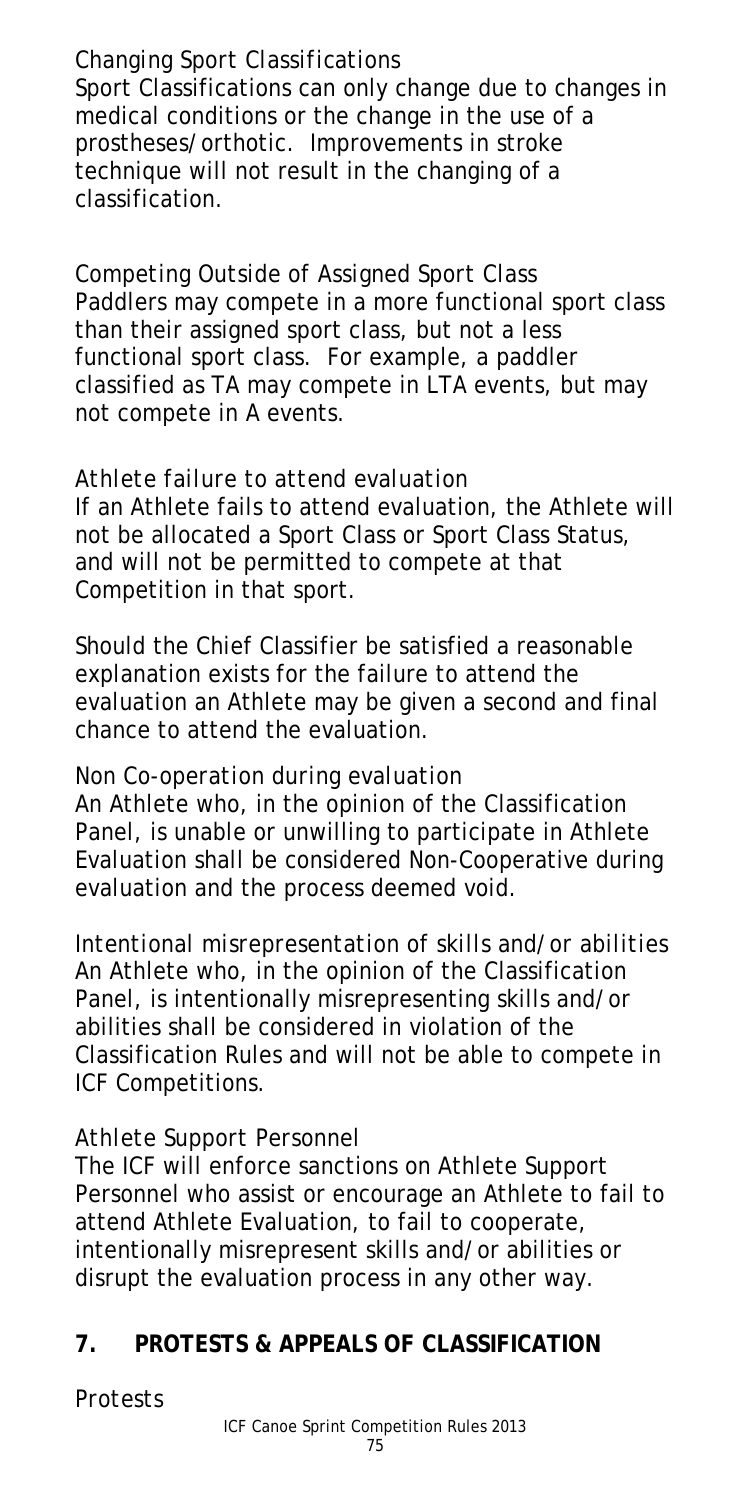A formal protest may only be filed by a National Federation Team Leader and/or by the appointed Chief Classifier of the competition. A National Federation may Protest the Sport Class of an Athlete from their own or another nation, in accordance with the provisions of this International Standard.

Protests must be on the ICF Paracanoe Classification Protest Form and submitted to the Chief Classifier of the competition no later than three hours after the athlete is informed of their classification and status. If the Protest is accepted, the Chief Classifier shall appoint a Protest Panel and shall notify all relevant parties of the time and date for any subsequent protest evaluation.

#### *Protest Panel During Competition*

Details can be found in the Paracanoe section on the ICF website (www.canoeicf.com).

### *Out-of-Competition Protests*

Details can be found in the Paracanoe section on the ICF website (www.canoeicf.com).

## **8. APPEALS**

An Appeal can be for formal objection regarding the Classification procedures.

The identity of Athletes whose Sport Class has been appealed may not be publicly disclosed by the ICF before completion of the Appeal.

### *Appeal Jurisdiction*

The Appeal Body shall have jurisdiction to review Classification decisions in order to:

• Ensure all appropriate Sport Class allocation procedures have been followed

• Ensure all appropriate Protest procedures have been followed.

### *Appeal Submission*

Appeals may be commenced at any time.

Only a National Federation has the right to submit an Appeal to the ICF.

Appeals must be accompanied by a fee of 25 Euros or as determined by the ICF. This fee is refunded should the Appeal be upheld.

*Appeal Body and Hearing*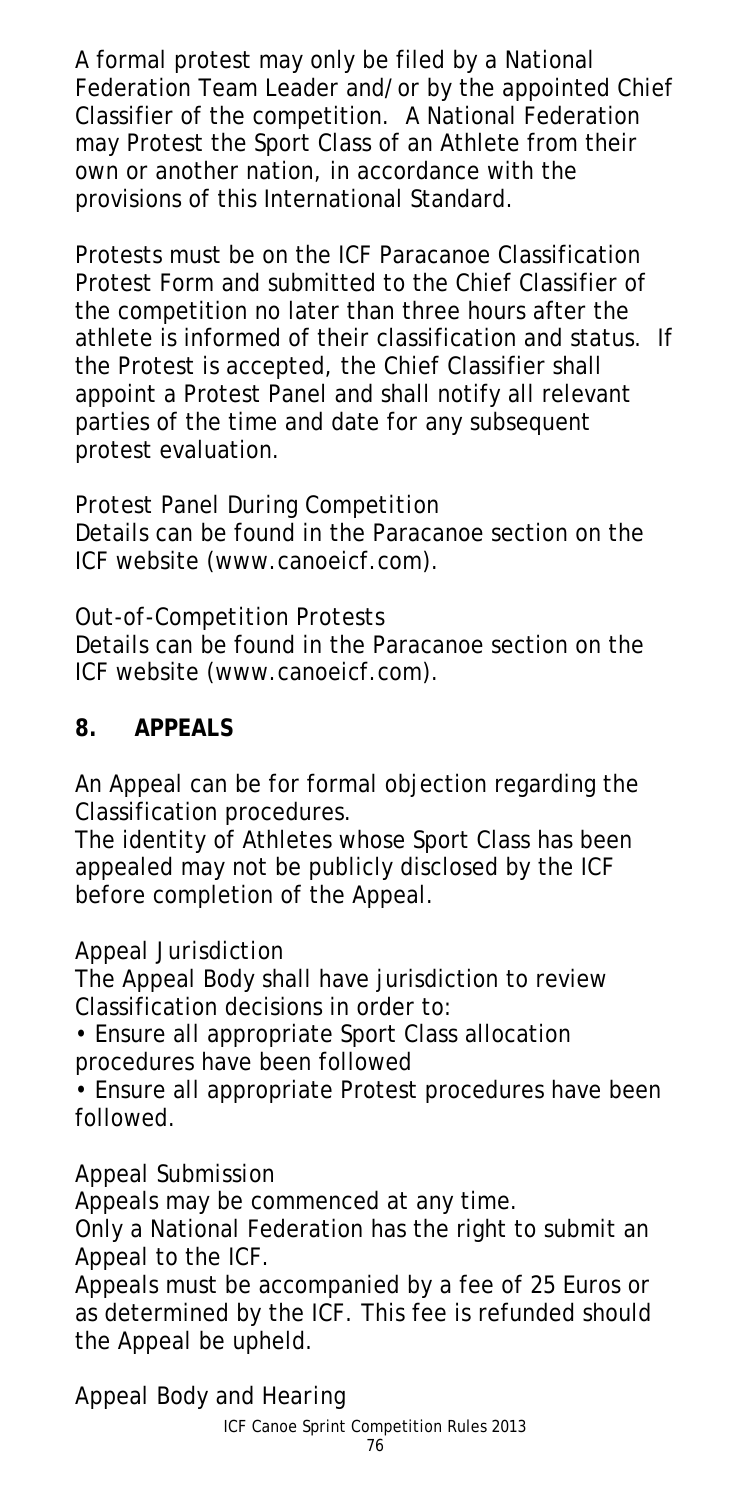The Appeal Body will comprise of no less than three individuals who have at no stage been involved with or informed of the dispute brought before the Appeal Body.

In order to ensure a level of independence of decisions, a majority of the members of the Appeal Body should not have any official responsibility in the ICF.

Each party will have equal opportunity to present their case to the Appeal Body.

### *Appeal Decision*

The Appeal Body shall issue a written decision resolving any Appeal after the Hearing. The decision shall be provided to all parties within 28 days of the Hearing.

Appeal decisions are final and are not subject to any further appeal.

## *Confidentiality*

Appeal proceedings are confidential.

# **9. ICF PARACANOE CLASSIFIERS**

ICF Classifiers appointed to ICF competitions shall not be engaged in any activities in support of any team of a National Federation at the competition.

All information received and discussions held which pertain to the classification of identifiable individuals shall be considered confidential in nature and shall not be discussed with individuals not identified as ICF Paracanoe Classifiers.

### *Types of Classifiers*

An ICF Classifier is one who has been approved as such by the ICF. There are two types of ICF Classifiers:

(1) ICF Medical Classifier: a medical doctor, doctor of osteopathic medicine, or physiotherapist (2) ICF Technical Classifier: a person with extensive practical knowledge of paddling, such as a paddling coach, sport scientist, former paddler, physical educator or similarly qualified person.